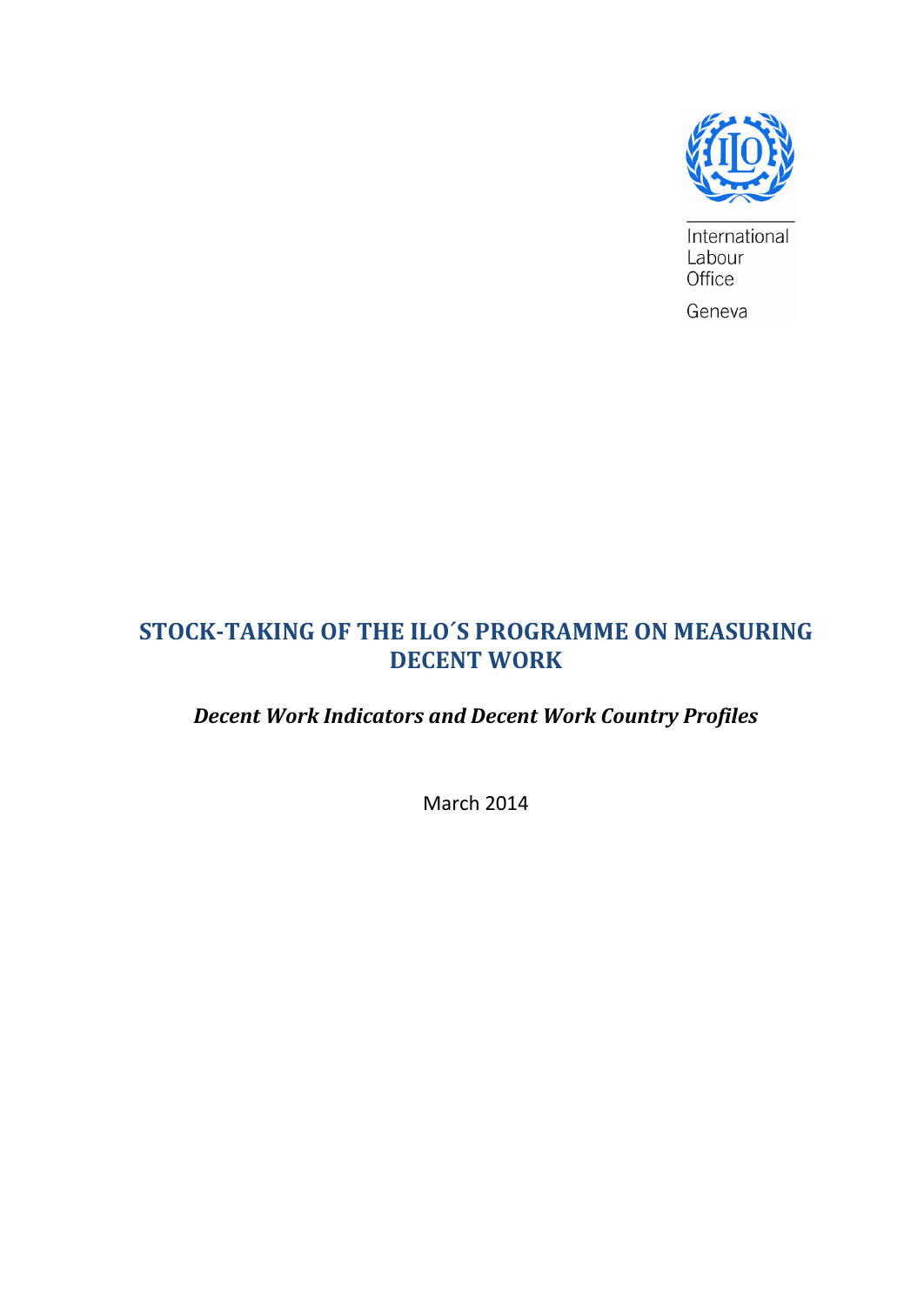## **Preface**

This report of the stock-taking exercise of the ILO's programme on measuring decent work was prepared by Ms Ana María García Femenía, an ILO evaluation consultant. The exercise, which was carried out from October 2013 to January 2014, was guided by the same principles as an independent evaluation and included a combination of desk research and interviews with ILO staff and constituents at ILO headquarters and in the field. It was undertaken concurrently with the final evaluation of the ILO/EC Project *Measuring and Assessing Progress on Decent Work* (2009-2013) and covers countries that were not included in that project's evaluation: i.e. Azerbaijan, Jordan, Kyrgyzstan, Moldova, Senegal and South Africa. Technical backstopping was provided by the Department for Multilateral Cooperation under the coordination of Ms Margaret Mottaz-Shilliday.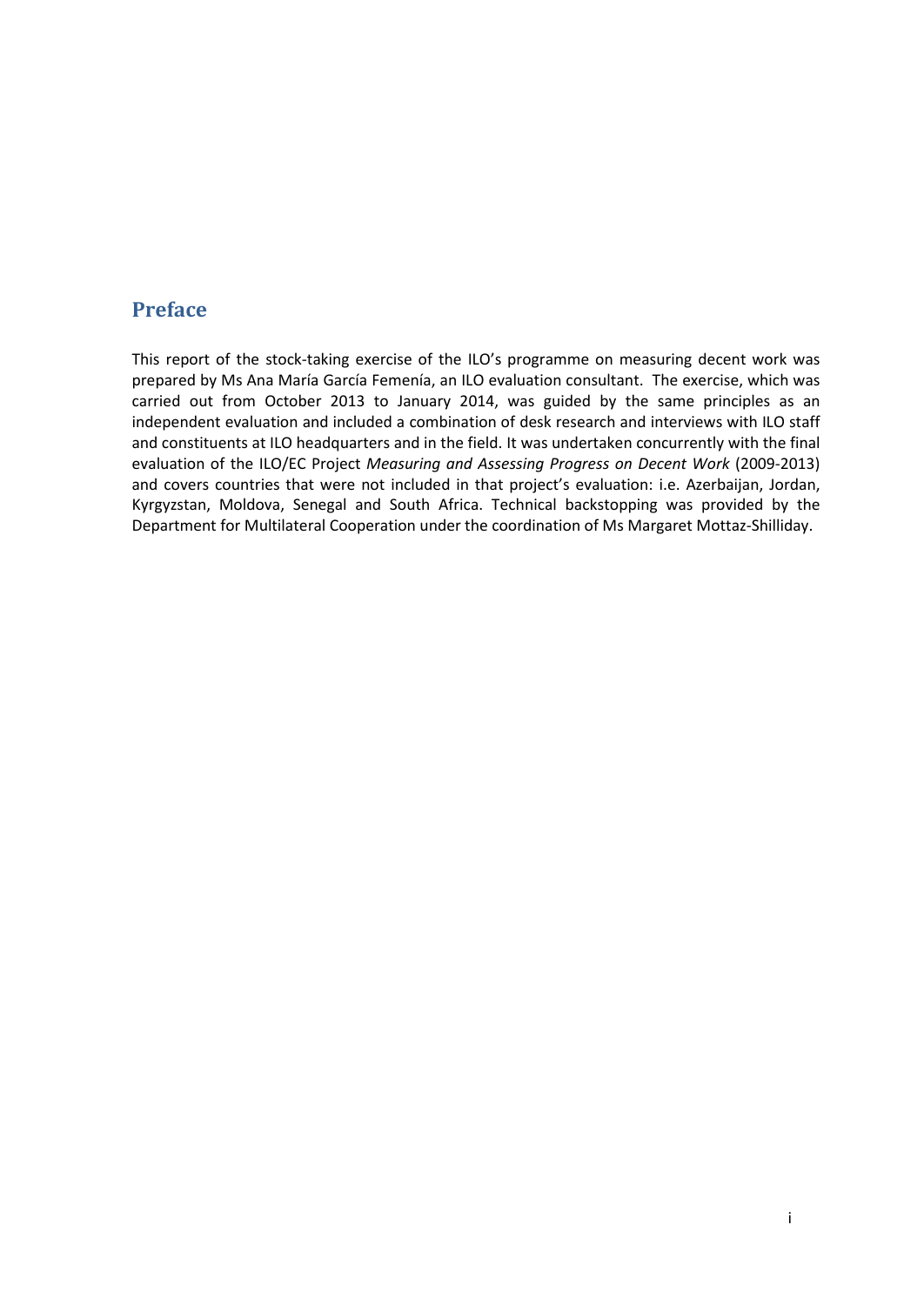# **Table of contents**

|                   |                                                                                     | I. Background and description of the global programme on measuring decent work  1   |  |  |  |
|-------------------|-------------------------------------------------------------------------------------|-------------------------------------------------------------------------------------|--|--|--|
|                   |                                                                                     |                                                                                     |  |  |  |
|                   |                                                                                     |                                                                                     |  |  |  |
| 1.                |                                                                                     | Relevance of the Methodology used for developing Decent Work Indicators 3           |  |  |  |
| 2.                |                                                                                     | Effectiveness of the Methodology used to develop the Decent Work Country Profiles 4 |  |  |  |
| 3.                |                                                                                     | Efficiency of the Methodology used to develop the Decent Work Country Profiles 6    |  |  |  |
| 4.                | The usefulness of the Profiles for the ILO and for the countries under the study  6 |                                                                                     |  |  |  |
| 5.                | The relationship between the Profiles and the Decent Work Country Programmes 9      |                                                                                     |  |  |  |
| 6.                |                                                                                     |                                                                                     |  |  |  |
|                   |                                                                                     |                                                                                     |  |  |  |
|                   |                                                                                     |                                                                                     |  |  |  |
| <b>ANNEXE I</b>   |                                                                                     |                                                                                     |  |  |  |
| <b>ANNEXE II</b>  |                                                                                     |                                                                                     |  |  |  |
| <b>ANNEXE III</b> |                                                                                     |                                                                                     |  |  |  |
| <b>ANNEXE IV</b>  |                                                                                     |                                                                                     |  |  |  |
|                   |                                                                                     |                                                                                     |  |  |  |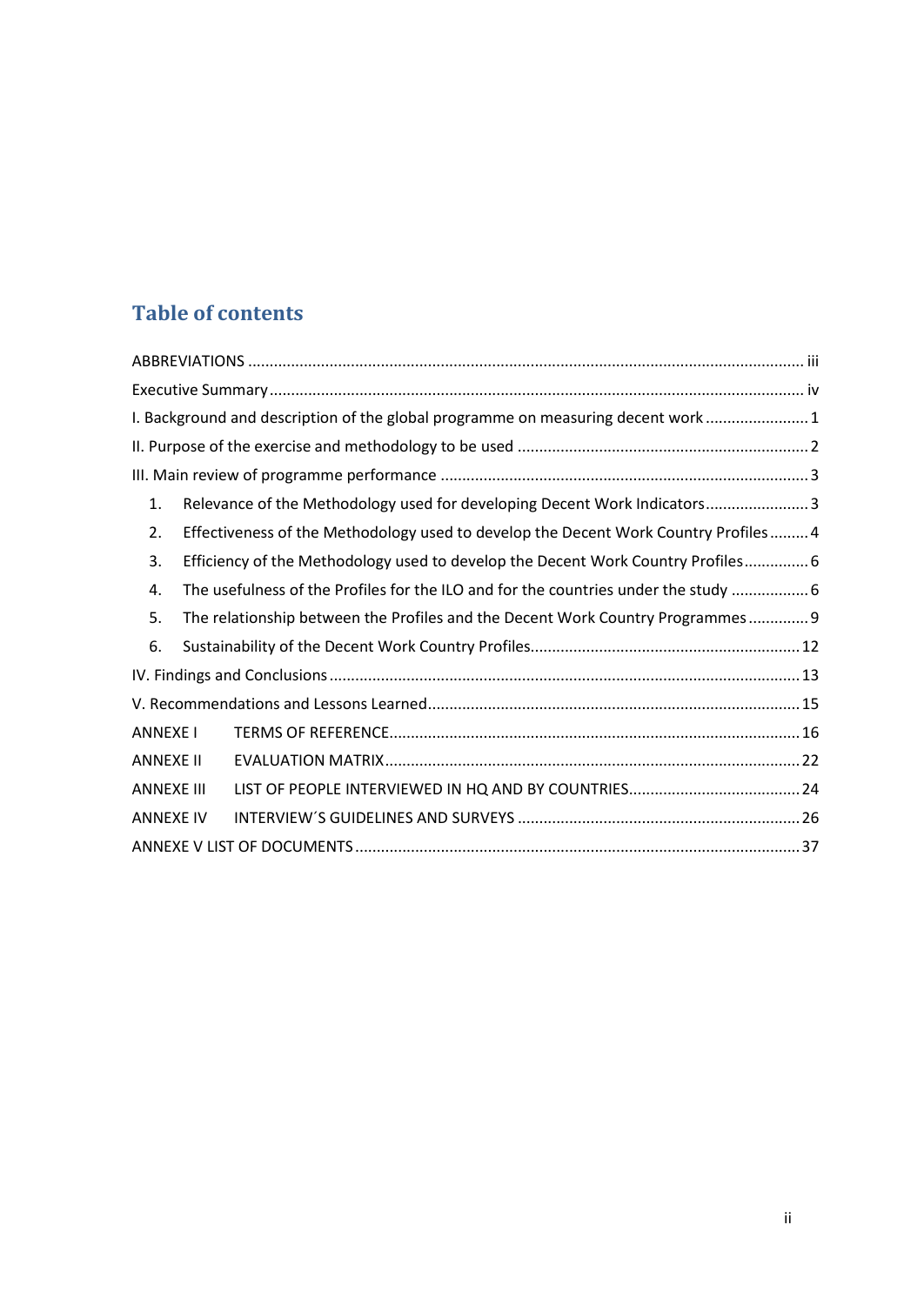# <span id="page-3-0"></span>ABBREVIATIONS

| <b>CIS</b>    | Commonwealth of Independent States               |
|---------------|--------------------------------------------------|
| <b>DWC</b>    | Decent Work Country                              |
| <b>DWCP</b>   | Decent Work Country Programme                    |
| <b>DWI</b>    | Decent Work Indicators                           |
| EU            | European Union                                   |
| EC            | <b>European Commission</b>                       |
| GB            | Governing Body                                   |
| HQ            | Headquarters                                     |
| <b>ICLS</b>   | International Conference of Labour Statisticians |
| <b>ILO</b>    | International Labour Organization                |
| LF            | Legal Framework                                  |
| <b>MAP</b>    | Monitoring and Assessing Progress                |
| MoU           | Memorandum of Understanding                      |
| <b>NEDLAC</b> | National Economic Development and Labour Council |
| SА            | South Africa                                     |
|               |                                                  |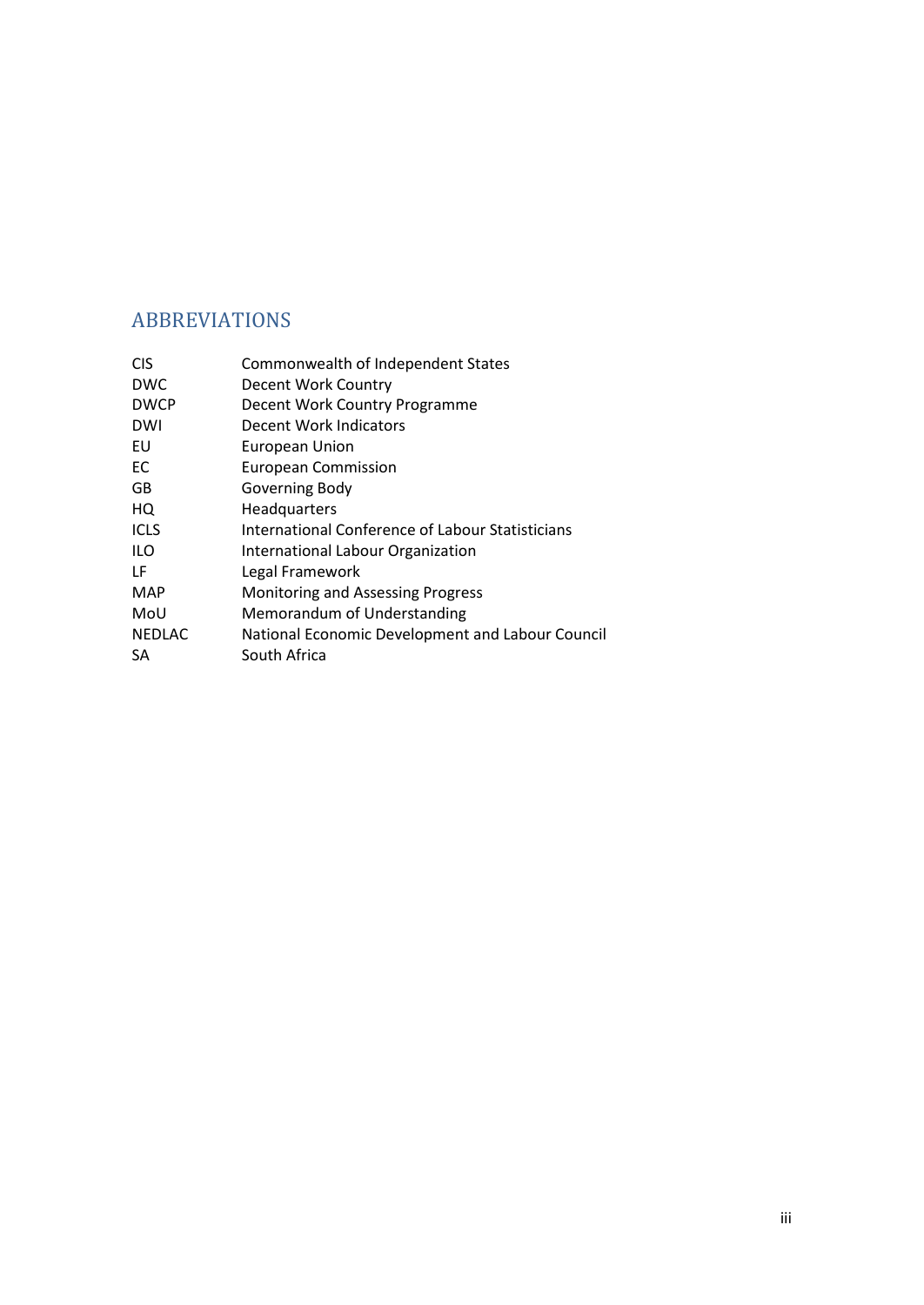### <span id="page-4-0"></span>**Executive Summary**

The 2008 ILO Declaration on Social Justice for a Fair Globalization endorsed the Decent Work Agenda and recommended "*the establishment of appropriate indicators or statistics, if necessary with the assistance of the ILO, to monitor and evaluate the progress made*". The ILO's Governing Body invited the Office to hold a Tripartite Meeting of Experts on measuring the dimensions of decent Work. The meeting took place in Geneva from September 8 to 10, 2008 and proposed a framework for the measurement of Decent Work in its four strategic objectives, including a number of Decent Work Indicators.

The Decent Work Indicators framework adopted at the International Conference of Labour Statisticians (ICLS) in December 2008 covers ten substantive elements corresponding to the four strategic pillars of the Decent Work Agenda: full and productive employment, fundamental rights at work, social protection and the promotion of social dialogue. The ten areas are: employment opportunities, adequate earnings and productive work, decent working time, combining work, family and personal life, work that should be abolished, stability and security of work, equal opportunity and treatment in employment, safe work environment, social security, and, social dialogue, employers' and workers' representation. This framework has evolved since then and now includes one more area on the economic and social context (Chapter 11).

The Decent Work Indicators Framework is an important effort by the ILO that provides countries with a common set of indicators to approach Decent Work with a comprehensive perspective. The two sets of indicators, statistical and legal, are mutually reinforcing and thus both considered essential for monitoring progress towards decent work in a given national economy. The methodology used to develop the Decent Work Indicators is sound and relevant and follows guidance by the Governing Body.

In November 2008, the Governing Body endorsed the preparation of Decent Work Country Profiles for a limited number of pilot countries, including low-, middle- and high- income countries. A first set of Decent Work Country Profiles were produced for Austria, Brazil, United Republic of Tanzania and Ukraine, thus covering all major regions and low-, middle- and high -income countries. As part of the ILO's global programme on "measuring decent work", the Profiles were a step forward from the Decent Work Indicators since they brought together three important processes at national level: tripartite consultation and participation, capacity building in data collection and an analytical approach to data. The programme has been supported by both ILO resources and an ILO/EC technical cooperation project "Monitoring and Assessing Progress on Decent Work (MAP).

In October 20[1](#page-4-1)3 the Multilateral Cooperation Department<sup>1</sup> commissioned this stock-taking exercise, which has been carried out concurrently with the final evaluation of the ILO/EC MAP Project and covers countries that are not included in that project's evaluation (Azerbaijan, Jordan, Kyrgyzstan, Moldova, Senegal and South Africa). The exercise was guided by the same principles as an independent evaluation –– it included a combination of desk research and interviews at HQ and in the field (Skype interviews and surveys in some cases). This exercise took place at a very busy time of the year (months of November and December 2013), when ILO officials were facing the end of the biennium with all that this implies in terms of the amount of work, missions, etc. It was also difficult to interview constituents for this exercise for the same reasons and because in some cases the correspondent ILO officials considered that they were not sufficiently aware of the content and process of developing the Decent Work Country Profile in order to participate in an evaluation exercise of this nature. It is important to note that the Decent Work Country Profiles

<span id="page-4-1"></span> $1$  As successor to the Policy Integration Department.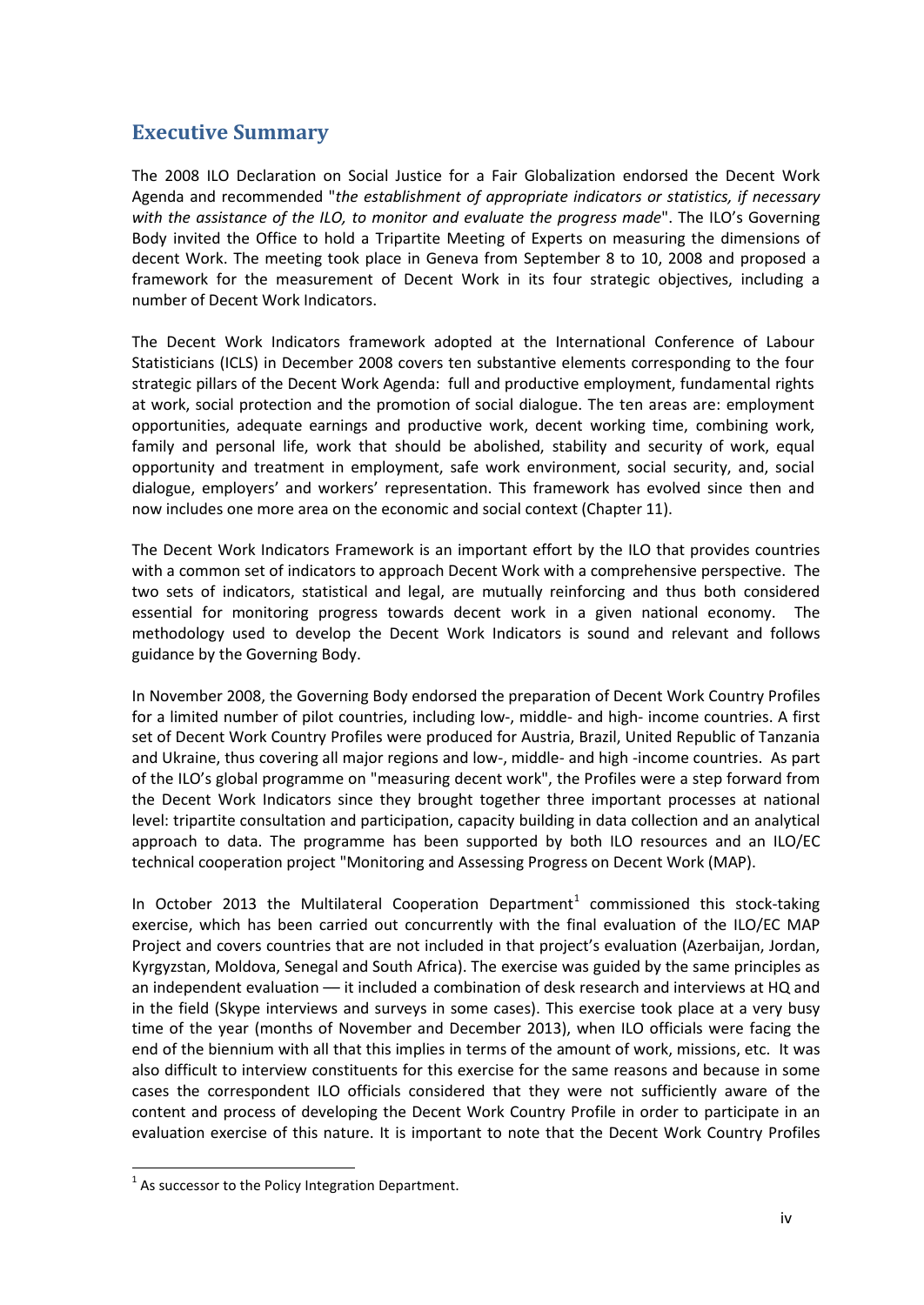covered under this exercise are very recent.The methodology for developing the Decent Work Profiles has been found to be sound and relevant. It has been effective in transmitting the different dimensions of decent work and promoting an evidence-based discussion about them at national level. Combining statistics, legal framework indicators and analytical narratives has resulted in a broad and integrated approach towards measurement and analysis of decent work, and more importantly what progress looks like at the national level. It is also a flexible methodology since countries can adapt the tool according to their needs and to what they consider relevant for them. However the effectiveness of each Profile varies from country to country depending on how the three previously mentioned elements were achieved.

The tripartite consultation and participation process in the countries included in this exercise was in general considered successful by interviewees; however, differences can be found among countries, depending above all on the origin of the initiative. When the initiative to produce a Profile came from the social partners, as in the case of Azerbaijan, for example, the process can be considered more successful. If the initiative came from within the ILO, like the case of Jordan, the tripartite consultation and validation process was weaker and needed greater effort. When a social dialogue body was involved, such as NEDLAC in South Africa, the tripartite process was solid and more sustainable.

The effectiveness of the other two components: capacity building and analytical approach also varied from country to country. In some cases, the Profiles were drafted by personnel from the ministry of labour or planning, and this was considered a way to build capacity inside the ministries. Hiring national external consultants was a way to strengthen national ownership of the documents, but it was also considered in some cases as an obstacle to building capacity inside the national institutions, particularly government ministries and statistical offices. The quality of the analytical narratives varied from Profile to Profile because in some cases they did not provide a good explanation of the indicators and their relationship to decent work.

The methodology used to develop the Country Profiles was cost-efficient. In only a few cases were the costs of the lead consultants considered to have been too high and it was felt that the quality of the final document did not merit the fees paid. The printing and editing costs could be reduced in the future if the ILO were to decide to produce them in electronic format only.

The Decent Work Country Profiles were indeed very useful for the countries for four main reasons that have been underlined during the exercise: 1) they helped to produce more accurate statistics to monitor decent work on a regular basis; 2) they were considered an important tool for social dialogue and for discussion with the government, 3) they could aid national policymaking and development planning, and 4) they helped the development of the Decent Work Country Programme.

The Indicators Framework is indeed a novel framework for the ILO as it brings together both statistical and the legal framework indicators. Additionally, in all countries included in the study, the Decent Work Country Profiles can be considered innovative in the sense that they were the first document of this sort ever done at national level. It was the first time that tripartite constituents were able to come together to have an evidence-based discussion on decent work about the core issues relevant to them. This in itself was already an added benefit for the country.

The development of the Profiles has been useful for ILO professionals (usually technical experts on one topic) since it involves them in a process in which all dimensions of decent work are discussed together. This has helped ILO staff have a more coherent picture of decent work by allowing them to analyze the different dimensions from a common perspective. An additional added value for the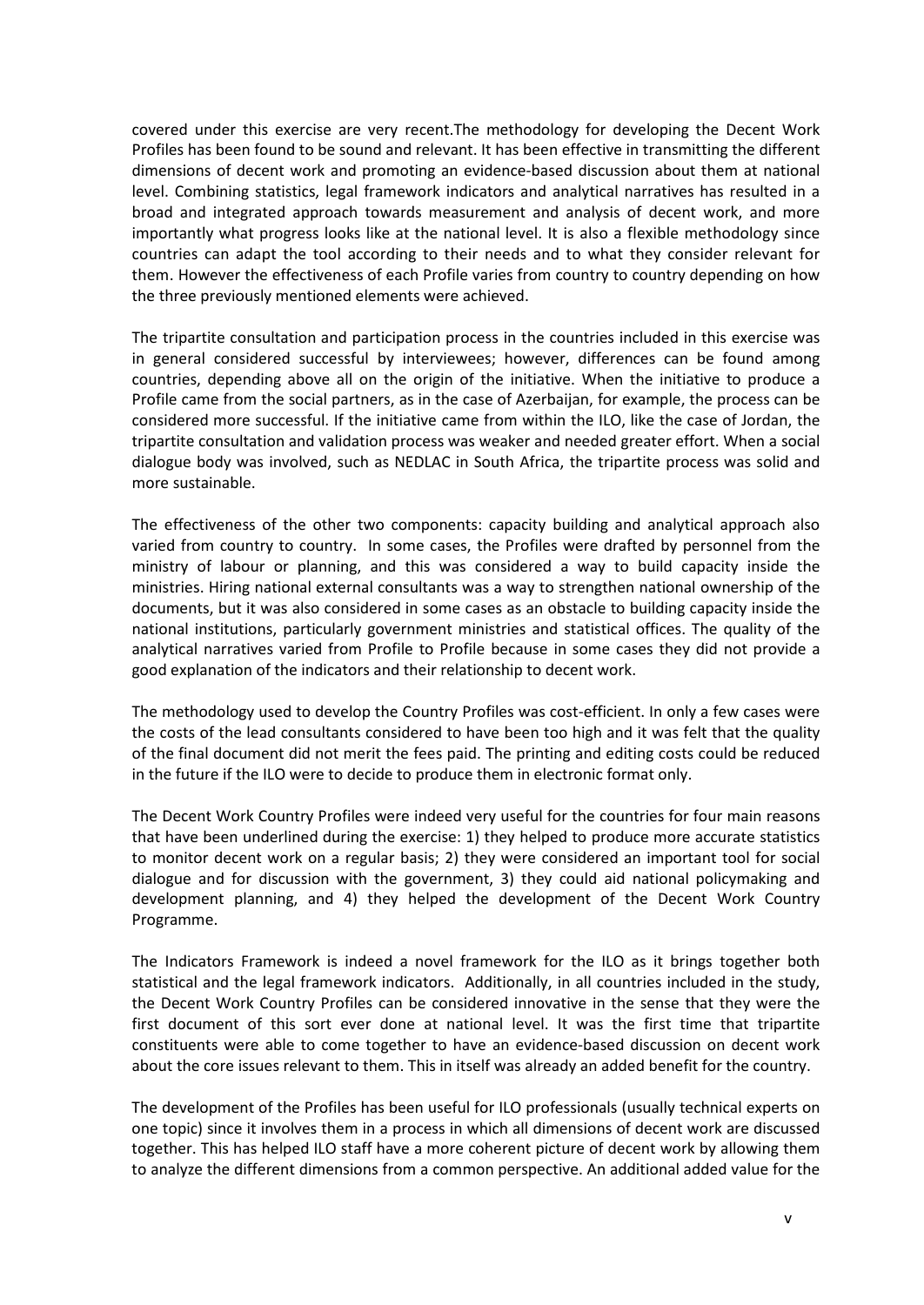Office has been the country ownership created by developing and compiling the indicators *in the field*.

The relationship between the Profiles and the Decent Work Country Programmes was not clear, neither at Headquarters, nor in the field. In some countries under review, the Profiles were perceived as an output of the Decent Work Country Programmes and were expected to be an instrument to monitor them. However, the DW indicators are not suited to programme monitoring and evaluation. It would be difficult to attribute movement in these macro indicators directly to the DWCP. The Profiles can nonetheless provide a solid basis for setting priorities in the DWCPs.

This exercise concludes with recommendations for continued development the Profiles in the future under certain conditions:

- 1. Select countries for Profile development based on clear criteria and the engagement of ILO constituents: governments, the employer´s organizations and the trade unions. If possible, link the Profile with a social dialogue institution already existing in the country. This would help reinforce social dialogue at national level and improve the Profile´s national ownership and its sustainability. The closer involvement of the Governance and Tripartism Department could help on this issue.
- 2. Ensure the involvement of the National Statistics Offices (NSO) (or corresponding institution) in each country during the different stages of the process to ensure adequate consultation with the national statistical experts and for the benefit of NSO capacity building. Try to involve as many government officials as possible for the drafting of the Profile. The use of external consultants should be reduced and be complementary to the work developed by government officials and where possible by technicians from constituents (employers and unions).
- 3. Produce the Profiles in countries where a DWCP already exists and connect the two. Explore the interconnection between the Profile and the existing design and monitoring system of the Decent Work Country Programme. This connection should enlighten the decisions to make in terms of content and of updating the Profiles, eventually every two years.
- 4. Although very much appreciated by constituents, the content of the Profiles could be improved by reinforcing the economic and social context, and raising the quality of the analytical narratives, making sure they provide a good explanation of the indicators and their relationship to decent work.

In terms of future sustainability, decisions would need to be taken about whose needs the Profiles are primarily meant to serve, the ILO´s or the country´s. In case of the former, the links with the DWCP would need to be strengthened. It is recommended that the Profiles be produced in electronic format to reduce costs with hard copies made available exceptionally and on a case by case basis.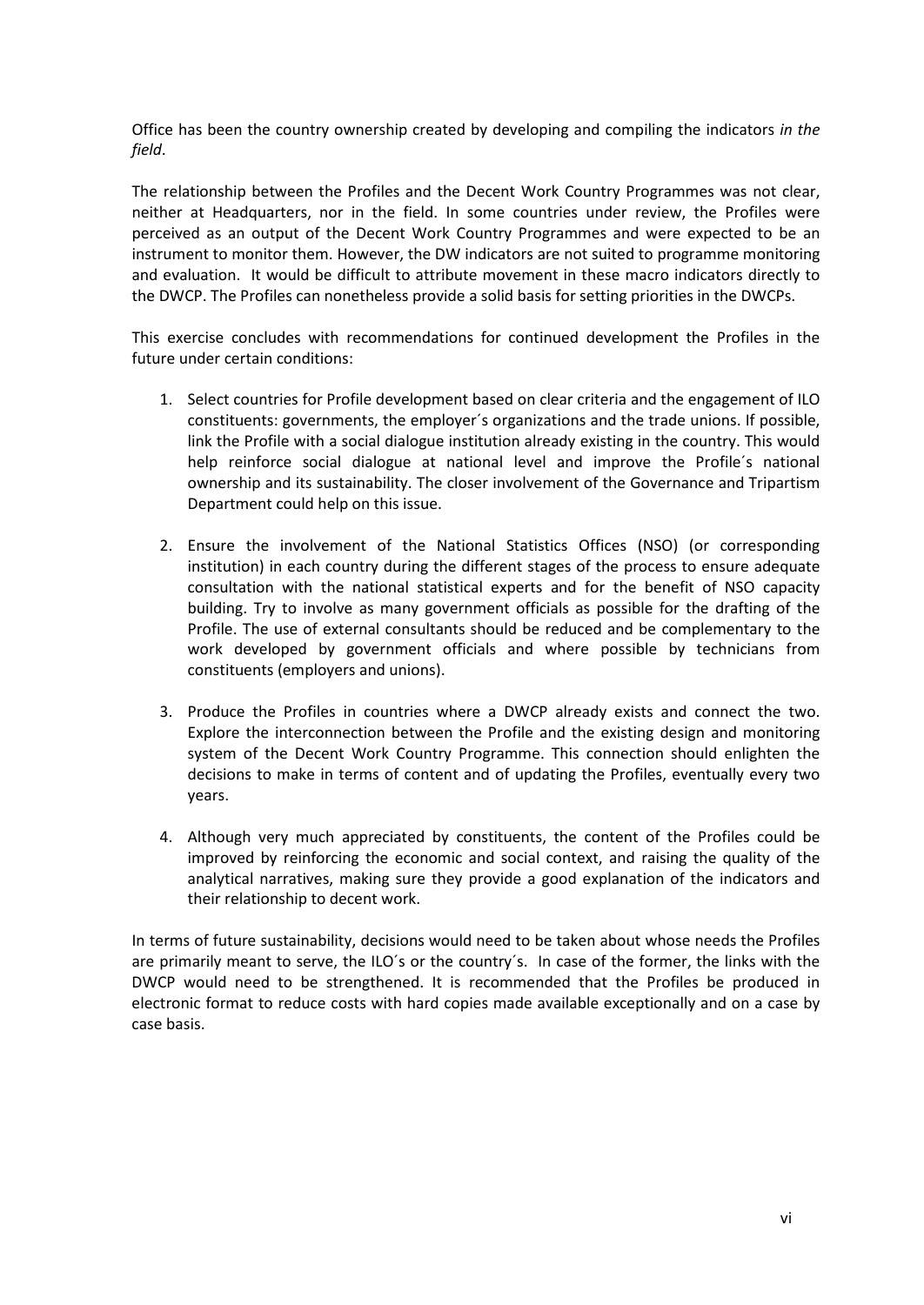# <span id="page-7-0"></span>**I. Background and description of the global programme on measuring decent work**

Since the approval of the Decent Work Agenda, the ILO Office has undertaken a significant amount of research into various methods of measuring the four dimensions of decent work: rights at work, employment opportunities, social protection and the promotion of social dialogue. The 17th International Conference of Labour Statisticians (ICLS) presented a working paper in 2003 discussing a range of indicators on a number of the dimensions of decent work and recommended the holding of a tripartite meeting of experts on measuring the dimensions of decent work.

Since 2003, the Office has launched a wide range of activities in preparation for that discussion. Among others, carried out tests of some of the proposed indicators in pilot countries, leading to a seminar on the use of labour force surveys for their collection; undertook several thematic and regional compilation of statistics and statistical indicators for measuring dimensions of decent work; established a task team coordinated by the Bureau of Statistics to consolidate the various proposals for relevant indicators into an integrated set; published a special issue of the *International Labour Review* in 2003 devoted to measuring decent work, etc.

Some basic conclusions for future work could be drawn from that work<sup>[2](#page-7-1)</sup>:

- The main value of measuring the dimensions of decent work would be to assist constituents in assessing progress at national level towards the goal of decent work against a set of indicators that are also available for other countries. The measurement of the dimensions of Decent Work would be of particular value for assessing progress in countries with Decent Work Country Programmes (DWCPs).
- Development of aggregate composite indices ranking countries has little value for policy analysis. Such indices fail to provide appropriate context and often require the use of restrictive assumptions in order to build comparative database.
- Quantitative indicators by themselves cannot adequately capture the wide-ranging and inherently qualitative nature of many aspects of decent work. Some, like employment, wages, working time and social security, lend themselves more easily to statistical measurement while other dimensions such as social dialogue, the functioning of labour markets and the application of international labour standards require different methodologies to generate objective measures.

The 2008 ILO Declaration on Social Justice for a Fair Globalization endorsed the Decent Work Agenda and recommended "*the establishment of appropriate indicators or statistics, if necessary with the assistance of the ILO, to monitor and evaluate the progress made*". The Governing Body invited the ILO to hold a Tripartite Meeting of Experts on measuring the dimensions of decent Work. The meeting took place in Geneva from 8 - 10 September 2008, and proposed a framework for the measurement of Decent Work in its four strategic objectives, including a number of Decent Work Indicators.

In November 2008, the Governing Body endorsed the preparation of Decent Work Country Profiles for a limited number of pilot countries, including low, middle and high-income countries. A first set

<span id="page-7-1"></span> $2$  GB 301/17/6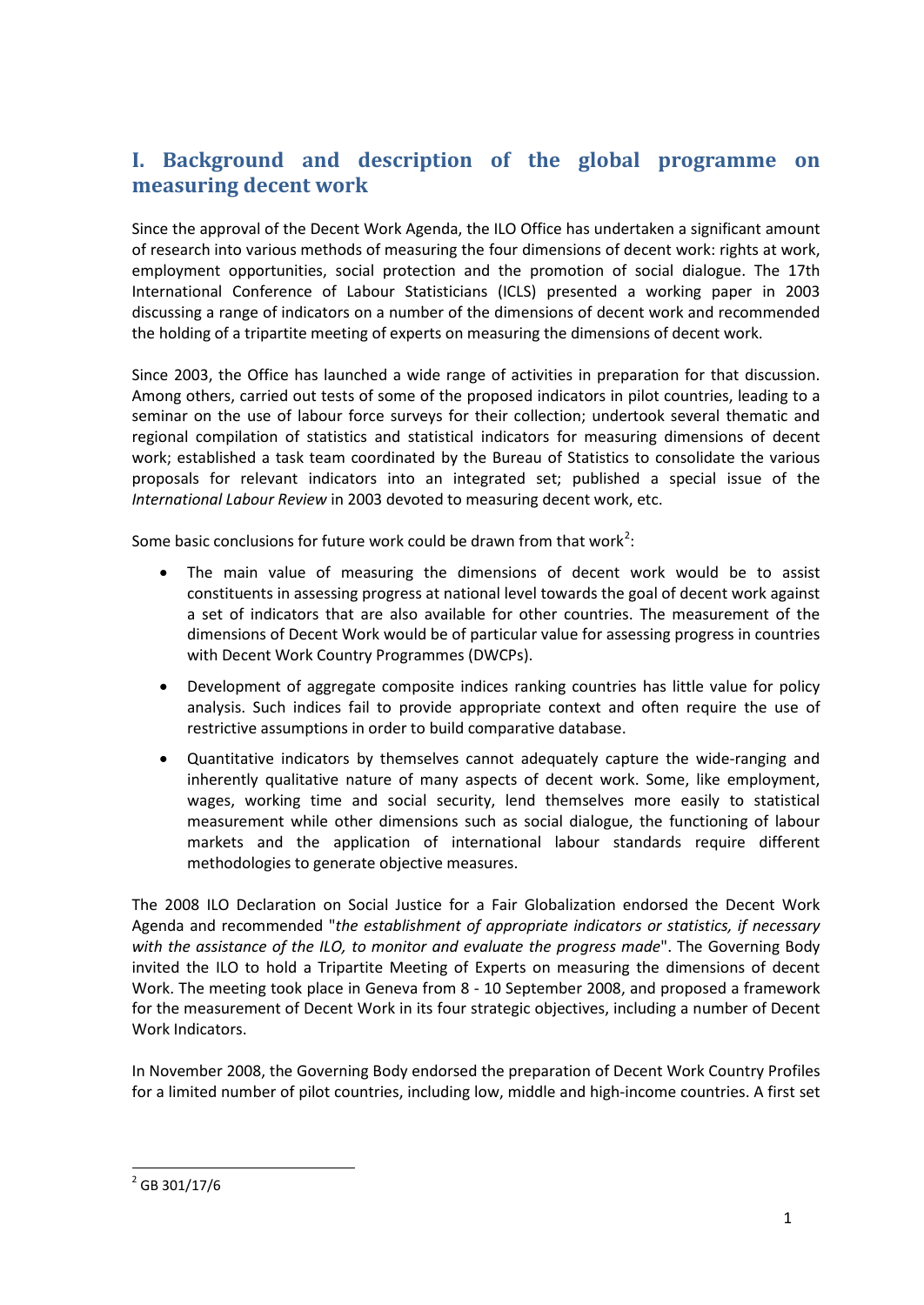of Decent Work Country Profiles were produced for Austria, Brazil, Malaysia<sup>[3](#page-8-1)</sup>, United Republic of Tanzania and Ukraine, thus covering all major regions and low, middle and high income countries.

Collaboration with constituents, statistical offices and academic partners from the five pilot countries involved a number of common elements:

- Early consultations with constituents to provide transparent information of objectives of the pilot decent work country profile and the envisaged process, to obtain views on which issues are particularly pertinent in the national context, and to gather suggestions on which indicators should be included in addition to those identified as "main indicators" by the Tripartite Meeting of Experts.
- Close collaboration with national statistical offices and other institutions to compile statistical decent work indicators either from published sources or to compute them on the basis of primary data sets, the objective being to ensure that, in as far as possible, indicators follow standard definitions and were based on official statistics.
- Compilation of legal indicators with information on rights at work and the legal framework for decent work. A variety of sources was used to corroborate information, including documents generated by the ILO supervisory system, national legislation and existing legal databases maintained by technical units.
- Organization of national tripartite validation workshops in order to ensure that the profiles were factually accurate and adequately reflected constituents´ concerns. In general, small working groups consisting of experts nominated by government, employers´ and workers´ associations reviewed draft versions of individual chapters and made proposals for amendments.

Between 2009 and early 2014, with the contribution of the European Union funded project, "*Monitoring and Assessing Progress on Decent Work*" (MAP), as well as with resources from other donors (like Finland), the Office completed more than 20 Decent Work Country Profiles: Asia: Bangladesh, Cambodia, Indonesia, Pakistan, the Philippines; Africa: Cameroon, Namibia, Niger, Senegal, South Africa, Tanzania, Zambia; Latin America: Brazil, Peru; MENA: Jordan; Europe/ CIS: Austria, Armenia, Azerbaijan, Kyrgyzstan, Moldova, Ukraine.

The MAP project contributed to the ILO efforts on measuring decent work by providing capacity building activities at the country level. It also produced guidance tools on best practices including the *"Guidelines on Assessing Progress on Decent Work" (2013) and "Manual on Monitoring Decent Work: lessons learnt from MAP project" (2013).*

The ILO Department of Statistics has contributed to the effort of measuring progress towards decent work by coordinating a draft technical manual entitled, "*Decent Work Indicators - Guidelines for producers and users of statistical and legal framework indicators*" published in October 2013. The Manual was supported in part by the MAP project.

## <span id="page-8-0"></span>**II. Purpose of the exercise and methodology to be used**

In October 2013 the Policy Integration Department undertook an internal stocktaking of the ILO´s global programme on measuring decent work, including the Decent Work Indicators and the Decent Work Country Profiles. The exercise coincided with the final evaluation of the MAP project,

<span id="page-8-1"></span> $3$  Malaysia later declined to participate.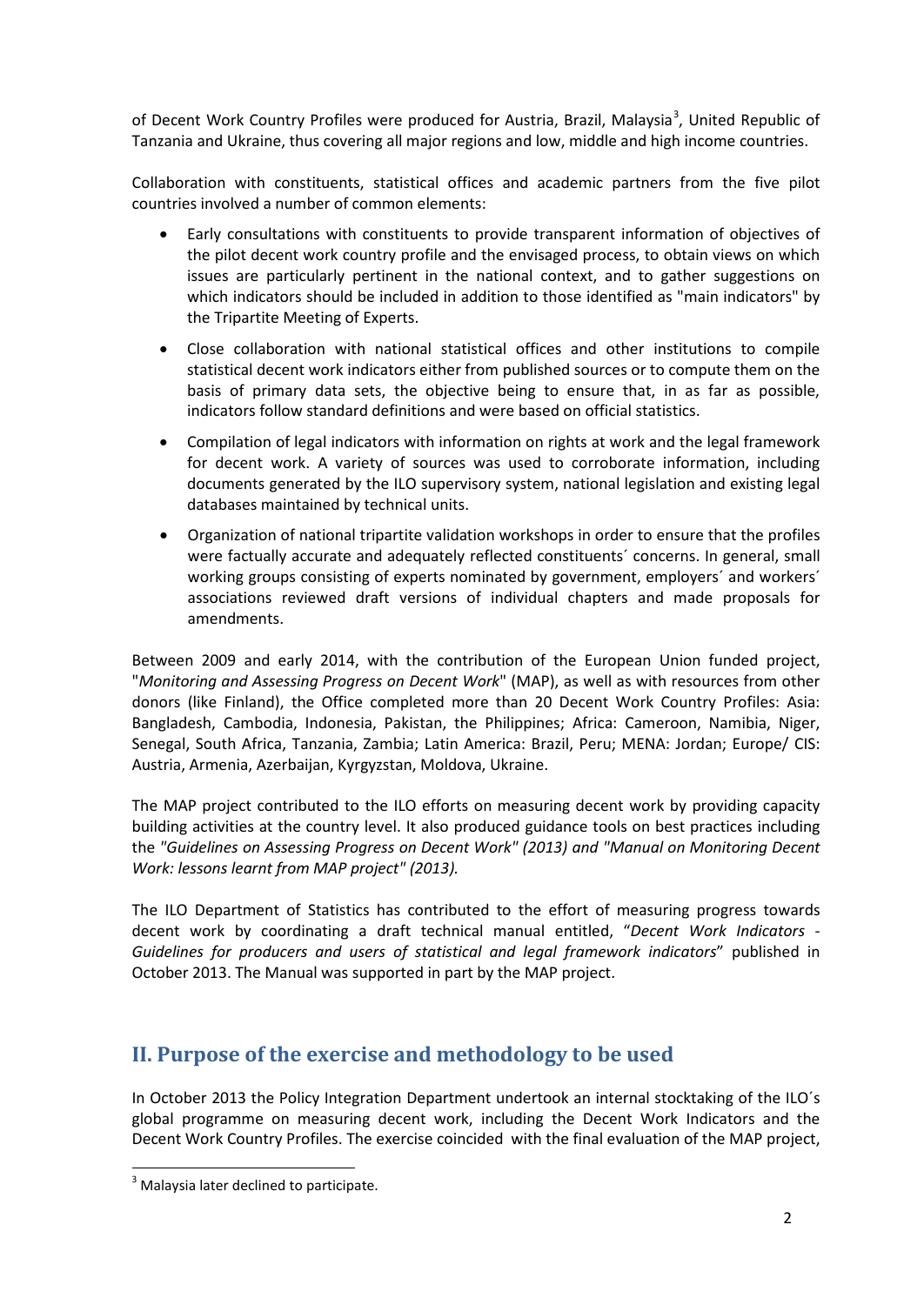and it was intended to review countries not covered by the evaluation of the MAP project, including: Azerbaijan, Kyrgyzstan (DWT Moscow), Moldova (DWT Budapest), South Africa (DWT Pretoria), Jordan (DWT Beirut), and Senegal (DWT Dakar).

The exercise was initiated by a visit of the consultant to ILO Headquarters in Geneva where it was clarified that the main focus of the stock-taking would be the Decent Work Country Profiles in the previously-mentioned countries. In order to respond to the information needs included in the Terms of Reference and expressed and clarified by the ILO officials during the meetings at HQ, the consultant included a draft evaluation matrix in the inception report where she related the evaluative questions with the evaluation criteria included in the Terms of Reference (ToR) (Annexe III).

As requested in the ToR the exercise was conducted as an external evaluation. It included a combination of desk research (documents listed in Annexe VI) and interviews at HQ and in the field (Skype interviews and surveys in some cases). Twenty-five key informants contributed to the exercise, including ILO officials from various departments at HQ: Policy Integration Department/Multilateral Cooperation Department, the Department of Statistics, the International Labour Standards Department, the Bureau of Programming and Management, the MAP project, and ILO Officials and constituents in the field. The list of interviewees is contained in Annex IV, and the guidelines for the interviews or the surveys completed by some of the respondents (Annexe V).

This exercise took place at a very busy time of the year (months of November and December 2013), when ILO officials were facing the end of the biennium with all that this implies in terms of workloads, missions and the like. It was particularly difficult to reach constituents for this exercise as it also was their end of year and in some cases because of additional language issues. There were cases as well where some of the ILO officials considered that it would be precipitous to interview constituents for this evaluative exercise due to the fact that their involvement in the process of producing the Profiles was very recent.

It is important to note that the majority of the Profiles studied in this exercise are relatively recent. Actually, as will be seen in the report, it was too soon make judgement for certain issues related to the Profiles. It should be noted that only three countries had completed the process and finalized their Profile ––Azerbaijan (published in 2012), Senegal and South Africa (recently finalized, in November 2013). In Moldova and Jordan, the Profiles have been validated but not finalized yet. In Kyrgyzstan the Profile is still being drafted.

## <span id="page-9-1"></span><span id="page-9-0"></span>**III. Main review of programme performance**

## **1. Relevance of the Methodology used for developing Decent Work Indicators**

The Decent Work Indicators framework adopted at the ICLS in December 2008 covers ten substantive elements corresponding to the four strategic pillars of the Decent Work Agenda (full and productive employment, fundamental rights at work, social protection and the promotion of social dialogue): employment opportunities; adequate earnings and productive work; decent working time; combining work, family and personal life; work that should be abolished; stability and security of work; equal opportunity and treatment in employment; safe work environment; social security; and, social dialogue, employers' and workers' representation. This framework also includes an additional area on economic and social context.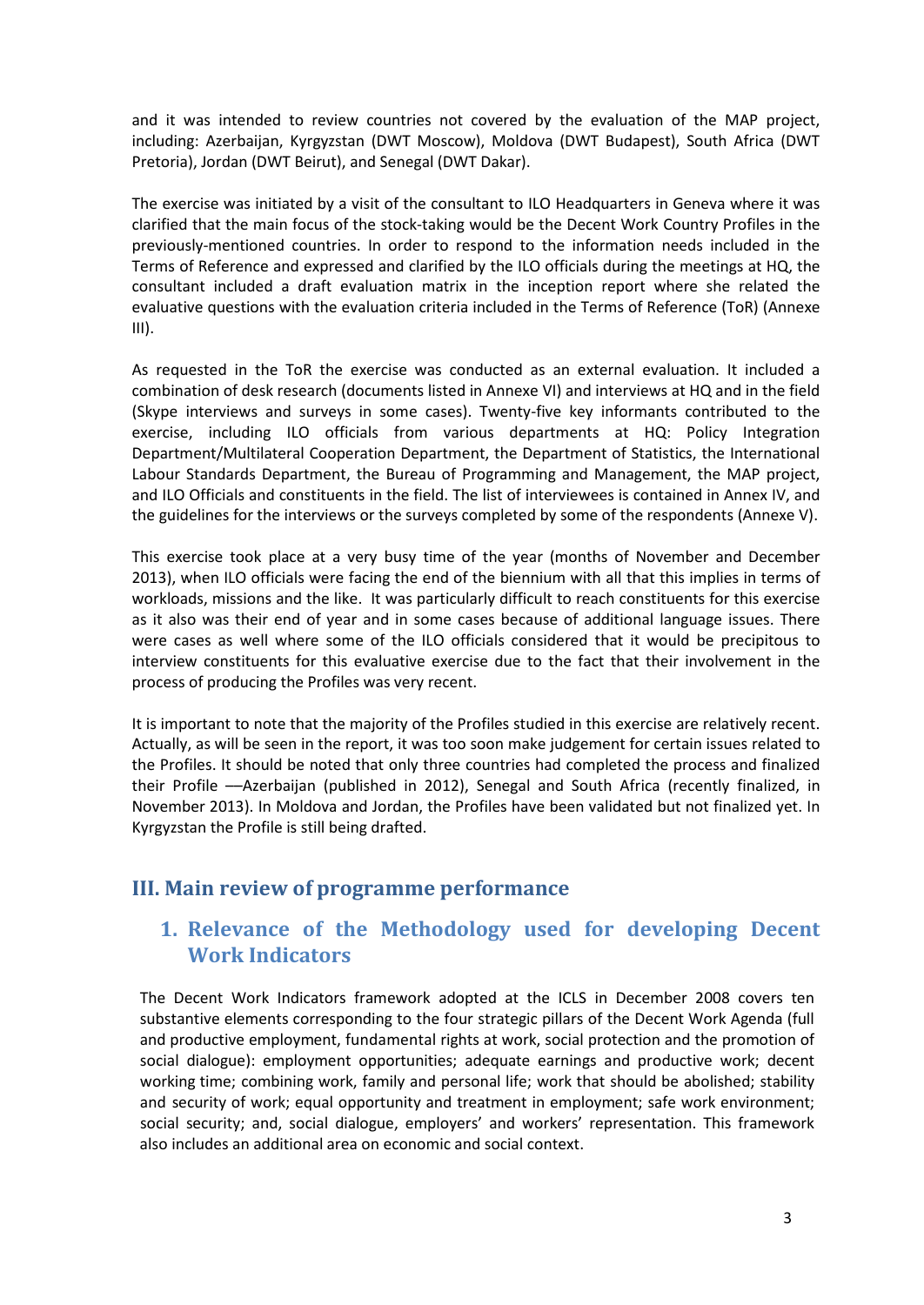The framework, presented to the ILO Governing Body in 2008, includes 18 core statistical (quantitative) and 21 legal framework (qualitative, textual) indicators. The information derives from various official sources: household and establishment surveys, administrative records, qualitative legal framework information, among others. While statistical indicators make up the vast majority of the indicators in the Framework on the Measurement of Decent Work, the legal framework indicators are equally important. The two sets of indicators are mutually reinforcing and thus both considered essential for monitoring progress towards decent work in a given national economy. The statistical indicators are divided into 18 main indicators (denoted "M"), additional indicators (denoted "A") future indicators (denoted "F", to be developed by the ILO)<sup>[4](#page-10-1)</sup> and context indicators (denoted "C") - they are contextual indicators that do not measure decent work per se, but rather serve to provide users contextual data and information that helps to frame the more specific features of decent work in a country's economy. The legal framework indicators are denoted by an "L". **[5](#page-10-2)**

The framework of indicators was tested first in two very different countries in terms of socioeconomic development: Austria and Tanzania, and it worked for both. It is also a flexible methodology since countries can adapt the tool according to their needs, to what they consider relevant for them. They are encouraged to select from the total list of statistical and legal framework indicators and add additional indicators to reflect their national circumstances and decent work policy agenda. It is recommended, and it has been the case in the countries under the study, that indicators selection at the national level be accomplished through a tripartite consultation process.

As for the content of the framework for the Profiles, the overall issue of measuring Decent Work has been somewhat controversial at the Governing Body level, since there have been different perspectives, some more quantitative, some more qualitative, especially when it came to issues like measuring freedom of association. The discussion around this particularly sensitive aspect has affected the development of the Profiles' framework to a certain extent. Nonetheless, the framework has succeeded in offering a common perspective towards decent work that includes both statistical and legal framework indicators, that is quantitative and qualitative information, and in applying where possible all relevant international definitions, international statistical standards and international standards in general. Therefore, the DWI framework can be considered sound, relevant and comprehensive (it covers all four dimensions of Decent Work). It did not establish a ranking of countries or a composite index, neither of which the ILO Governing Body wished to see used. It responds to the need to reinforce the statistical agenda as a tool to measure progress made on the Decent Work Agenda. Its purpose is to assist constituents to assess progress towards decent work and offers comparable information for analysis and policy development.

## <span id="page-10-0"></span>**2. Effectiveness of the Methodology used to develop the Decent Work Country Profiles**

As part of the global programme on measuring decent work, the Profiles are a step forward from the decent work indicators since they bring together three important elements at national level: a tripartite consultation and participation process, capacity building in data collection (which data are most appropriate and need improvement), and an analytical approach to data.

<span id="page-10-1"></span> $4$  The Future indicators are not yet developed but considered important for assessing the sense of progress in decent work and monitoring purposes.

<span id="page-10-2"></span><sup>5</sup> Draft ILO Manual on Decent Work Indicators, *Guidelines for Producers and Users of Statistical and Legal Framework Indicators.*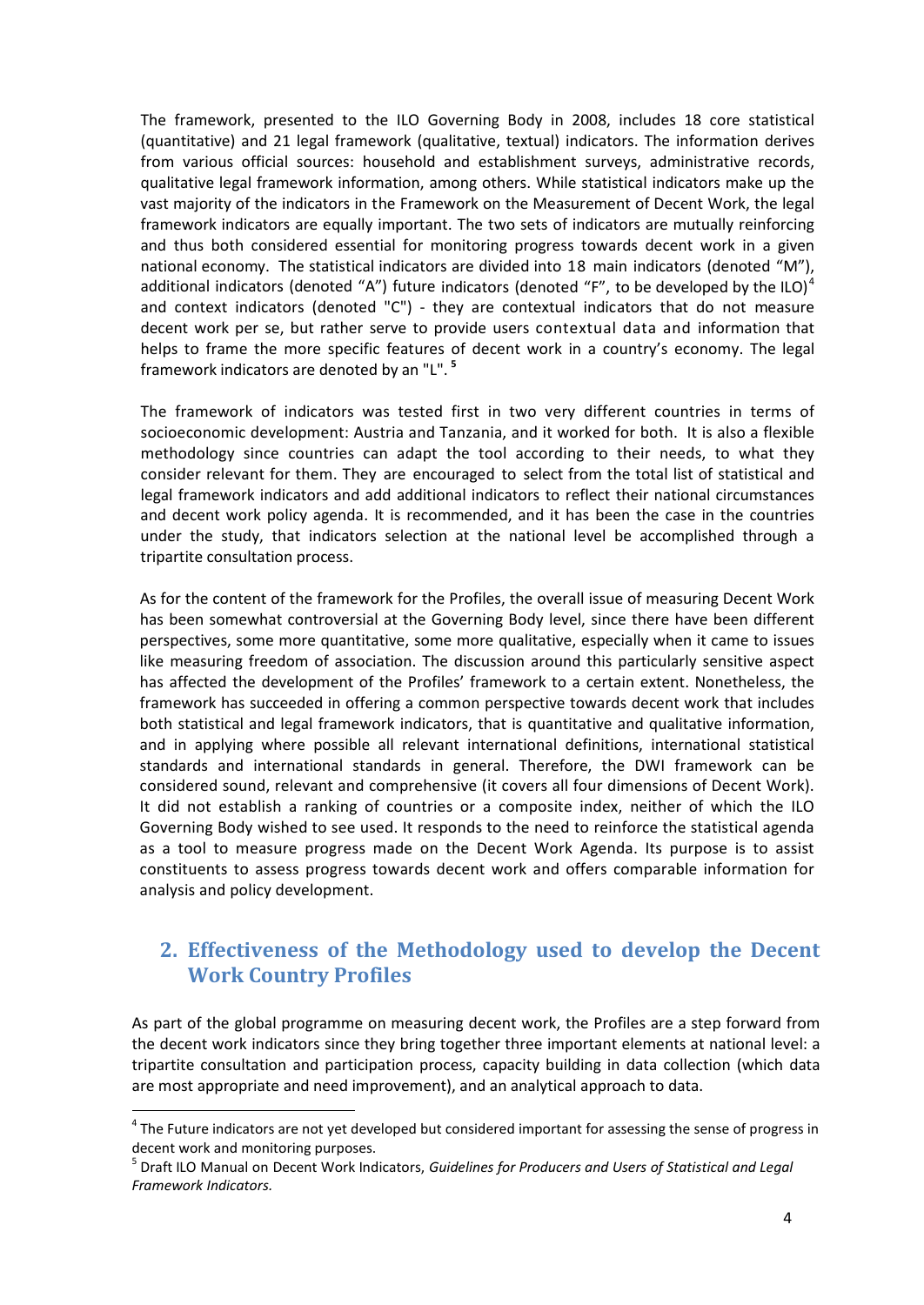Therefore, Decent Work Country Profiles are the result of an important effort by the ILO to contribute to improving national capacities to face the challenges of developing a Decent Work Agenda. The methodology used to develop the Profiles can be described as follows:

| 2.<br>1.<br><b>Compile</b><br>Early<br>statistical<br>consultations<br>and LF<br>with<br><b>indicators</b><br>constituents<br>from<br>and<br>national<br>identification<br>of DWIs at the<br>sources<br>national level | 3.<br>Preparation<br>of a Draft<br><b>Profile</b><br>(by)<br>national<br>experts) | 4.<br><b>Tripartite</b><br><b>Validation</b><br><b>Workshop</b> | 5.<br><b>Revision</b><br>and<br><b>Finalization</b> | 6.<br><b>Publication</b><br>and wide<br>disseminatio<br>$\mathsf{n}$ |
|------------------------------------------------------------------------------------------------------------------------------------------------------------------------------------------------------------------------|-----------------------------------------------------------------------------------|-----------------------------------------------------------------|-----------------------------------------------------|----------------------------------------------------------------------|
|------------------------------------------------------------------------------------------------------------------------------------------------------------------------------------------------------------------------|-----------------------------------------------------------------------------------|-----------------------------------------------------------------|-----------------------------------------------------|----------------------------------------------------------------------|

The effectiveness of this methodology can thus be evaluated at national level through the analysis of three main elements: tripartite consultation and participation process<sup>[6](#page-11-0)</sup>, capacity building in data collection, and wide and evidence-based perspective to decent work from the contribution of DWI framework and the analytical approach of the Profiles.

Starting by the third point, the methodology has been effective in transmitting the different dimensions of decent work and promoting an evidence-based discussion about it at national level. Combining statistics, legal framework indicators and analytical narratives has resulted in a wide and comprehensive approach towards decent work. The Country Profile is the first item to provide a tool for constituents to make assessments on all dimensions of decent work in one time, in one document. However, the quality of each Profile differs depending on the available data from national sources, on the expertise and knowledge from consultants who wrote the draft reports, etc. In particular, the quality of the analytical narratives varies from Profile to Profile since in some cases they neither give a good explanation about the indicators and their relationship to decent work (this has been particularly mentioned by ILO officials in the field for the case of the Moldova Profile), nor include an analysis of the trends sufficiently (mentioned for the case of Jordan).

In the majority of the countries where the Profiles were developed, there was a clear interest on the part of the government. Since they had more expertise in certain technical areas, for example, the area of statistics, they understood that the initiative would be useful for them in building their capacity.

There was an effective tripartite consultation process in the countries analyzed, as constituents were able to intervene first to discuss and select the indicators to be included in the Profile, and then to validate and finalize the Profile. They could provide feedback on the draft documents at the workshops or by sending written comments. However, the level of engagement of the social partners varied from country to country. In some countries the initiative to develop the Profile came from them (e.g. Azerbaijan) or they were proposed by a social dialogue institution (e.g. NEDLAC in South Africa). This kind of involvement resulted in stronger ownership of the process and the profile itself. In other countries a stronger involvement by the constituents would have been desirable:

*I think the process of tripartite consultation and validation succeeded in providing some participation and national ownership of the Profile….I say "some" because I think that all constituents have not always been [on time] at the same level of information in the process*" (Senegal, ILO Official).

<span id="page-11-0"></span> $6$  The constituents have three opportunities to be involved in the process: first selecting the indicators for the country, second validating the draft Profile and third through a last revision prior to publication.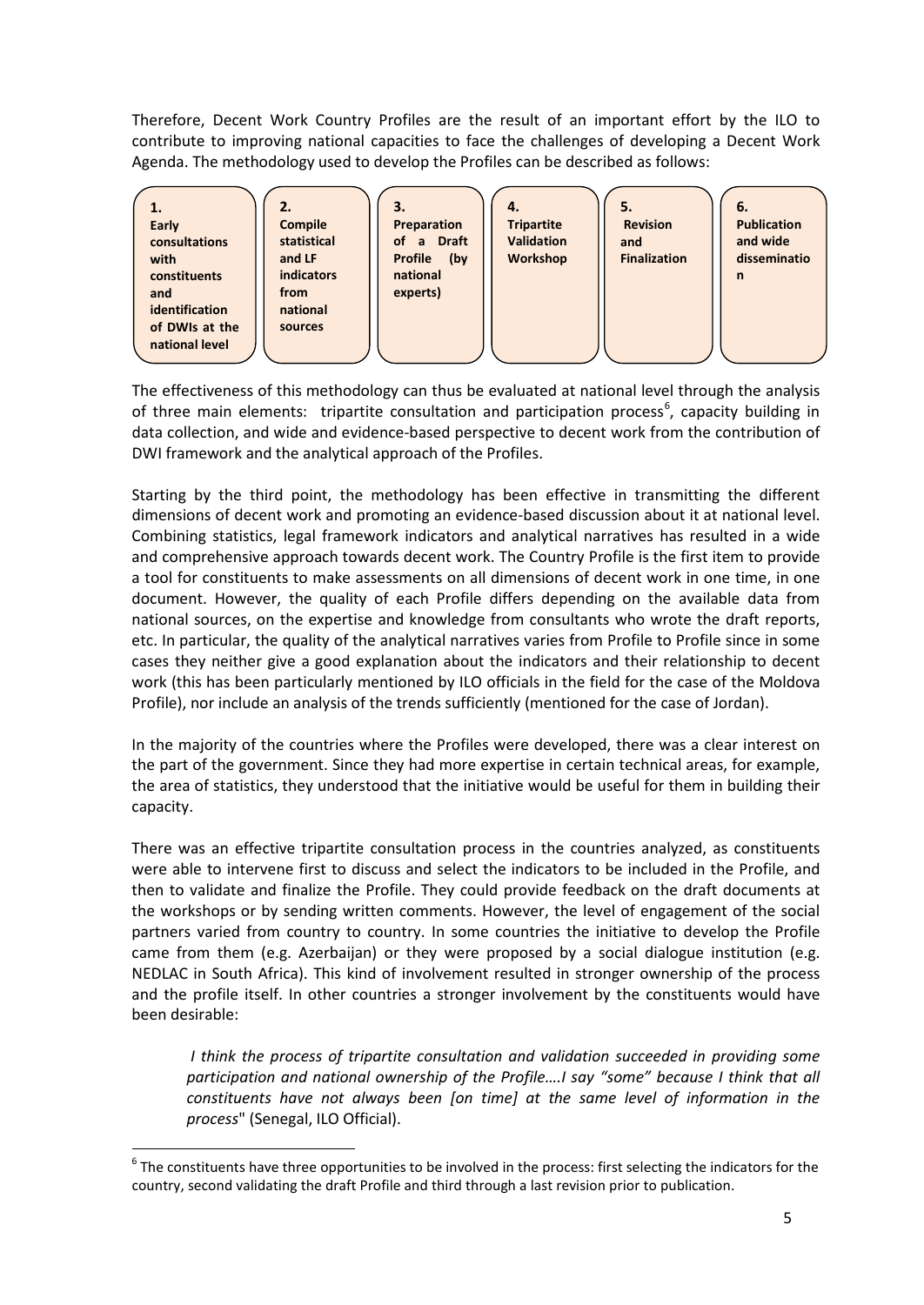A last element to consider for the effectiveness of the methodology concerns the involvement of the national statistics offices (NSOs) (or equivalent institution). In addition to the desirability to consult with NSOs throughout the process so as to tap into their expertise, the involvement of NSOs could have benefits in terms of capacity building for statistics production and data collection, although it may be too early to judge, even in cases where the Profiles have been drafted by people who were very closely associated with or connected to the NSO, like in Jordan. Here, we can find important differences among countries. In some cases, the drafters were officials from the labour ministry, like in Moldova, or the statistics office (belonging to the Government) like in Kyrgyzstan. In other cases the Profile was drafted by national consultants, although a stronger involvement of the NSO would have been desirable (South Africa).

## <span id="page-12-0"></span>**3. Efficiency of the Methodology used to develop the Decent Work Country Profiles**

The methodology used to develop the Decent Work Country Profiles has been considered by the interviewees in the field as efficient. The costs for hiring the consultants were considered reasonable in all cases with the exception of one country where the lead consultant was considered to have been extremely expensive. In Senegal the production of the Profile was considered efficient although an ILO official noted that there may be ways to make the process more efficient, for example if the statistical indicators were calculated regularly by national statistical institute and legal indicators were updated by the General Directorates of Labour or the Directorate of Labour Statistics at Ministries of Labour. This would eliminate the need to hire consultants to do these tasks.

Officials considered the costs of producing the profiles as investments in capacity building, particularly in the cases where the work was undertaken by national entities. At headquarters however, some officials considered that the costs of the lead consultants (i.e. those who have to ensure the overall quality of the product and the good connection between the statistics, legal framework indicators and analytical narratives) were in general too high. But again this depended on the quality of the final product: sometimes costs were merited and sometimes they were not.

Some officials commented that publishing the Profiles (editing, printing, etc.) represented a significant cost (around 20%) and that overall costs could be reduced by developing electronic Profiles (something that we will explore while tackling the issue of the Profile´s sustainability). For some, the process of developing the Profile is very time consuming due to the tripartite discussions for selection of the indicators, validation, etc. But for the vast majority of interviewees this type of process was necessary because it ensured that the final product was owned and validated by the constituents. Lastly some interviewees linked the issue of efficiency with the establishment of a permanent tripartite body (Azerbaijan, Trade Unions).

## <span id="page-12-1"></span>**4. The usefulness of the Profiles for the ILO and for the countries under the study**

In all countries included in the study, both constituents and ILO officials believed that the Profiles were very useful. For the ILO officials, both the development of decent work indicators and the Profiles contributed to a better understanding of the overall approach to decent work within the Organization. Some mentioned that in the beginning there was some scepticism about the usefulness of the Profiles since there were other country analyses underway in the ILO.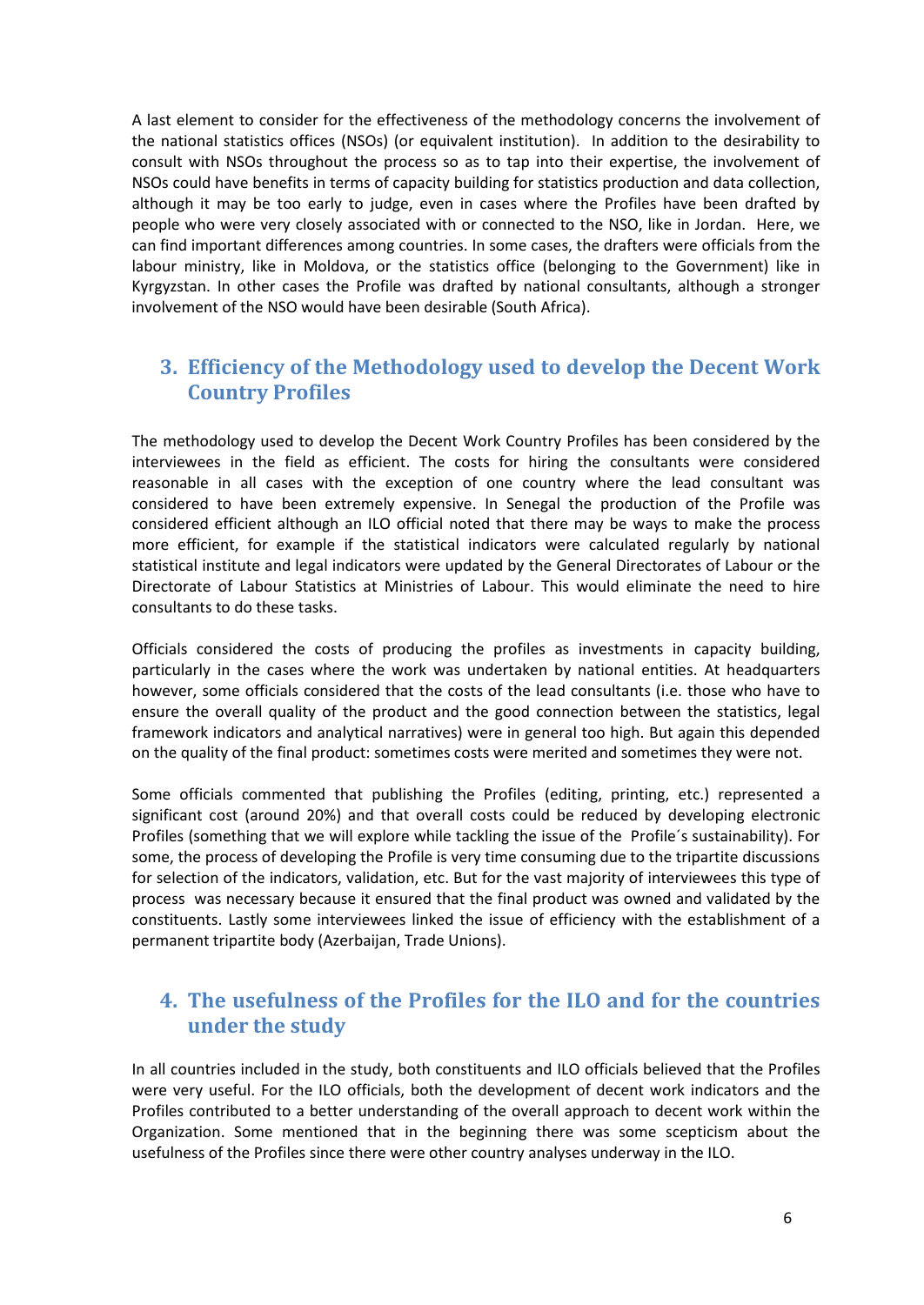It was also noted that the decent work indicators were actually being used in countries that did not intend to produce Profiles (like Lebanon or Saudi Arabia) as a starting point for other types of country policy analysis.

ILO specialists, who are generally experts in one area (social protection, employment, workplace violence, etc.), underlined that they benefitted from a process in which all dimensions of decent work were discussed together, and that this provided them with a more coherent picture of decent work and an opportunity to analyze different dimensions together. An additional important aspect was that the data compilation and the indicators development were carried out *in the field,* which helped increase country ownership.

All countries participating at the final global meeting organized by the EC-ILO MAP project in November 2013<sup>[7](#page-13-0)</sup> considered that it would be very useful for them to have regular Profiles. However, the reasons why the Profiles were considered useful varied from country to country. These reasons are summarized as follows:

- The profile is useful to produce more accurate statistics to monitor decent work on a regular basis.
- The profile is an important tool for social dialogue and for discussion with the government.
- The profile is useful since it can aid national policymaking and development planning.
- The profile helps in the development of the Decent Work Country Programme.

Due to the particular importance of the last point, we will tackle it in the next chapter.

For the countries in this review, which were not present at the MAP global meeting, similar observations were made.

### **The Profiles are useful to identify gaps in terms of national statistics:**

*The other thing that it did which I think is really useful, is that it identified gaps in terms of our national statistics, because while we have relatively good labour market statistics, the reality is that they don´t necessarily talk to decent work. Hopefully in the future that becomes more self-sustaining, once we do it a bit more. Hopefully once those methodologies are more established and the statistics are all there, it will be easy to put it out,, because it was a big exercise; it was a lot of work and a lot of digging*. (South Africa, Employers' Organization).

Related to this, the Profiles were seen as contributing to a better understanding of the Decent Work concept: "*To give greater meaning to the concept of decent work and its measurement*" (SA, ILO Official).

**In some countries more than others, the Profile is considered an important tool for social dialogue and for discussion with the government** (especially, Azerbaijan, Jordan, South Africa i.e. countries where constituents contributed to the study). For ILO officials, even if the quality of the Profile was not very good, the possibility that constituents would use this tripartite report at the national level for advocacy, social dialogue and mainstreaming different work in national policies made the exercise worthwhile.

<span id="page-13-0"></span> $7$  Constituents from the following countries participated in that meeting: Brazil, Cambodia, Indonesia, Ukraine, and Zambia.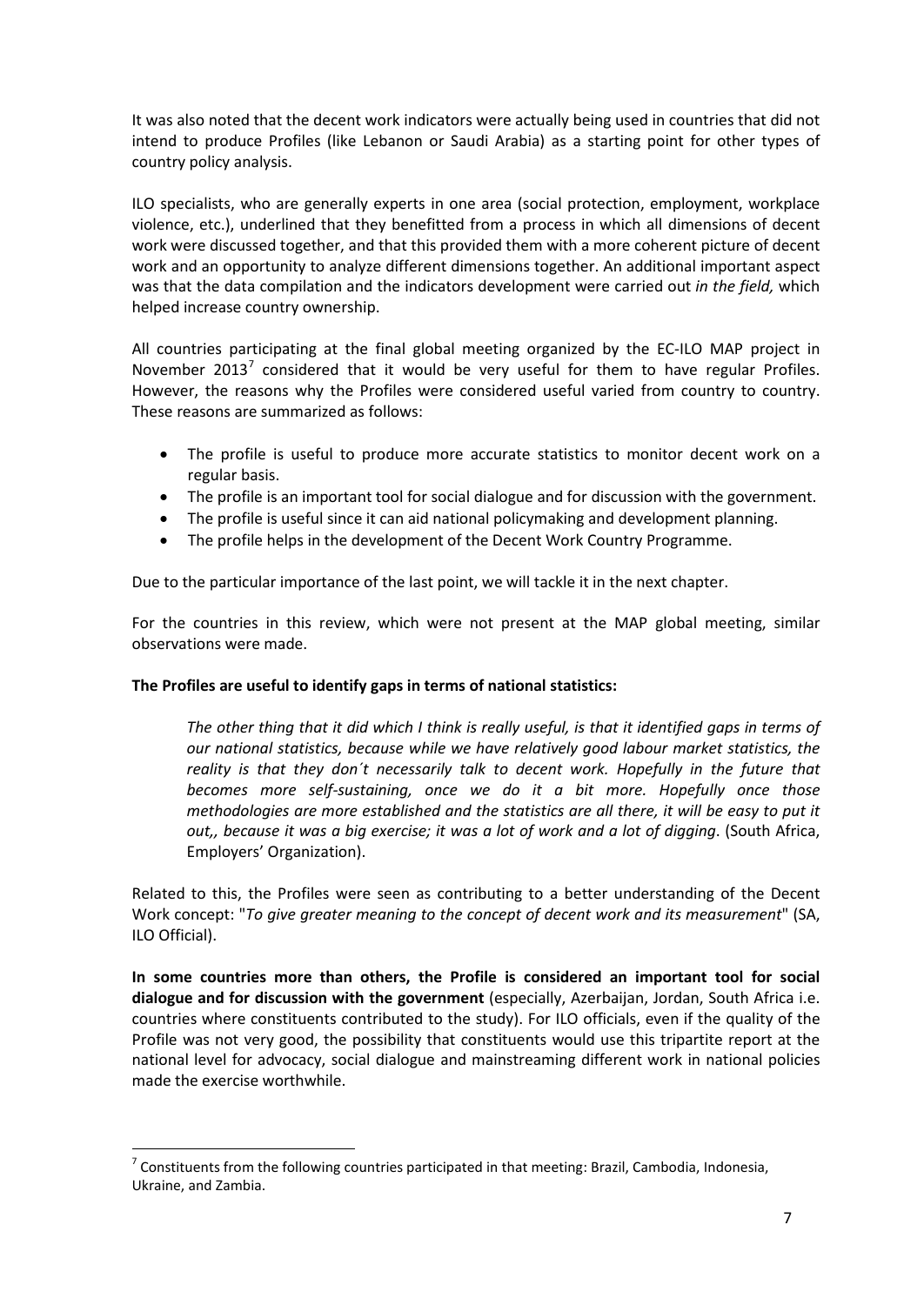**In the countries under review, most of the Profiles were quite recent, and interviewees considered that it was too soon to judge their usefulness for national policy-making and development planning**. The only exception was Azerbaijan, where the Profile was approved in 2012 and is being used by national policy-makers in a process of improving relevant national legislation (developing the National Employment Strategy), establishing a social dialogue institute, and elaborating a plan of activities in the areas of critical importance at the national level.

For the rest of the countries, respondents were optimistic that the Profile would be useful for National policy-making in the future:

*I think it will be influential in the future and it should be, but it's too early now because we're still signing it all. But the reality is that up until now, we have the Department of Labor..., [they identify] where the gaps are and they draft the policy. Whereas I think once we're in the future, is that the social partners own that profile and connectedly buy into it and jointly identify the gaps that drive the policy".* (South Africa, Employer´s Organization).

*The data [from the Profile] will serve as the foundation for the development and implementation of various initiatives aimed at the achievement of decent work…The data will be used as support and foundation for the strategic decisions in the country..."* (Kyrgyzstan, Ministry of Labour)

In Jordan interviewees considered that it is still too soon to make a judgement on influence:

*Yes, it can definitely contribute to [planning] and the Minister of Planning as I said was very excited. They said this is an area where we have major gaps and that they can extract some of the indicators from the Decent Work Profile to feed into the [National Development] plan. But more than that, it is also about them wanting and liking them.* (Jordan, ILO Official)

*In principle it should, but in reality it will rely on strong political will to achieve these aims, as well as pressure from social partners to ensure that decent work indicators are integrated into national policy-making and development planning processes…. The document should also be properly advocated for and presented to members of parliament as well as policy-makers*". (Jordan, Trade Unionist)

In Moldova the Profile was produced with the intention of supporting the government to prepare a country analysis related to a number of indicators in the area of labour. Therefore, it has been used for policy-making and other types of forums, including Parliamentary discussions related to labour issues:

*…because apparently up to now there was no such document in this area: there were bits and pieces on separate issues like social protection, gender and child labour, but they were not part of a single document that can be used for a discussion*. (Moldova, ILO Official)

In Senegal the Profile is being distributed now and will be used in the formulation of national policies as well as development programmes, and it will be an advocacy document for strengthening the labour market information system.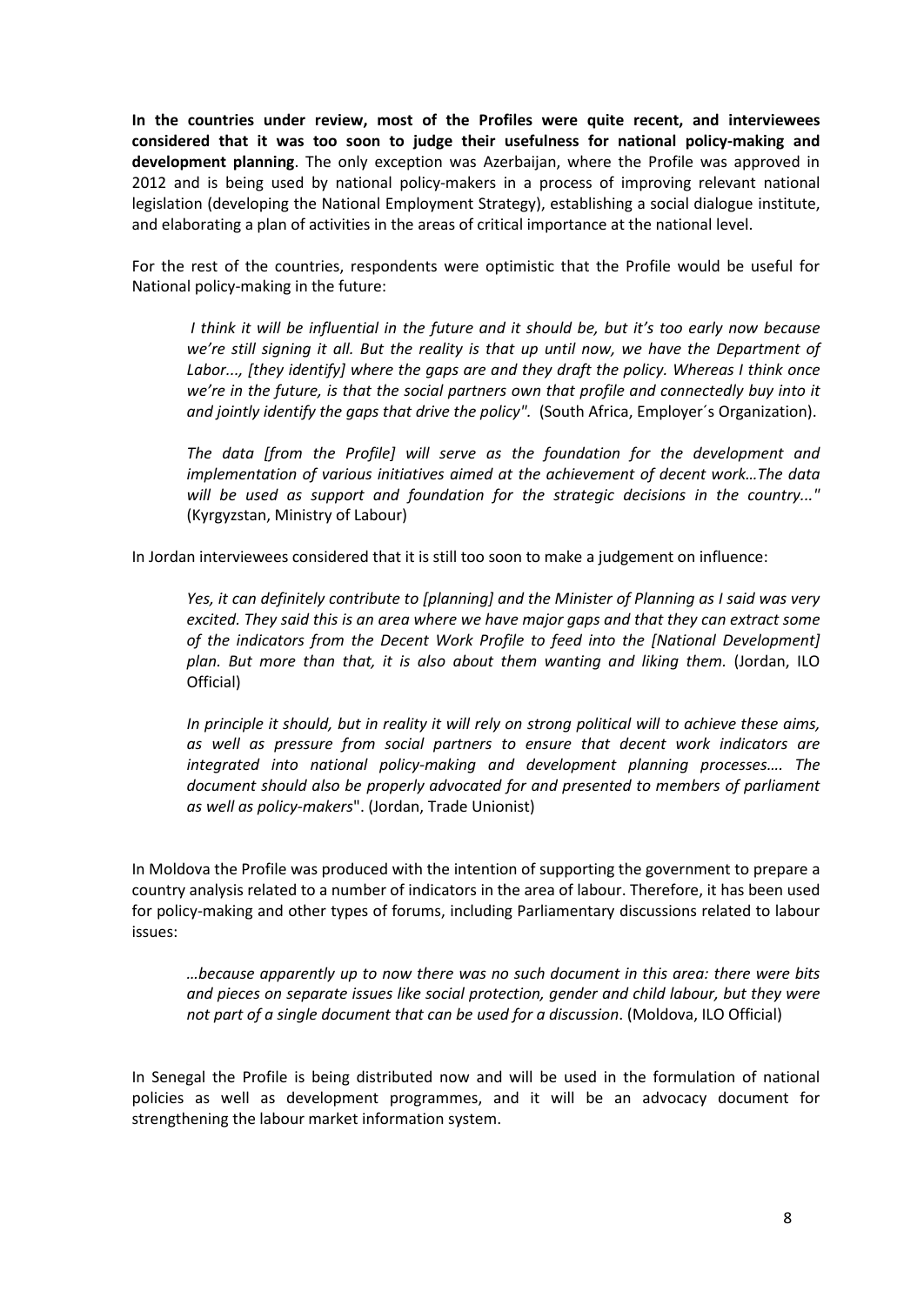# <span id="page-15-0"></span>**5. The relationship between the Profiles and the Decent Work Country Programmes**

As a result of this exercise we can deduce that *at the moment* the relationship between Decent Work Country Profiles and the Decent Work Country Programmes is not clear inside the ILO. Some officials at HQ seem to think that the Profiles were part of a measurement or monitoring system for the DWCPs; however, this was not meant to be the primary function of the Profiles. In the field they were generally understood to be useful for the design and development of the DWCPs rather than for monitoring and evaluation.

Among the countries under this study, there is actually only one case where there is not a Decent Work Country Programme (Kyrgyzstan and ILO have not signed a MoU in regards to DWCPs because of differing views on the immunities of specialized UN agencies).

In some cases, interviewees in the field see the Profiles more as a result of the DWCP than as an instrument to assess it. In South Africa the Profile is considered by its lead consultant as an output of the DWCP: *Output 3.2:* Strengthened national capacity to analyze and access data on decent work following locally relevant indicators. This is also the case for Moldova: Priority2:Promotingof decent work and employment opportunities: *Outcome 2.1:* Improved labour statistics for evidencebased policy formulation.

A number of interviewees had an interpretation of what a Decent Work Country Profile is and what its main aims are that is broader than DWCP assessment and monitoring. <sup>[8](#page-15-1)</sup> During this exercise, interviewees in the field were asked to read the following descriptions of a Decent Work Country Profile and select two that reflected the current reality in their country and what they thought the Profile should be in the future:

- 1. An instrument for assessing decent work in the country
- 2. An instrument to assess the Decent Work Country Programme
- 3. An instrument to monitor progress on the Decent Work Country Programme
- 4. A tool for monitoring national policies and programmes by assessing progress on selected targets.
- 5. An instrument to boost a fact-based social dialogue

While describing the current situation, answer number one received the most votes. Almost no one selected numbers 2 or  $3<sup>9</sup>$  $3<sup>9</sup>$  $3<sup>9</sup>$ . That implies that for the time being, the Profile is not considered as an instrument to assess or to monitor the DWCP.

*It is not certainly the third option. The DWCP is a set of different activities, there is no way how to link it to it. There are too many indicators in the Profile, for a monitoring tool for the DWCP you have to be more specific. The Standard International List of indicators included in the Profile is not useful for monitoring the DWCP. They might say the Profile is for that it is not a sensible expectation....because it got a different set of indicators that is not to* 

<span id="page-15-1"></span><sup>&</sup>lt;sup>8</sup> ILO Monitoring and Measuring Decent Work, Report on progress and outcomes of the ILO Programme 2009-2013. Power point presented at the ICLS October 2013

<span id="page-15-2"></span><sup>&</sup>lt;sup>9</sup> Only some respondents from Kyrgyzstan and Jordan. Since the development of the Profile in Kyrgyzstan has recently begun it is not clear if the response to this question should be interpreted in relation to the present or to the future situation. Actually responses practically coincide for the present and the future. However responses referred to the DWCP while in Kyrgyzstan there is not a DWCP for the time being. The case of Jordan is different since the Profile there has already been linked to the DWCP, as we will further explain.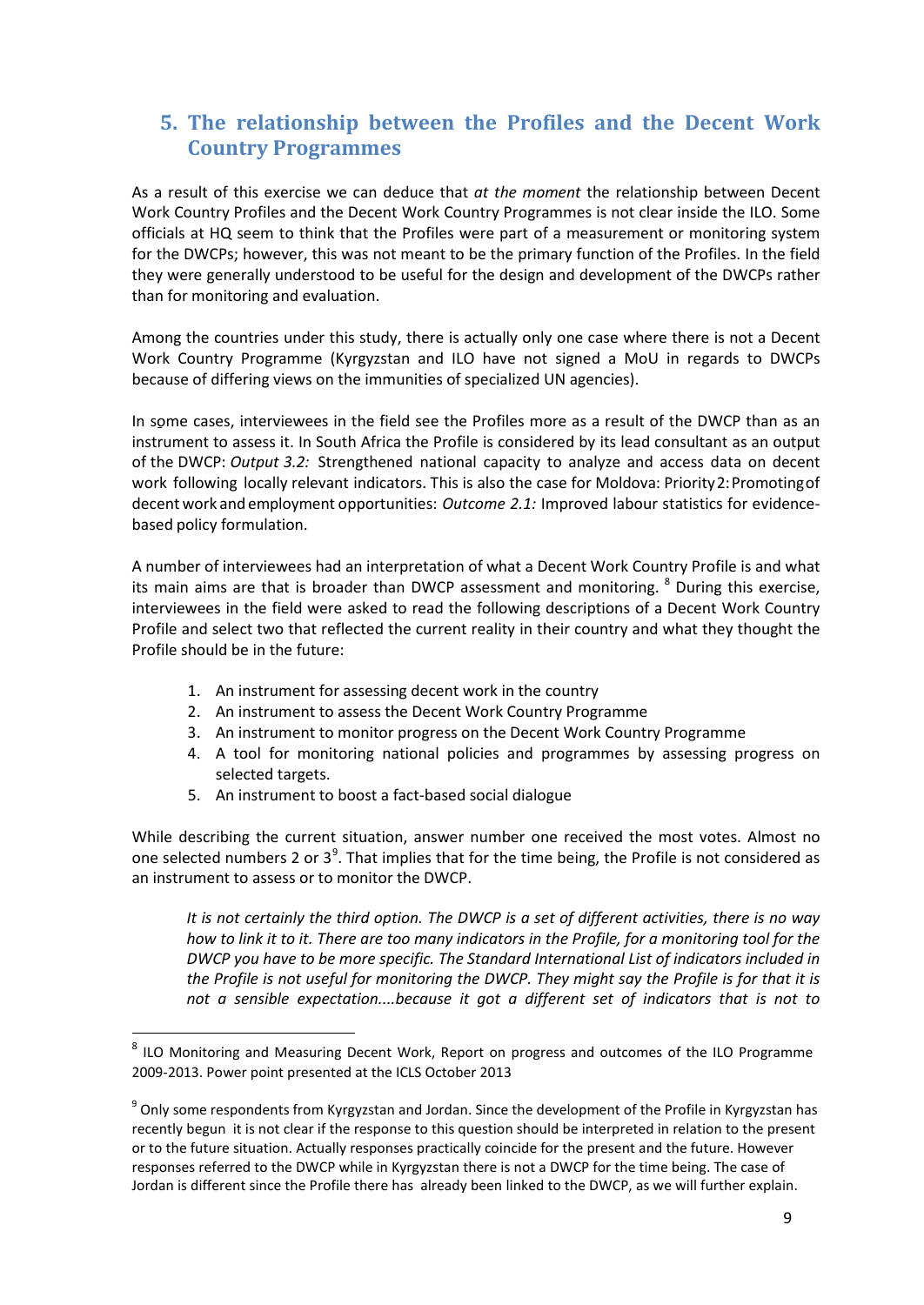*monitor the programme. The design of the profile from the beginning was not to monitor the DWCP. To me the Profile is a very good way of bringing together information of all the different aspects of Decent Work. We did it with the prioritized indicators from the DWCP. The profile is not focused on monitoring the Programme. (South Africa, Lead Consultant)*

However, when asked about the future, the majority of respondents mentioned the necessity to link the Profiles with the DWCP. The responses about what should the Profiles be in the future that obtained the most support were the following:

- 1. An instrument for assessing decent work in the country
- 3. An instrument to monitor progress on the Decent Work Country Programme

4. A tool for monitoring national policies and programmes by assessing progress on selected targets.

This choice for a broader perspective of the Profile beyond the DWCP is also explained by the fact that in the field the Profiles are more seen as national documents, instead of ILO products. ILO officials insist on the necessity to go beyond the labour policies and try to influence wider national policies, to go beyond the ILO decent work concept and build capacity in the country:

*The whole idea is once this Profile is adopted, we want to go beyond NEDLAC, to other stakeholders, we want a situation where the indicators in the Profile also speak into our national indicators, in our annual national indicators which are more or less into our quarterly labour force, into our annual labour surveys, etc., Its aim is going beyond the DWCP. But it is also an instrument to monitor progress on the DWCP – not to assess it – but certainly to monitor it.* (South Africa, ILO Official)

Decent Work Country Profiles typically cover a period of ten years. DWCPs generally cover a period of 4 years. There were no planned links between the production of Profiles and DWCPs countries reviewed. The only case where the timing of the two coincided in a way that they could be organized together was Armenia, which was not included in this study.

In some cases countries are using the Profiles to inform the mid- term review of the DWCP: "*The DWCP was signed in March 2012, so surely the Profile did not serve in the development of the DWCP. The timing was not synchronized in that sense; however, we thought that we want to link it to the midterm review of the Programme – that was the whole idea. We were hoping to launch it by the end of this year, but did not manage, and we´ll get to that later and the results from the decent work profile would feed into the midterm evaluation of the DCWP that was supposed to take place early next year*. (Jordan, ILO Official).

In Jordan the trade unions considered a closer link with the DWCP to be desirable:

*The real strength of the process; however, is that it was linked to Decent Work Country Programme (DWCP) in Jordan, and has been mentioned in tripartite review meetings (of the DWCP) up to this point. We have appreciated these consultation meetings, but the real value will come when the profile is part of the programme design.* (Jordan, Trade Unions).

Even in the case of South Africa where the Profile has been developed through the same structure that manages the DWCP, it was felt that the timing did to allow for maximal synergy.

There is then a clear demand for a better connection between the Decent Work Country Programmes and the Profiles.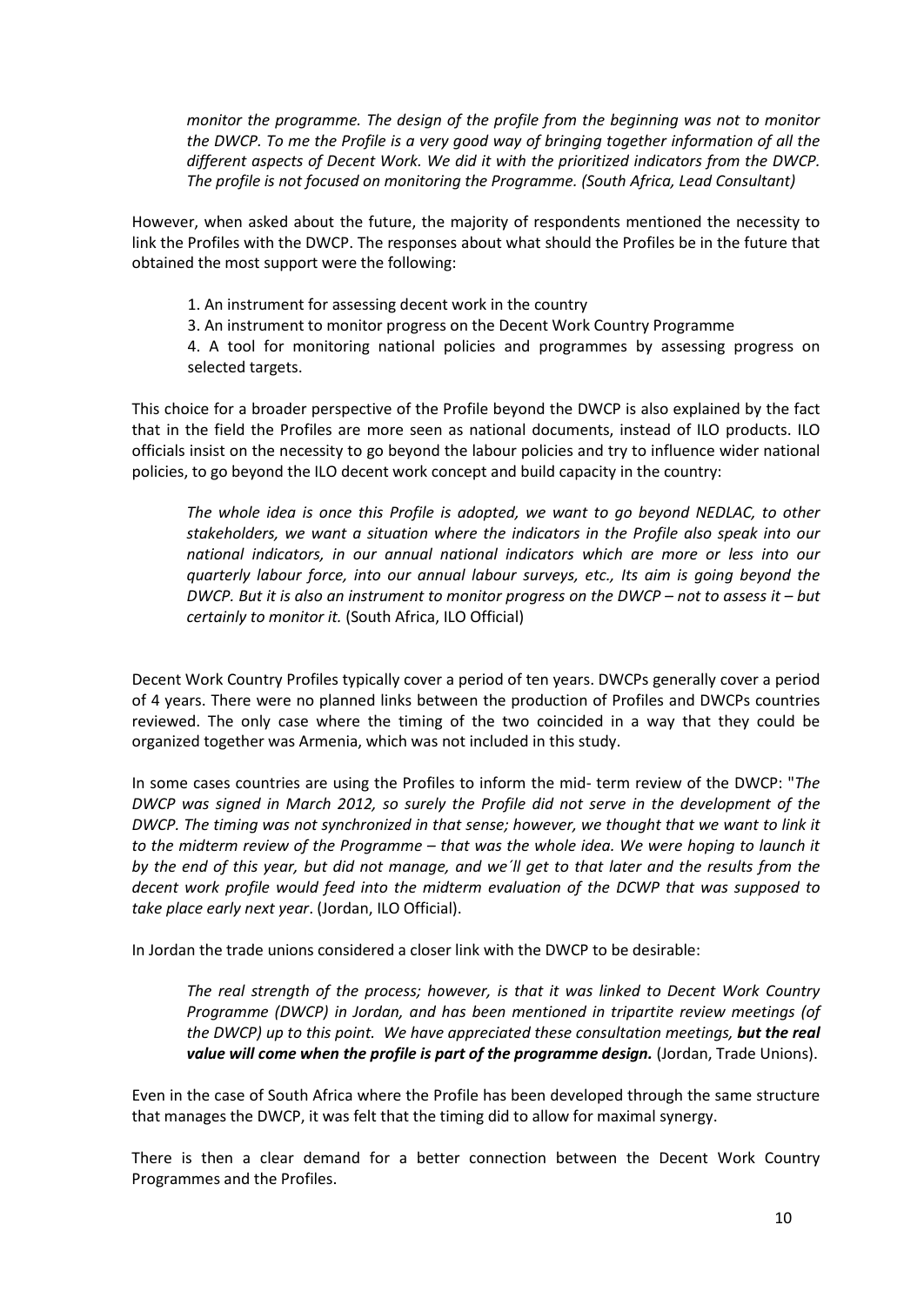

Despite the lack of clarity about the connection between the Profiles and the DWCP, ILO officials and constituents in the field felt strongly about the potential usefulness of the Profiles in the development of the Decent Work Country Programmes. It provided a good baseline for planning the Programme and good information to monitor the impact of the DCWP, etc.:

*The profile was extremely helpful and instrumental not only in terms of helping the planning going forward but also to provide a valuable base line for the second generation of the DWCP, also helping to prioritize among the different outputs from the Programme: what of those outputs are urgent...where is there a gross decent work deficit, etc."* (South Africa, ILO Official)*;* 

*The development of the Profile has made possible a discussion of indicators that could be used to monitor the impact of the DWCP. So, the Profile is really a tool that can be used to inform and monitor the country programme. In the SA case the timing of the two has not really allowed for maximum synergy.* (South Africa, Ministry of Labour)

Something similar was expressed in the case of Jordan:

*"....in that meeting we went in detail through the list of indicators, the legal and the statistical indicators, and we reached an understanding of where we want to go and what the next steps are and we really got their buy-in. They [the constituents] were very happy about it and I recall very well the comments from both the workers and the government that this will very much support them in monitoring the DWCP and a representative from the Workers Organization clearly stated that the Profile in fact should come at the beginning of the Decent Work Country Programme cycle, so that they have...it helps them in developing their baseline.* (Jordan, ILO Official)

Finally, in the case of Azerbaijan, the main findings in the Profile have been reflected in the draft DWCP that is as yet not signed: "*The profile is to ensure that the DWCP is prepared and improved accordingly*". The Profile has had a great acceptance from the Minister of Labour who mentioned publicly (in the presence of employers, unions and members of Parliament) that he would like to use it as an internal instrument in the future.<sup>[10](#page-17-0)</sup>

<span id="page-17-0"></span> $10$  The ILO official mentioned during the interview that last December 2nd, the Profile was presented at the UN Pavilion in Baku, at an exhibition attended by the President of the country.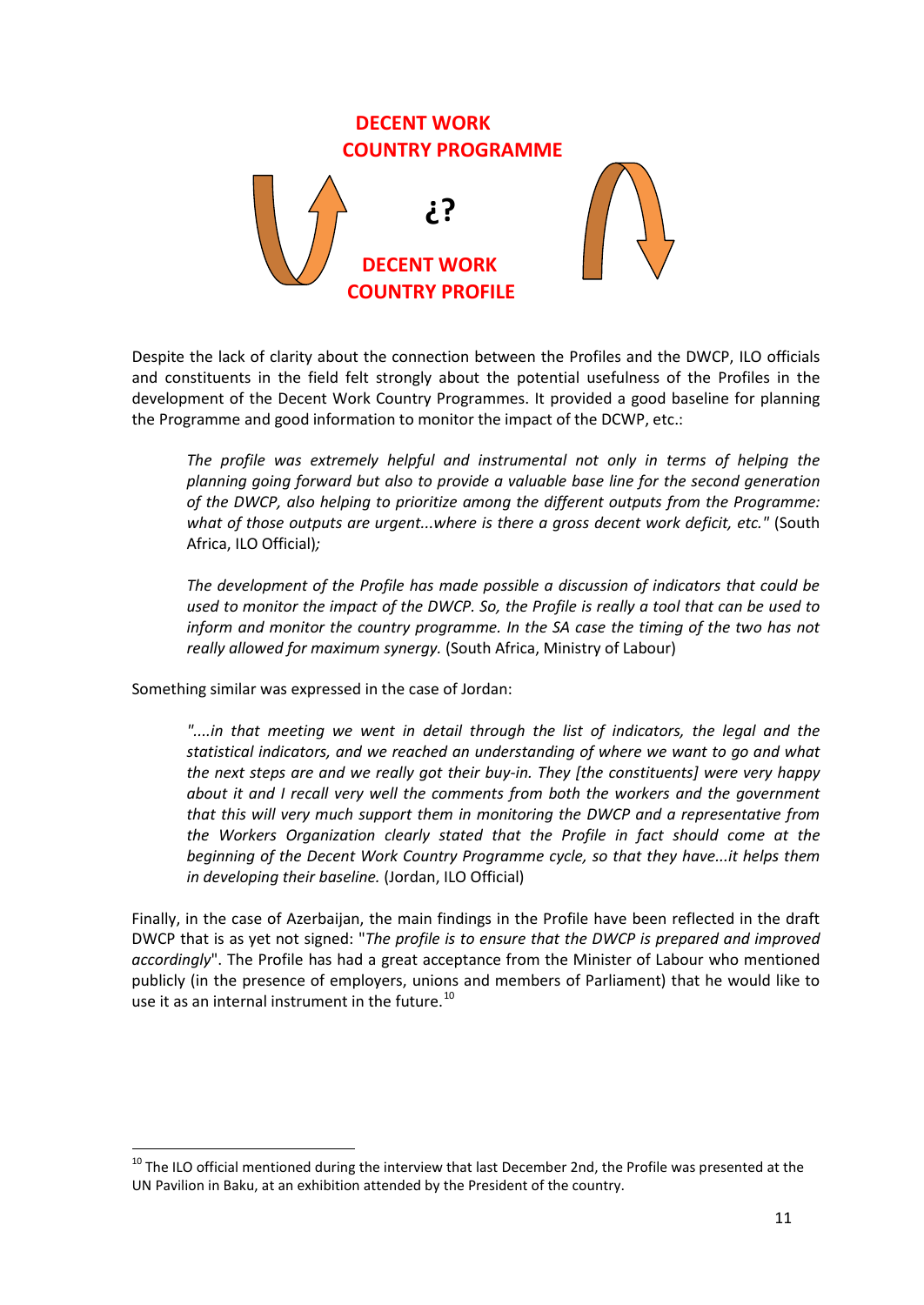# <span id="page-18-0"></span>**6. Sustainability of the Decent Work Country Profiles**

Interviewees in the field concurred on the importance of maintaining the Profiles in the future. The reason for that is above all their usefulness. However, two questions mentioned earlier need to be answered before deciding how to move ahead with the Profiles:

- How should a Decent Work Country Profile be defined?
- For whom is it useful? For the ILO? For the country?

If the Profiles are expected to be useful for the ILO, then the most important condition for their sustainability seems to be to directly link them to Decent Work Country Programmes. If the Profile is expected to be primarily useful for the country, then they could be developed under different criteria, and even adapted to the constituents needs on a country by country basis:

*...first to link it clearly to the Decent Country Programme if we are talking about the ILO interest. If we are talking about the interest of the country, since this is their instrument for monitoring of their policies, then as I said, to establish a group of national consultants who should work all together and ideally in the conditions of social dialogue on different aspects of this profile..."* (Azerbaijan, ILO Official)*.*

Officials and constituents interviewed gave different responses on the issue of sustainability, probably due to their different conceptions of the Profiles. Some think the Profiles should be produced every three years, some every four, some before the DWCP is approved, etc. Generally speaking they consider that the Profiles could be produced only on an electronic format, although some commented on the importance of printing at least a hundred of samples for the sake of visibility (Jordan). In relation to the shape and length of the Profiles, the majority of respondents think that they are a little long and that in the future they should be reduced and even more adapted locally. The improvement of its analytical approach also seems to be important, "*It should be lighter and have a more analytical focus*". (Moldova, ILO Official).

The majority of respondents considered that the ILO will need to provide technical support or advice to many countries to develop their first Profile because many countries lack the capacity to develop one on their own. But they also agreed on the importance of strengthening that capacity while encouraging national administrations (labour departments, statistical offices, etc.) to be more directly involved in the future, which could imply establishing a system that would allow national civil servants to develop the work themselves (mentioned for instance in the case of SA) rather than relying on external consultants. In the case of Azerbaijan, where the Profile reinforced existing expertise in the country officials considered that they will be capable of doing the work themselves in the future. In this case the role of the ILO would be a consultative rather than handson.

Similar comments for the case of Senegal:

*I* think that the profiles can be sustained over the long term in countries where the *information on the labour market system is dynamic and integrating the development of the profile as a sustainable and regular activity in a national structure as the National Observatory of Employment and Vocational Training, for example. The ILO could in this context, provide advice and technical support to the ownership of the process of developing the profile by the national structures*. (Senegal, ILO Official).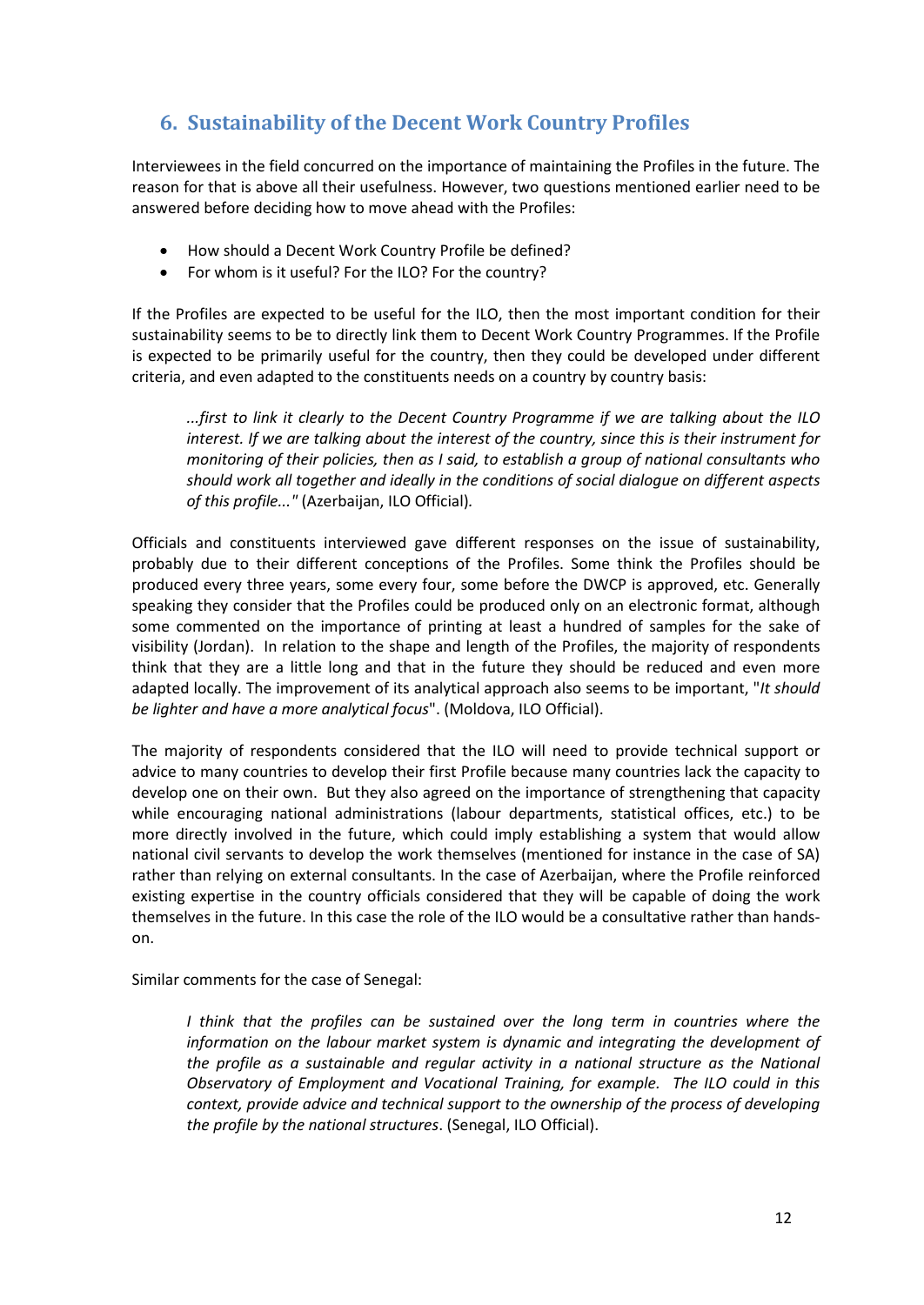The relationship between the Profiles and social dialogue was considered key to the sustainability of the Profiles in all cases. Both the Profiles themselves and the tripartite process of producing them were raised as greatly beneficial in every country. In that sense, the role of the ILO in the future could also be to ensure the tripartite approach. In addition, some respondents insisted on the importance of linking the process of producing the profile with existing experiences of institutional social dialogue $^{11}$ :

*The process of individual consultations with tripartite constituents and consultations in the workshops and seminars was quite efficient to ensure participation and national ownership, while presence of a permanent tripartite body would increase a level of participation and ownership.* (Azerbaijan, Trade Unionist).

*"The main contribution has been to enhance social dialogue and strengthen the position of the unions in participating in development planning processes. Now that we have the right tools (in the form of accurate data and information), we are in a better position to negotiate for workers' rights. The profile, together with additional ILO support, will also support the role of trade unions in terms of designing policies to address decent work concerns" (*Jordan, Trade Unionist).

## <span id="page-19-0"></span>**IV. Findings and Conclusions**

- The Decent Work Indicators Framework is an important effort by the ILO to provide countries with a common set of indicators to approach Decent Work from an integrated perspective. The two sets of indicators – statistical and legal – are mutually reinforcing and thus both considered essential for monitoring progress towards decent work in a given national economy. The methodology used to develop the Decent Work Indicators is sound and relevant and follows guidance by the Governing Body.
- One of the findings of this exercise is that the Decent Work Country Profiles represent an important step forward from the Decent Work Indicator Framework which in itself is a novel framework for the ILO in its combining of statistical and the legal indicators. The Decent Work Country Profiles were in all countries under this study truly innovative because they were the first document of this sort ever done at national level. The fact that they brought together tripartite constituents to have an evidence-based discussion about issues that were important to them was considered highly beneficial.



• The process of creating Profiles has three important elements at national level: 1) the tripartite consultation and participation process, 2) the capacity building in data collection, and 3) the analytical approach to data. The methodology for developing the Decent Work Profiles is efficient, as well as sound and relevant. It is also a flexible methodology since

<span id="page-19-1"></span> $11$ <sup>T</sup>hat has been the case in SA where the Profile, as well as the DWCP is being developed through NEDLAC.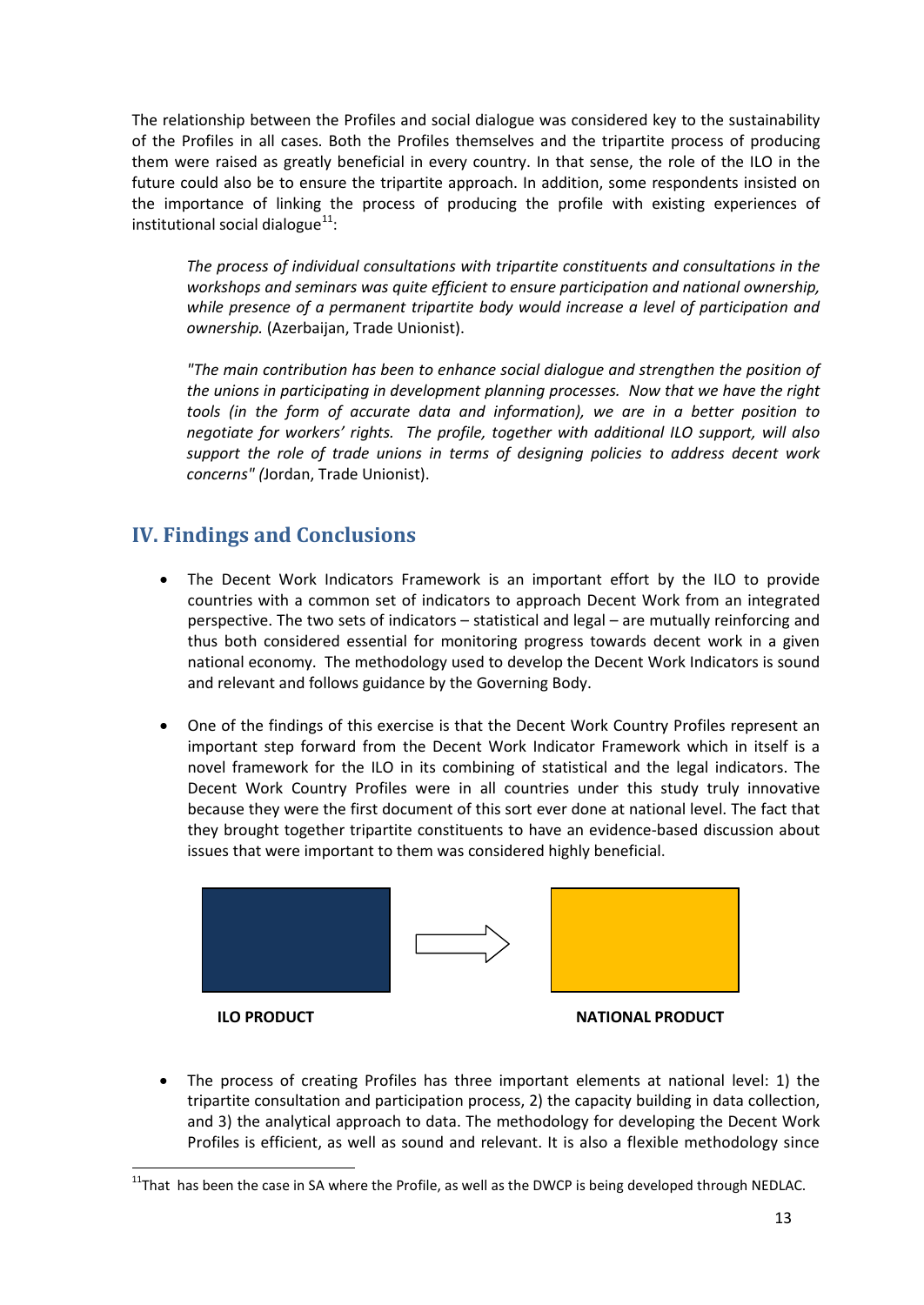countries can adapt the tool according to their needs, to what they consider relevant for them. However, the effectiveness of each Profile can vary considerably from country to country depending on how the three mentioned elements were achieved.

- The tripartite consultation and participation process in the countries included in this exercise was in general considered successful by interviewees; however, we found differences among countries, depending above all on the origin of the initiative. When the initiative to produce a Profile came from the social partners, as in the case of Azerbaijan, the process can be considered more successful. If the initiative came from within the ILO, like the case of Jordan, the tripartite consultation and validation process requires greater effort to involve the constituents. When a social dialogue body was involved  $-$  as in the case of NEDLAC in SA – the tripartite process was solid and more sustainable. The tripartite consultation process gives the Profiles a strong national ownership.
- The effectiveness of the other two components: capacity building and analytical approach also varied from country to country. In some cases the Profiles were drafted by personnel from the ministry of labour or planning, and this was considered a way to build capacity inside the ministries. Hiring national external consultants was a way to ensure the national ownership of the documents, but it was also considered in some cases as an obstacle to building capacity inside the national departments. The quality of the analytical narratives varied from Profile to Profile because in some cases they did not provide a good explanation of the indicators and their relationship with decent work.
- The methodology used to develop the Country Profiles was cost efficient. However, in some cases the costs of the lead consultants were considered to be too high and it was felt that the quality of the final document did not merit the fees. This could be reviewed in the future. The printing and editing costs could also be reduced if the ILO were to decide to produce them in electronic format only.
- The Profiles are useful for ILO officials (usually experts in one area) since it involves them in a process in which all dimensions of decent work are discussed together. This has helped ILO staff have a more coherent picture of decent work by allowing them to analyze the different dimensions from a common perspective. An additional added value for the Office has been the country ownership created by developing and compiling the indicators *in the field*.
- The audience of the Profiles at national level is very broad. It is not limited to the constituents, nor just linked to the DWCP audience, but instead extended to policy makers, members of Parliament, researchers, Universities, etc.
- The Decent Work Country Profiles are useful for the countries *because and in the extent to which:* they 1) help to produce more accurate statistics to monitor decent work on a regular basis; 2) are an important tool for social dialogue and for discussion with the government; 3) can aid national policymaking and development planning; and 4) help in the development of the Decent Work Country Programme.
- The relationship between the Profiles and the DWCP is not clear, neither at HQ nor in the field. In the countries under review, the Profiles were perceived as an output of the Decent Work Country Programmes and were expected to be an instrument to monitor them. This relationship and eventual linking of the two will need further guidance, commitment and coordination from the Office.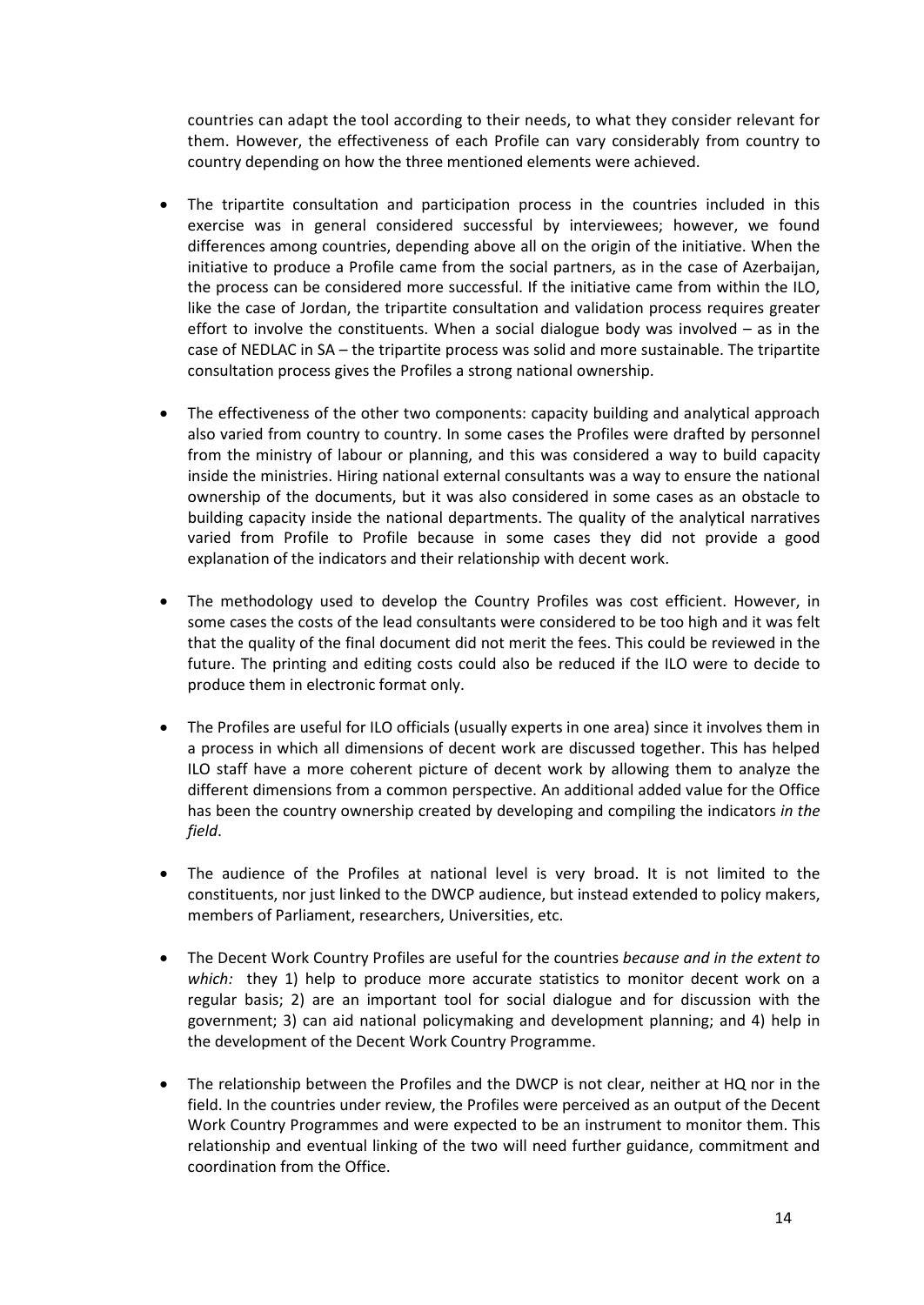• Some countries, like South Africa, have developed a Chapter 12 "Proposal for monitoring indicators" that links the data with the Decent Work Country Programme. This is something new and should be explored in the future as a way to improve the connection between the Profile and the Decent Work Country Programme.

# <span id="page-21-0"></span>**V. Recommendations and Lessons Learned**

As a result of this exercise two main ideas can be sustained: The Profiles are an important step forward in the ILO Decent Work Agenda and they are indeed very useful for the countries. Therefore, the continuation of the Decent Work Country Profiles can be recommended, preferably under the following conditions:

- 1. Select countries for Profile development based on clear criteria and the engagement of ILO constituents: governments, the employer´s organizations and the trade unions. If possible, link the Profile with a social dialogue institution already existing in the country. This would help to reinforce social dialogue at national level and improve the Profile´s national ownership and its sustainability. The closer involvement of the Governance and Tripartism Department could help on this issue.
- 2. Ensure the involvement of the National Statistics Offices (or corresponding institution) in the different stages of the process to ensure that their expertise is fully taken on board and for the benefit of NSO capacity building. Try to involve government officials as much as possible for the drafting of the Profile. The use of external consultants should be complementary to the work developed by government officials and where possible by technicians from constituents (employers and unions).
- 3. Produce the Profiles in countries where a DWCP already exists and connect it to it. This connection should also enlighten the decisions to make in terms of content and of updating the Profiles, eventually every two years. The interconnection between the Profile and the existing monitoring system of the Decent Work Country Programme should be explored further: some officials considered that the indicators included in the Profile could improve the way the DWCPs are being monitored since the current indicators in that monitoring system come from national sources and are not necessarily properly linked to the content of the Programme.
- 4. Review the content of the Profile, reinforce the economic and social context, and raise the quality of the analytical narratives, making sure they provide a good explanation of the indicators and their relationship to decent work.

With regard to future sustainability, further reflection is needed at the ILO concerning the need for the Profile and its main objectives. Decisions that need to be taken at ILO level and at national level need to be distinguished. It is recommended that the Profiles be produced in electronic format in order to reduce costs, with hard copies made available exceptionally and on a case by case basis hard copy for distribution.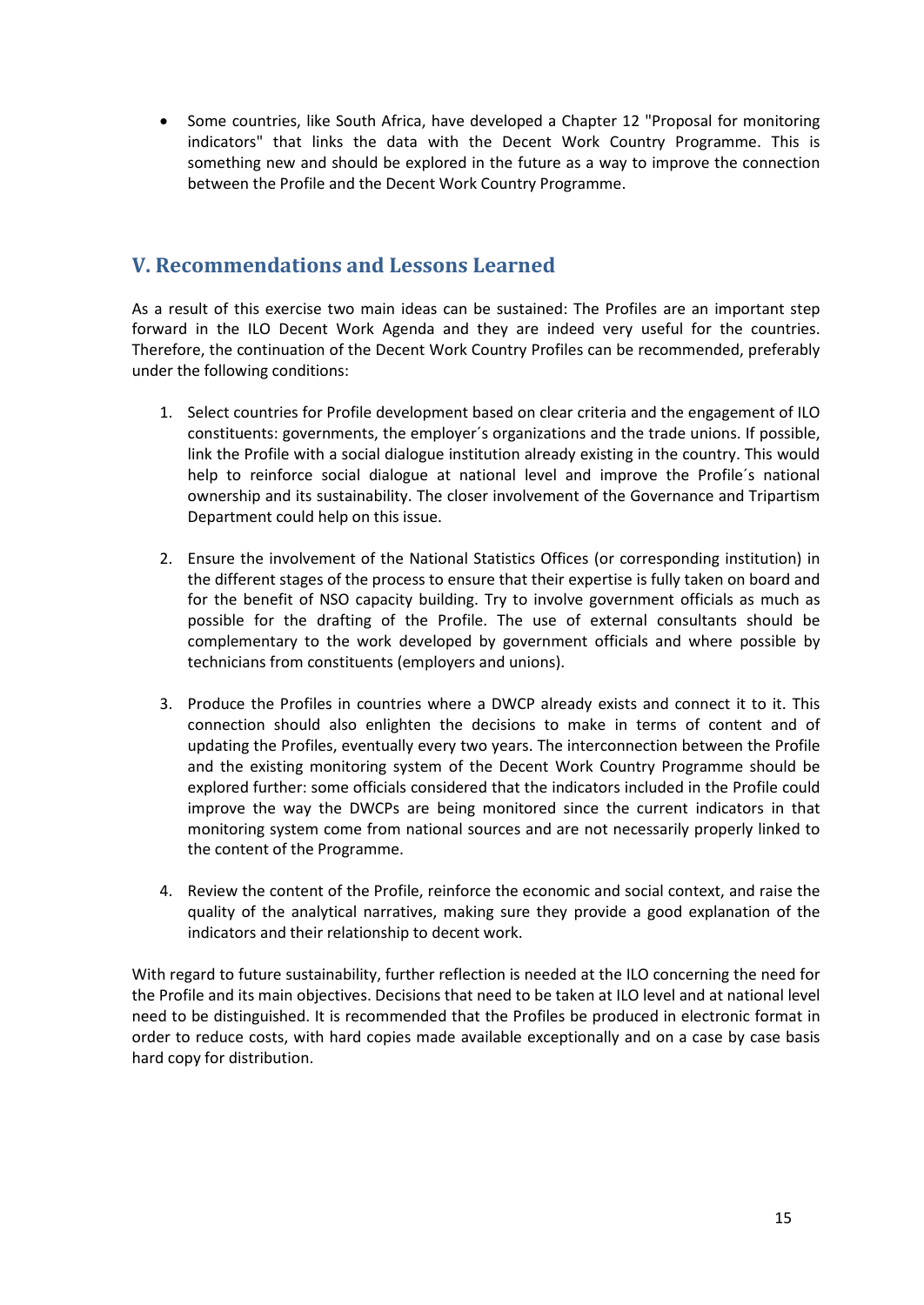### <span id="page-22-0"></span>**ANNEXE I TERMS OF REFERENCE**

#### **TERMS OF REFERENCE**

#### **Internal Stock-Take of ILO's Global Programme on Measuring Decent Work**

(Decent Work Indicators and Decent Work Country Profiles)

#### *1. Background*

**Monitoring and assessing progress towards decent work at the country-level is a long-standing concern for the ILO and its constituents.** The 2008 ILO Declaration on Social Justice for a Fair Globalization details that member States may consider "the establishment of appropriate indicators or statistics, if necessary with the assistance of the ILO, to monitor and evaluate the progress made."[12](#page-22-1) In the past, countries have repeatedly called for ILO technical cooperation to support their efforts to monitor and assess progress towards decent work.

**In September 2008, a Tripartite Meeting of Experts proposed a framework for the measurement of decent work** (including a number of Decent Work Indicators, DWIs) and in November 2008, the ILO Governing Body endorsed the proposal to test the framework in a limited number of pilot countries. Since then, "Decent Work Country Profiles" have been developed for a number of countries, both under technical cooperation funds and ILO regular budget support.

**The Office's work is currently coordinated by a small team located in the Policy Integration Department (INTEGRATION) in Geneva.** The work involves contributions from a number of units both at the headquarters and in the field and active collaboration with the constituents. It benefits from the resources and expertise of a project on "Monitoring and Assessing Progress on Decent Work" (MAP), financed by the European Commission and scheduled to run until the middle of 2013 (since 2009).

### *What are the expectations with regards to the decent work country profiles?*

**Decent work country profiles are national level assessments of decent work which highlight the major recent developments and progress across the decent work agenda**, and illustrate the gaps and challenges left ahead for realising decent work for all. Developed in collaboration with

<span id="page-22-1"></span> <sup>12</sup> Paragraph II.B.ii. See

http://www.ilo.org/wcmsp5/groups/public/@dgreports/@cabinet/documents/publication/wcms\_099766.pdf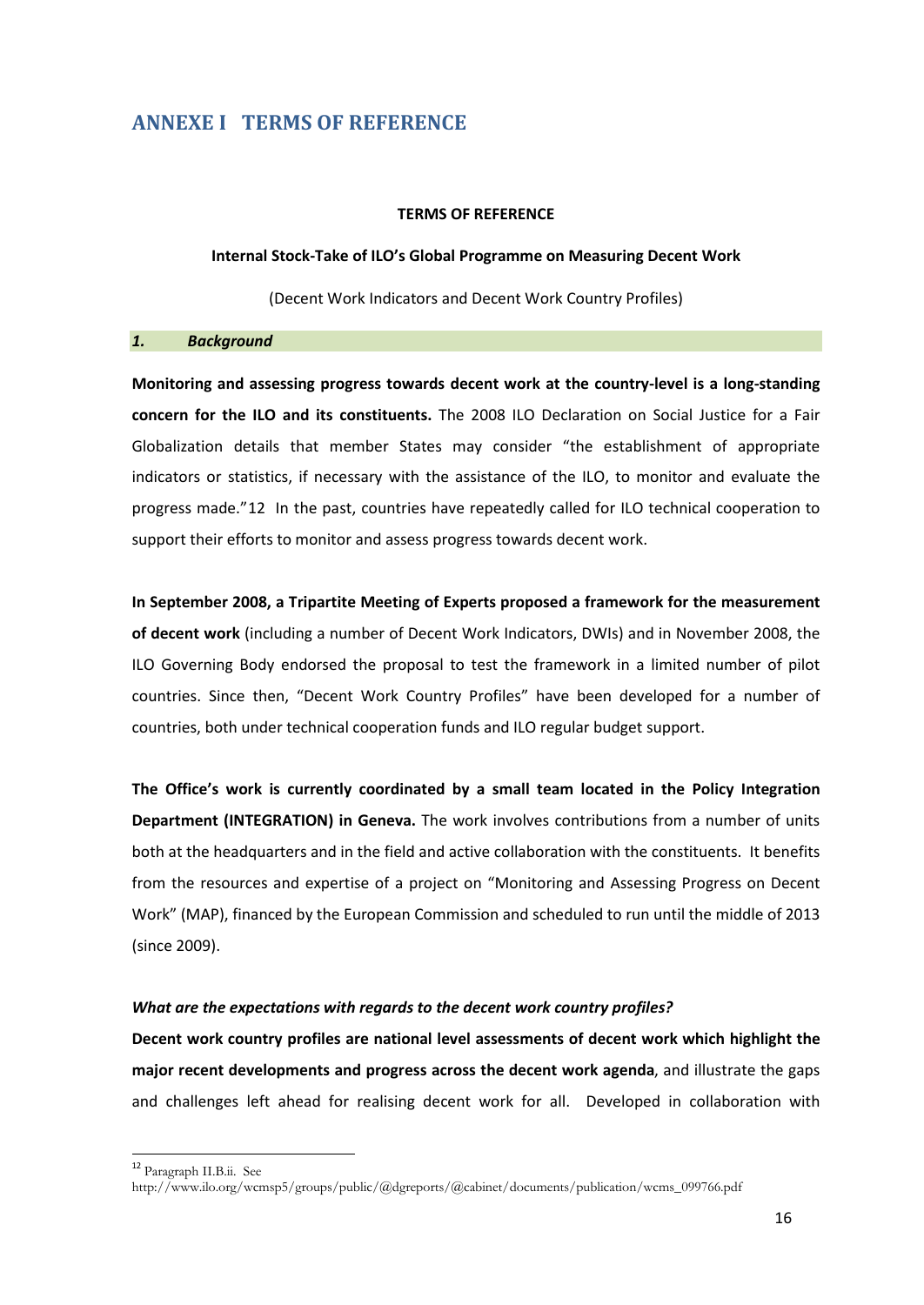governments, employers and workers organisations, profiles offer a baseline assessment of recent progress across major decent work components, using authoritative data from national sources and objective analyses of both statistical data and legal and policy related information.

**Decent Work Country Profiles cover ten thematic areas of decent work:** employment opportunities, adequate earnings and productive work, decent hours, combining work, family and personal life, work that should be abolished (mainly child labour and forced labour), stability and security of work, equal opportunity and treatment in employment, safe work environment, social security, and social dialogue, workers' and employers' representation.<sup>13</sup> For each thematic area the profile includes a set of statistical and legal framework Decent Work Indicators (DWIs) pertaining to its thematic area – the former to provide a quantitative baseline and means to track progress in areas of decent work, and the latter to provide contextual background to the legal and policy environment affecting decent work. In addition, each profile contains a chapter on the social and economic context for decent work, comprising a set of mostly macroeconomic (context) indicators.

**Decent work country profiles are aimed predominantly at ILO constituents and policymakers, as well as international organisations, researchers and development practitioners.** They are expected to inform national priorities and policymaking across the social and economic spheres, not just those directly concerning labour and employment, and can also serve as an important input to the design, priority setting and M&E frameworks of national and sectoral development plans, poverty reduction strategies, and ILO programmatic support (namely its Decent Work Country Programmes). $<sup>14</sup>$  $<sup>14</sup>$  $<sup>14</sup>$  To date, profiles have been developed in a variety of countries at vastly</sup> different levels of development. Experience from this work has shown that profiles can help strengthen national methodologies for measuring decent work, whilst at the same time assisting the ILO itself in refining its own methodologies and modes of assistance to countries in this area.

**Equally importantly profiles also aim to build understanding among governments and social partners** of the role that the decent work indicators can play in national level policymaking, development planning, as well as ILO country assistance frameworks (i.e. Decent Work Country Programmes).

<span id="page-23-1"></span><span id="page-23-0"></span><sup>&</sup>lt;sup>13</sup> Ibid<br><sup>14</sup> With regard to the latter, decent work indicators can serve as a reliable and authoritative baseline at the stage of defining decent work priorities and objectives, as well as a powerful instrument for defining programmatic targets and evaluating overall programme effectiveness (i.e. Monitoring and Evaluation).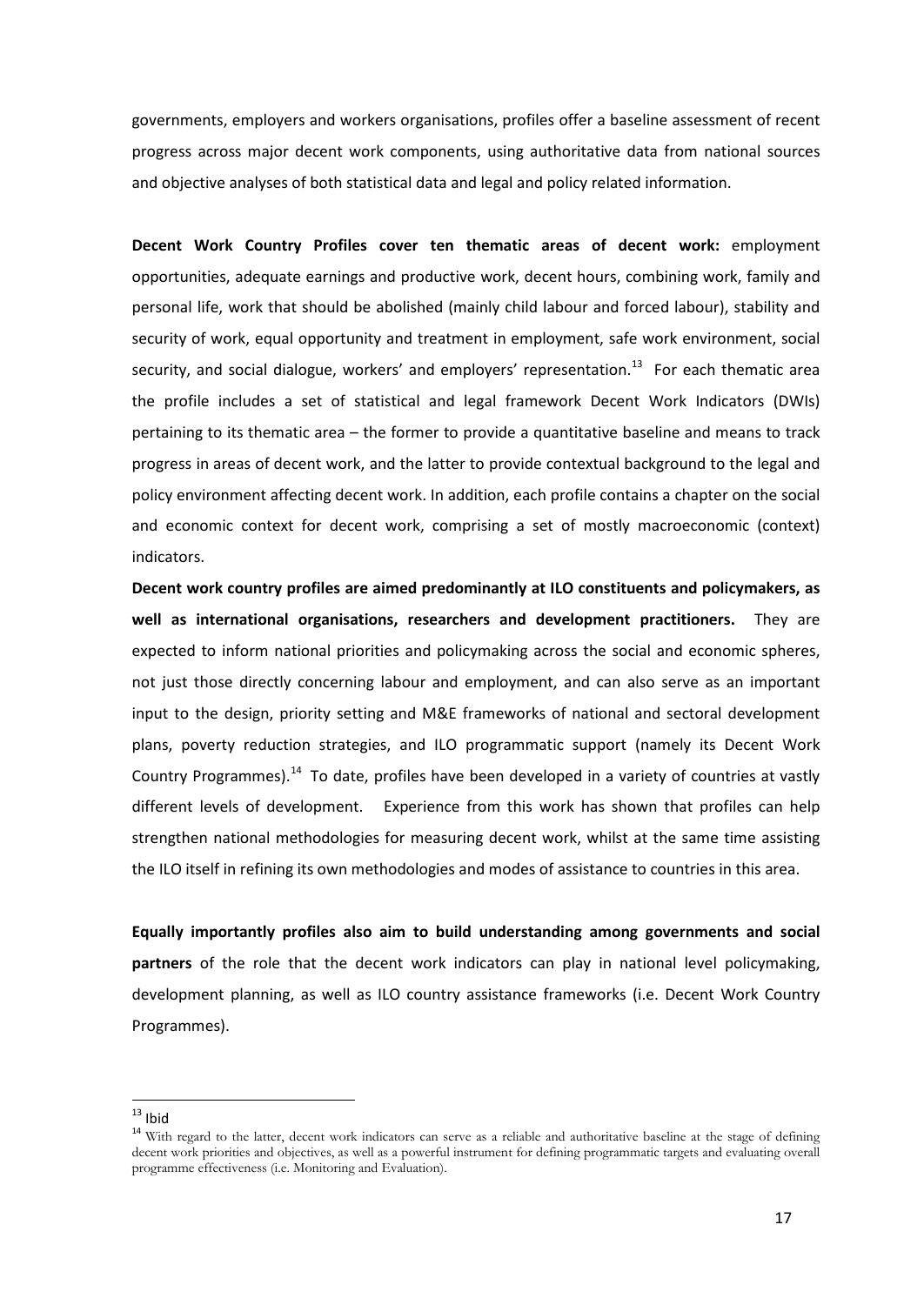#### *2. Assessing the ILO programme on measuring decent work*

The ILO Governing Body has discussed the measurement of decent work on several occasions and provided guidance on the main principles and methodology that should guide measurement, including the use of statistical and legal framework indicators of decent work (decent work indicators, DWIs) and the development of national decent work country profiles.<sup>15</sup>

The complementary application of quantitative indicators and contextual information on the legal and policy framework (comprising the rights at work dimension) were seen as essential for all aspects of the measurement of decent work. $16$  In addition, the Governing Body has also stressed the importance of capturing gender differences in access to decent work, and emphasized that the profiles should not only provide gender disaggregation wherever possible in its decent work indicators, but also draw attention to –and provide analysis on - thematic topics with particular gender relevance, such as the "combining work, family and personal life" and "equal opportunity and treatment in employment"<sup>[17](#page-24-2)</sup>.

Given the context of upcoming internal and independent evaluations of various components of the Office's work on measuring decent work, in light of the scheduled organizational reform and restructuring already underway, the Policy Integration Department considers it valuable to now conduct an internal stock taking exercise to draw out some of the key experiences and lessons learned in this area since 2009. The exercise should be guided by the same principles as an independent evaluation, but should be focused primarily on delivering a set of recommendations for how the Office can learn from the experiences –both positive and negative- of this work and if necessary, refine its approach to the measurement of decent work at the national level.

The proposed exercise should target the whole ILO programme on measuring decent work, but should also learn from the evaluation of the "Monitoring and Assessing Progress on Decent Work" (MAP) TC project, that will be carried out between June and November 2013.

#### *3. Key tasks of the stock-taking exercise*

At the end of 2013, current funding for the global programme on measuring decent work will expire, and the continuation of the programme will be discussed in the context of the organisational reform of the ILO, as well as the outcomes of respective evaluations taking place in

<span id="page-24-1"></span><span id="page-24-0"></span><sup>&</sup>lt;sup>15</sup> See, for example, GB.301/17/6, GB.303/19/3 and GB.306/17/5.<br><sup>16</sup> GB.303/19/3 <sup>17</sup> GB.306/17/5

<span id="page-24-2"></span>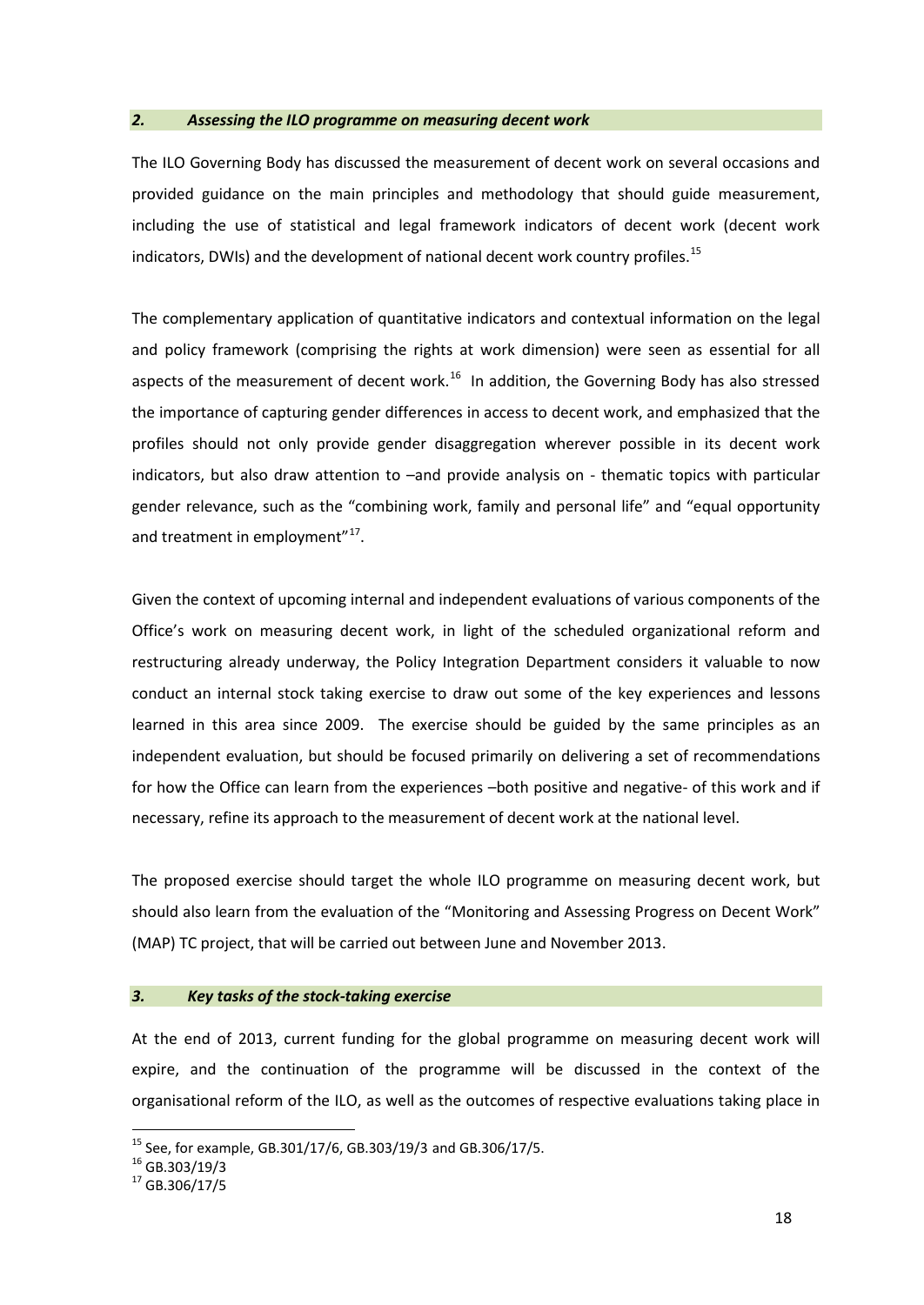2013-2014. This stock-taking exercise will provide a coherent input into a wider evaluation of the work of the Policy Integration department scheduled for 2014.

For the purposes of institutional learning and improvement, there are several key questions that should be answered in this exercise:

- **1. Is the methodology (including statistical and legal framework indicators) developed for measuring decent work sound and relevant?**
- **2. Does current methodology used for the development of the decent work country profiles reflect the expectations of the ILO Governing Body?**
- **3. How successful has the process of tripartite consultation and validation been in ensuring participatory and nationally owned profiles?**
- **4. To what extent have the profiles aided national policymaking and development planning?**
- **5. To what extent have the profiles helped ILO colleagues working in a country covered by the profiles?**
- **6. To what extent have the profiles aided the development of decent work country programmes?**
- **7. Can decent work profiles be sustained in the future? In this context, what could be the role of the ILO and the national partners?**

More specifically, the stock take will include a combination of **desk research** and **interviews** (such as phone/Skype interviews, surveys and questionnaires)<sup>18</sup>, both with ILO staff (HQ and the field) and national constituents, to assess the effectiveness of the following (7) core components of the measuring decent work programme:

- a. The **methodology** used for developing Decent Work Indicators;
- b. The **methodology** used to develop the decent work country profiles, including:
	- The in-country consultation process, the process of "tripartite validation" of the document before finalisation, and the extent to which the methodology can be flexibly applied in different country contexts

<span id="page-25-0"></span><sup>&</sup>lt;sup>18</sup> The assignment will not require any mission travel.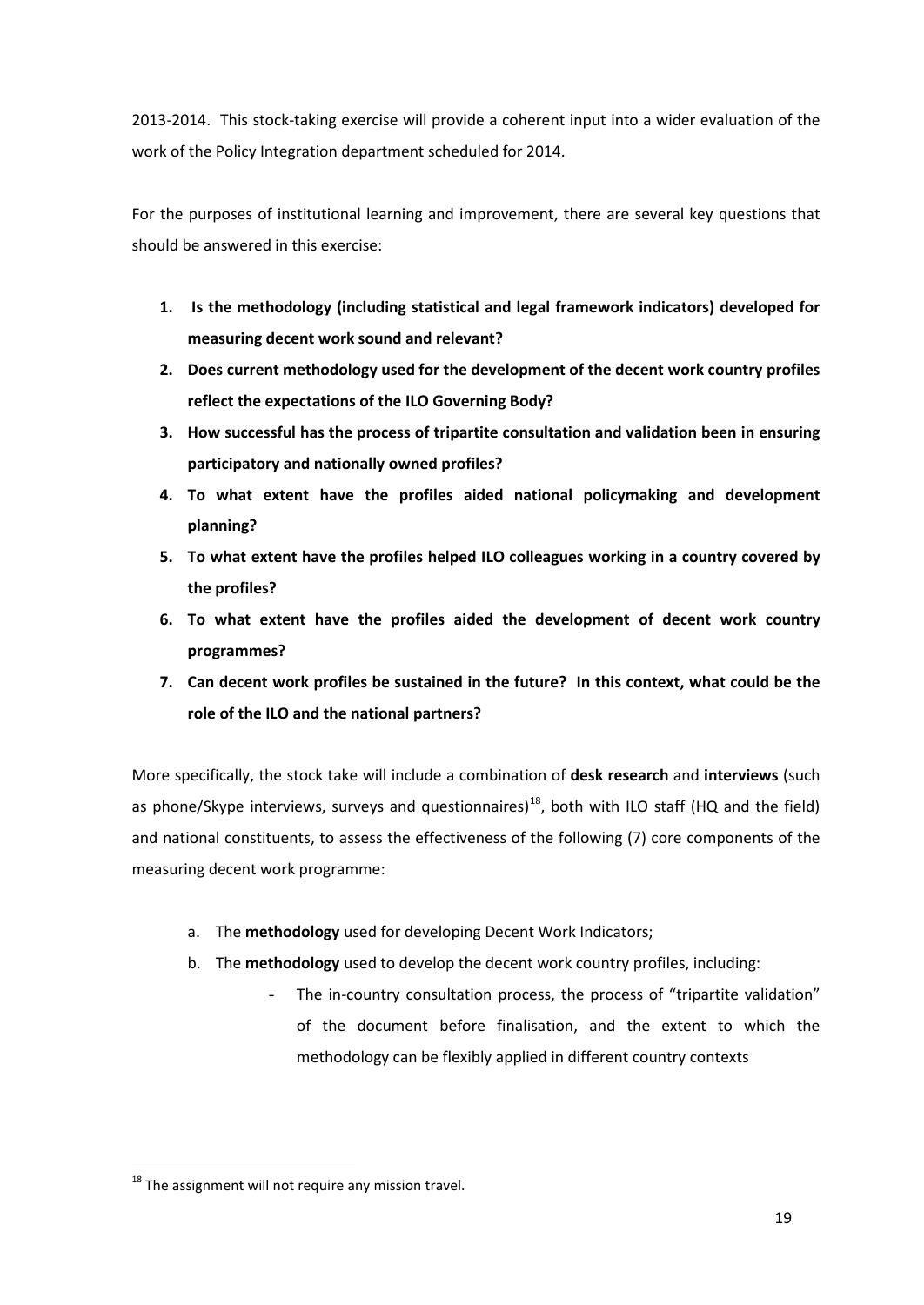- The organisation of the profiles according to statistical indicators, legal framework indicators, and analytical narratives, and the thematic/chapter breakdown.
- The use of national external collaborators/contracted institutions to develop the profiles
- The extent to which the methodology and approach engenders "national ownership" of the documents
- c. The **usefulness** of the profiles for the countries for which they were developed, and for the ILO national constituents, including:
	- The relevance and applicability of the profiles to their intended audience
	- The extent to which the profiles can influence policymaking and national planning processes
	- The extent to which the profiles can inform the development and evaluation of ILO's own programmes in countries (e.g. DWCPs)
- d. Identify **lessons learnt** throughout the Office's work on the profiles for consideration in the development of the ILO Knowledge Management Gateway;
- e. Assess the **effectiveness and efficiency** of the methods used in the development of the profiles and recommend how ILO can advance on the measurement of decent work;
- f. Assess how the **sustainability** could be ensured (through the regular updates of the profiles, development of "e-profiles", etc.);
- g. Assess how the profiles could help at the stages of development, monitoring and evaluation of **Decent Work Country Programmes**.

The exercise will require a number of initial meetings with key informants in Geneva, including the ILO Policy Integration Department and Department of Statistics. Following this, the consultant will work with focal points in ILO field offices to collect feedback from constituents in countries where profiles have been developed through an agreed method (e.g. phone/Skype interviews, written questionnaires, etc).<sup>[19](#page-26-0)</sup> The choice of countries will be complementary to the list of countries chosen for the evaluation of the MAP project, hence will include: Azerbaijan, Kyrgyzstan (DWT Moscow), Moldova (DWT Budapest), South Africa (DWT Pretoria), Jordan (DWT Beirut), Senegal (DWT Dakar).

<span id="page-26-0"></span> $19$  In this regard, the ILO will provide the consultant with a full list of relevant contacts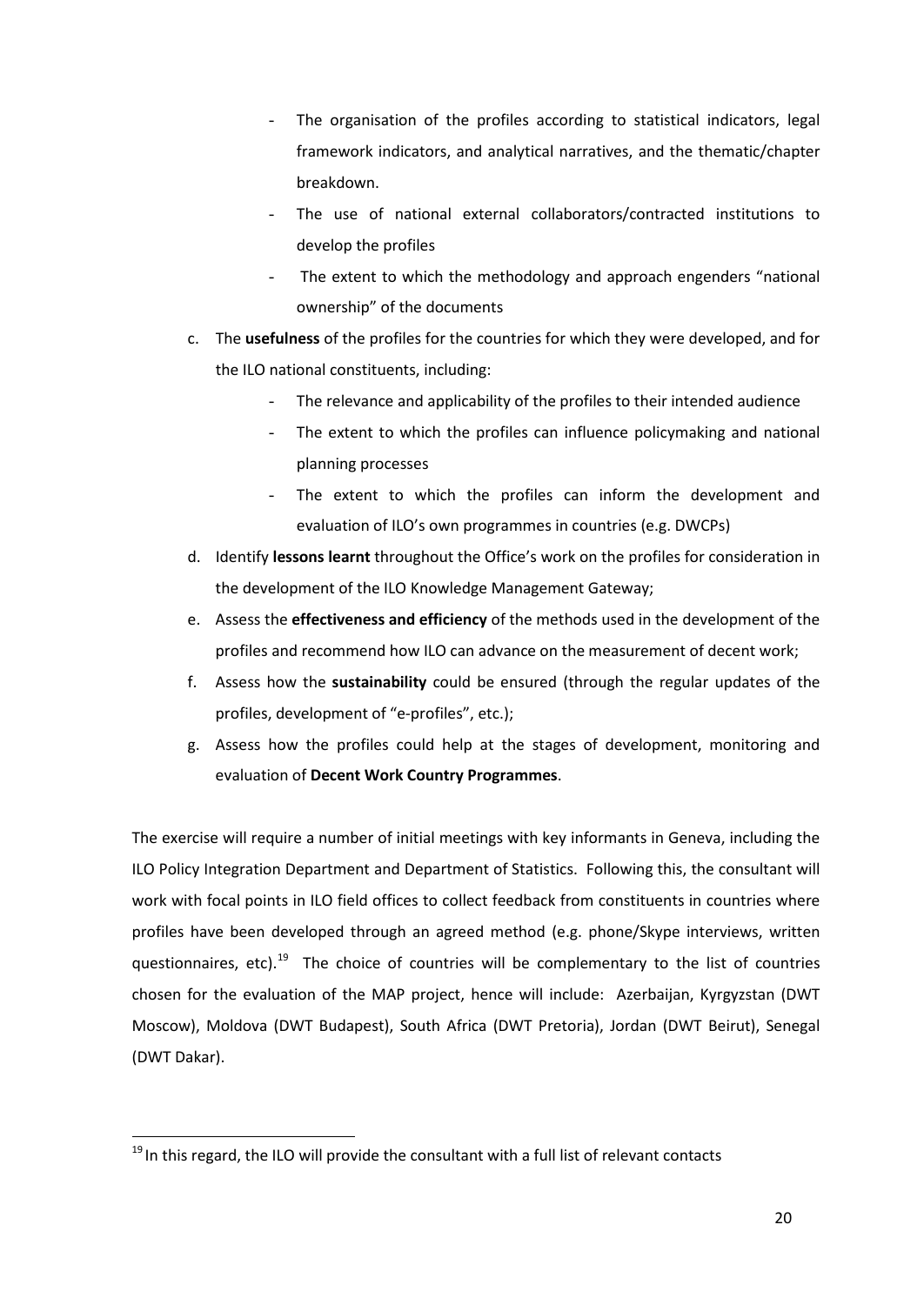### *4. Timeframe and Outputs*

The stock-taking exercise will commence on **October 30, 2013**, and be completed no later than

### **December 31, 2013.**

The expected outputs for the assignment are as follows:

- 1. A preliminary desk review and preparation of an inception report, including details of the methodology to be used (to obtain information) and a work plan
- 2. Interviews/surveys with key stakeholders in Geneva and project countries (no mission travel required)
- 3. A draft report of approximately 9,000-10,000 words (or not more than 15 pages), excluding annexes.
- 4. A final report (plus country annexes), to be submitted within 15 days of receiving ILO comments on the draft report.

The final stock-taking report should follow the following basic format:

- 1. Title page
- 2. Table of contents
- 3. Executive summary $^{20}$  $^{20}$  $^{20}$
- 4. Acronyms
- 5. Background and description of the global programme on Measuring Decent Work
- 6. Purpose of the exercise and methodology to be used
- 7. Main review of programme performance –based on the 7 key areas outlined above.[21](#page-27-1)
- 8. Findings, conclusions and recommendations.
- 9. Annexes: to include ToRs, lists of interviewees by country, questionnaires used and any other relevant documents.

<span id="page-27-0"></span> $20$  For guidance see previous "strategy and policy" evaluations conducted by the ILO, available at: <http://www.ilo.org/eval/Evaluationguidance/lang--en/index.htm>

<span id="page-27-1"></span> $21$  i.e. (a) methodology for developing DWIs; (b) methodology for developing decent work country profiles; (c) usefulness of the profiles; (d) lessons learnt; (e) effectiveness and efficiency; (f) sustainability; and (g) usefulness to decent work country programmes.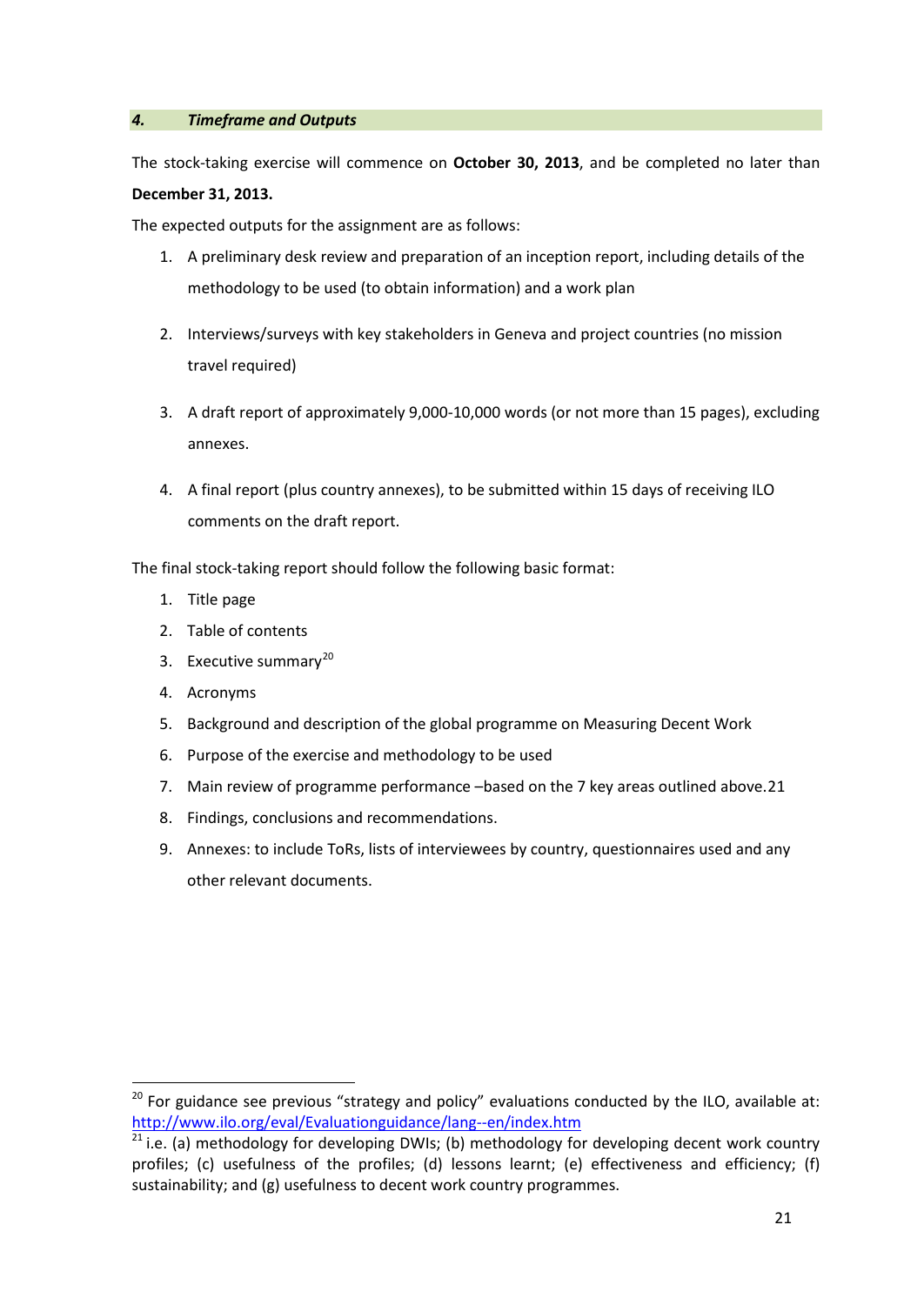# <span id="page-28-0"></span>**ANNEXE II EVALUATION MATRIX**

| <b>EVALUATIVE QUESTIONS</b>                                                                                                                                                                      | <b>CRITERIA</b>                     | <b>INFORMATION SOURCES</b><br>Desk research and interviews                                                                                                                 |
|--------------------------------------------------------------------------------------------------------------------------------------------------------------------------------------------------|-------------------------------------|----------------------------------------------------------------------------------------------------------------------------------------------------------------------------|
| methodology<br>(including<br>1. Is the<br>legal<br>statistical<br>and<br>framework<br>indicators as well as analytical<br>narratives) developed for measuring<br>decent work sound and relevant? | <b>RELEVANCE</b>                    | Documents from Statistics and<br><b>Integration Department</b><br>Key informants at the Head<br><b>Quarters in Geneva</b>                                                  |
| Does current methodology used for<br>2.<br>the development of the decent work<br>profiles<br>reflect<br>the<br>country<br>expectations of the ILO Governing<br>Body?                             | <b>RELEVANCE</b>                    | Documents from Statistics and<br><b>Integration Department</b><br><b>Governing Body Documents</b><br>Key informants at the Head<br><b>Quarters in Geneva</b>               |
| 3. Is the methodology used for the<br>development of the decent work<br>country profiles efficient?                                                                                              | <b>EFFICIENCY</b>                   | Documents from Statistics and<br><b>Integration Department</b><br><b>Governing Body Documents</b><br>Key informants at the Head<br>Quarters in Geneva and in the<br>field. |
| 4. How successful has the process of<br>tripartite consultation and validation<br>been in ensuring participatory and<br>nationally owned profiles?                                               | <b>NATIONAL</b><br><b>OWNERSHIP</b> | Decent Work Country Profiles<br>Key informants at the Head<br>Quarters in Geneva and in the<br>field.                                                                      |
| 5. Are<br>the<br>profiles relevant<br>and<br>applicable to their intended<br>audience?                                                                                                           | <b>RELEVANCE</b>                    | Decent Work Country Profiles<br>Key informants at the Head<br>Quarters in Geneva and in the<br>field                                                                       |
| 6. Does the methodology and approach<br>engender "national ownership" of<br>the documents?                                                                                                       | <b>NATIONAL</b><br><b>OWNERSHIP</b> | Documents from Statistics and<br><b>Integration Department</b><br>Decent Work Country Profiles<br>Key informants at the Head<br>Quarters in Geneva and in the<br>field     |
| 7. To what extent can the methodology<br>flexibly be applied in different<br>country contexts?                                                                                                   | <b>FLEXIBILITY</b>                  | Documents from Statistics and<br><b>Integration Department</b><br>Decent Work Country Profiles<br>Key informants at the Head<br>Quarters in Geneva and in the<br>field     |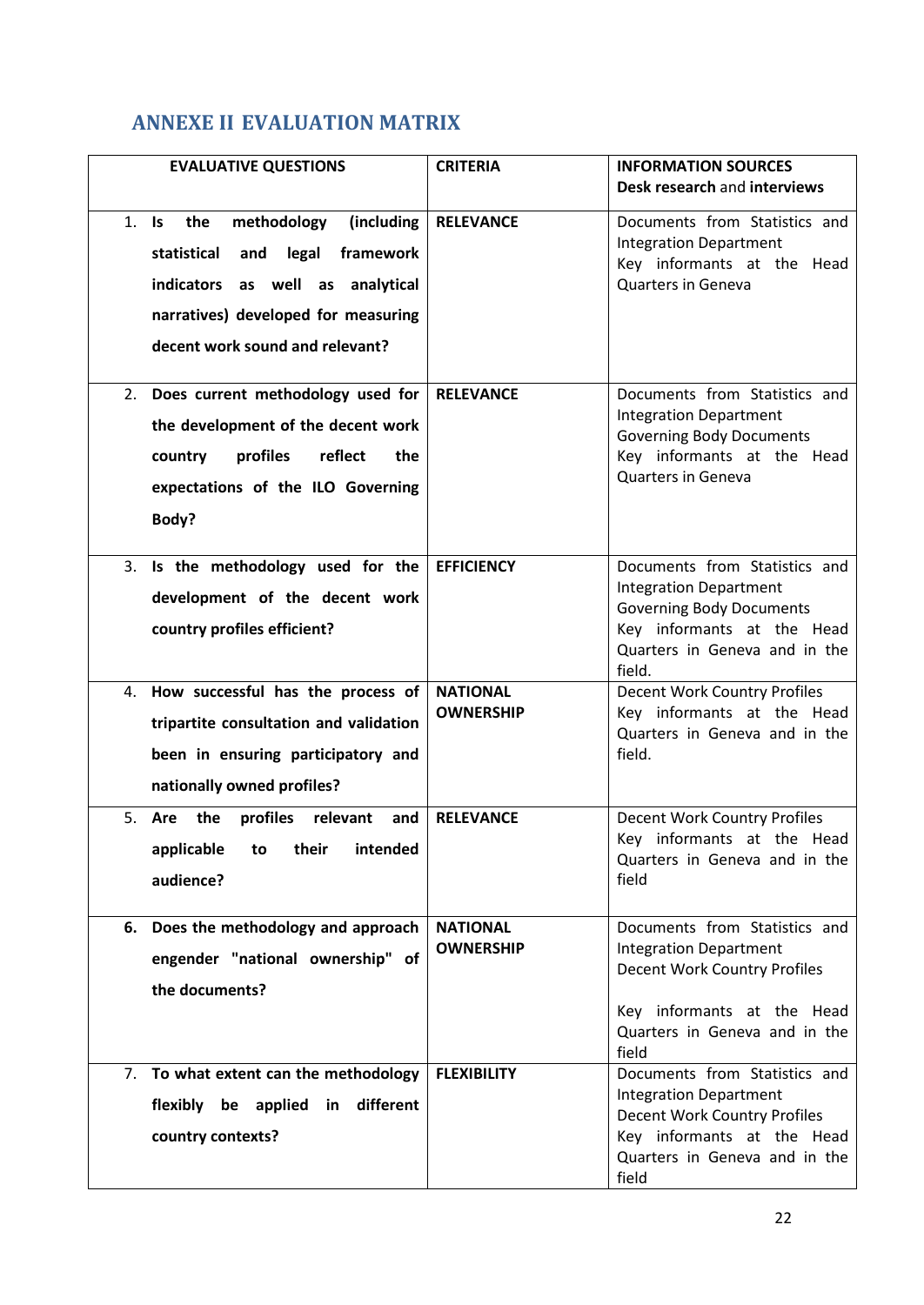| To what extent have the profiles<br>8.<br>national<br>policymaking and<br>aided<br>development planning?                                                              | <b>USEFULNESS</b>     | Key informants in the field                                                                          |
|-----------------------------------------------------------------------------------------------------------------------------------------------------------------------|-----------------------|------------------------------------------------------------------------------------------------------|
| To what extent have the profiles<br>9.<br>helped ILO colleagues working in a<br>country covered by the profiles?                                                      | <b>USEFULNESS</b>     | Key informants in the field                                                                          |
| 10. To what extent have the profiles<br>aided the development of decent<br>work country programmes?                                                                   | <b>USEFULNESS</b>     | Key informants in the field                                                                          |
| 11. To what extent can the profiles help<br>the stages of development,<br>at<br>monitoring and evaluation of Decent<br><b>Work Country Programmes?</b>                | <b>EFFECTIVENESS</b>  | Key informants in the field                                                                          |
| <b>12. Can</b><br>profiles<br>decent<br>work<br>be<br>sustained in the future?<br>In this<br>context, what could be the role of<br>the ILO and the national partners? | <b>SUSTAINABILITY</b> | Decent Work Country Profiles<br>Key informants at the Head<br>Quarters in Geneva and in the<br>field |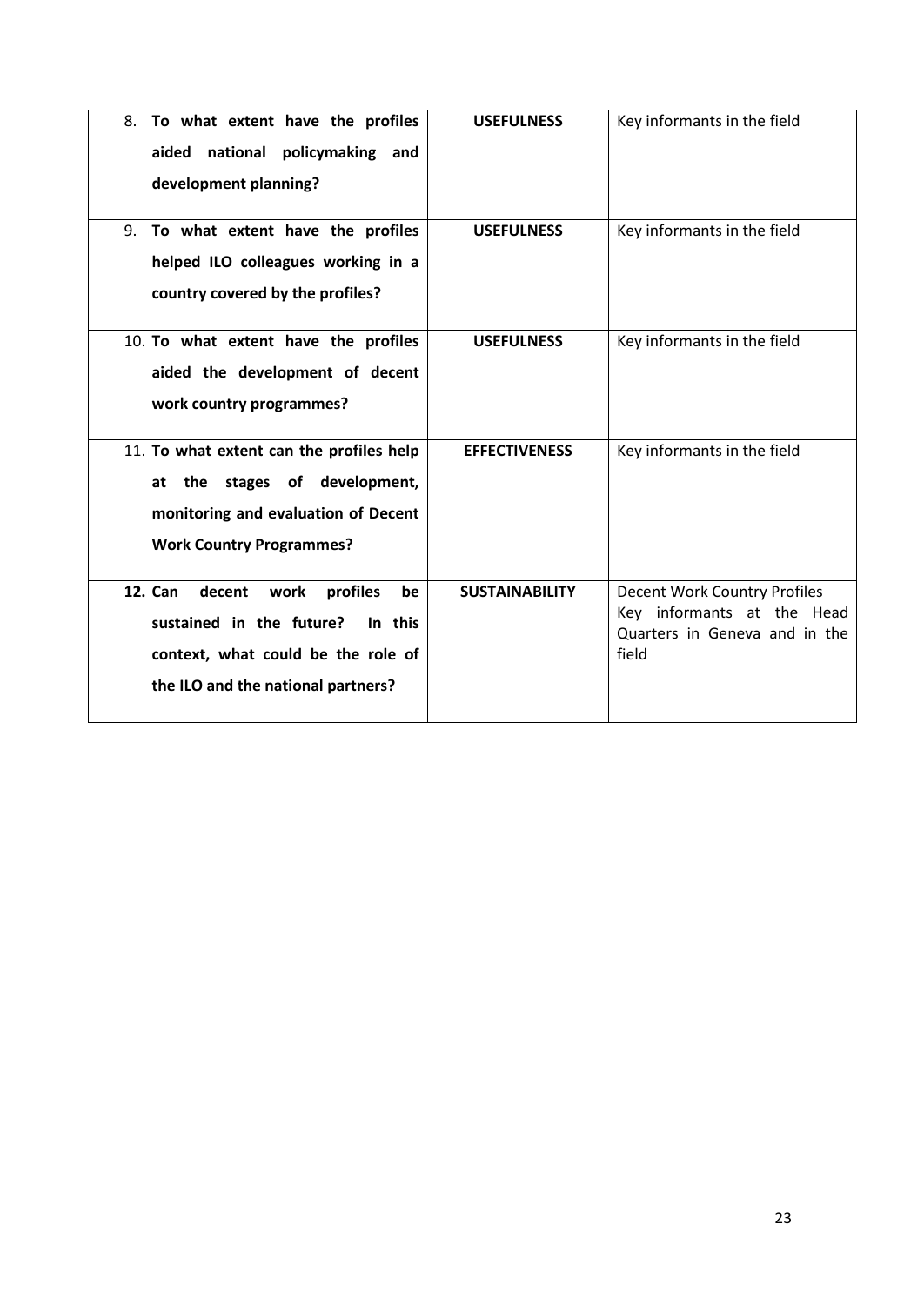# <span id="page-30-0"></span>**ANNEXE III LIST OF PEOPLE INTERVIEWED IN HQ AND BY COUNTRIES**

| <b>NAME</b>                    | <b>Position/Office</b>                | <b>DATE OF INTERVIEW</b>    |  |
|--------------------------------|---------------------------------------|-----------------------------|--|
| Ms. Margaret Mottaz-Shilliday, | Senior Administrator, Multilateral    | 31st October<br>4th<br>and  |  |
|                                | <b>Cooperation Department</b>         | November                    |  |
|                                |                                       |                             |  |
| Mr. Stephen Pursey,            | Director, Multilateral Cooperation    | 31st October and<br>4th     |  |
|                                | Department                            | November                    |  |
|                                |                                       |                             |  |
| Mr. Nikolai Rogovsky,          | Senior Development Economist,         | 31st October<br>4th<br>and  |  |
|                                | Cooperation<br>Multilateral           | November                    |  |
|                                | Department                            |                             |  |
|                                |                                       |                             |  |
| Mr. David Williams,            | Multilateral<br>Technical<br>officer, | 31st October<br>and<br>4th. |  |
|                                | <b>Cooperation Department</b>         | November                    |  |
|                                |                                       |                             |  |
|                                |                                       |                             |  |
| Ms. Monica Castillo,           | Senior Statistician, Department of    | 31st October                |  |
|                                | <b>Statistics</b>                     |                             |  |
|                                |                                       |                             |  |
|                                |                                       |                             |  |
| Ms. Dagmar Walter,             | Head of the Management Support        | 31st October<br>and<br>4th  |  |
|                                | Unit, Department of Statistics        | November                    |  |
|                                |                                       |                             |  |
| Ms. Naima Pagès (TBC),         | Chief Technical Advisor, ILO/EC       | 31st October                |  |
|                                | <b>MAP Project</b>                    |                             |  |
|                                |                                       |                             |  |
|                                |                                       |                             |  |
| Mr. Philippe Egger,            | Director<br>of<br>the<br>Strategic    | 4th November                |  |
|                                | Programme                             |                             |  |
|                                |                                       |                             |  |
|                                | Senior<br>Officer,                    |                             |  |
| Mr.Graeme Buckley,             | Programme<br>PROGRAM                  | 4th November                |  |
|                                |                                       |                             |  |
|                                |                                       |                             |  |
| Mr. Rafael Diez de Medina,     | Director of the Department of         | 4th November                |  |
|                                | <b>Statistics</b>                     |                             |  |
|                                |                                       |                             |  |
|                                |                                       |                             |  |
| <b>Ms Sindile Moitse</b>       | <b>ILO Office Pretoria</b>            | 22th November               |  |
|                                |                                       |                             |  |
|                                |                                       |                             |  |
| <b>Ms. Debbie Budlender</b>    | South Africa ILO Lead consultant      | 25th November               |  |
|                                | for the DC Profile                    |                             |  |
|                                |                                       |                             |  |
|                                |                                       |                             |  |
| Ms. Tanya Cohen                | <b>Employers South Africa</b>         | 27th November               |  |
|                                |                                       |                             |  |
| Ms. Oxana Lipcanu              | Moldova National Coordinator ILO      | 28th November               |  |
|                                |                                       |                             |  |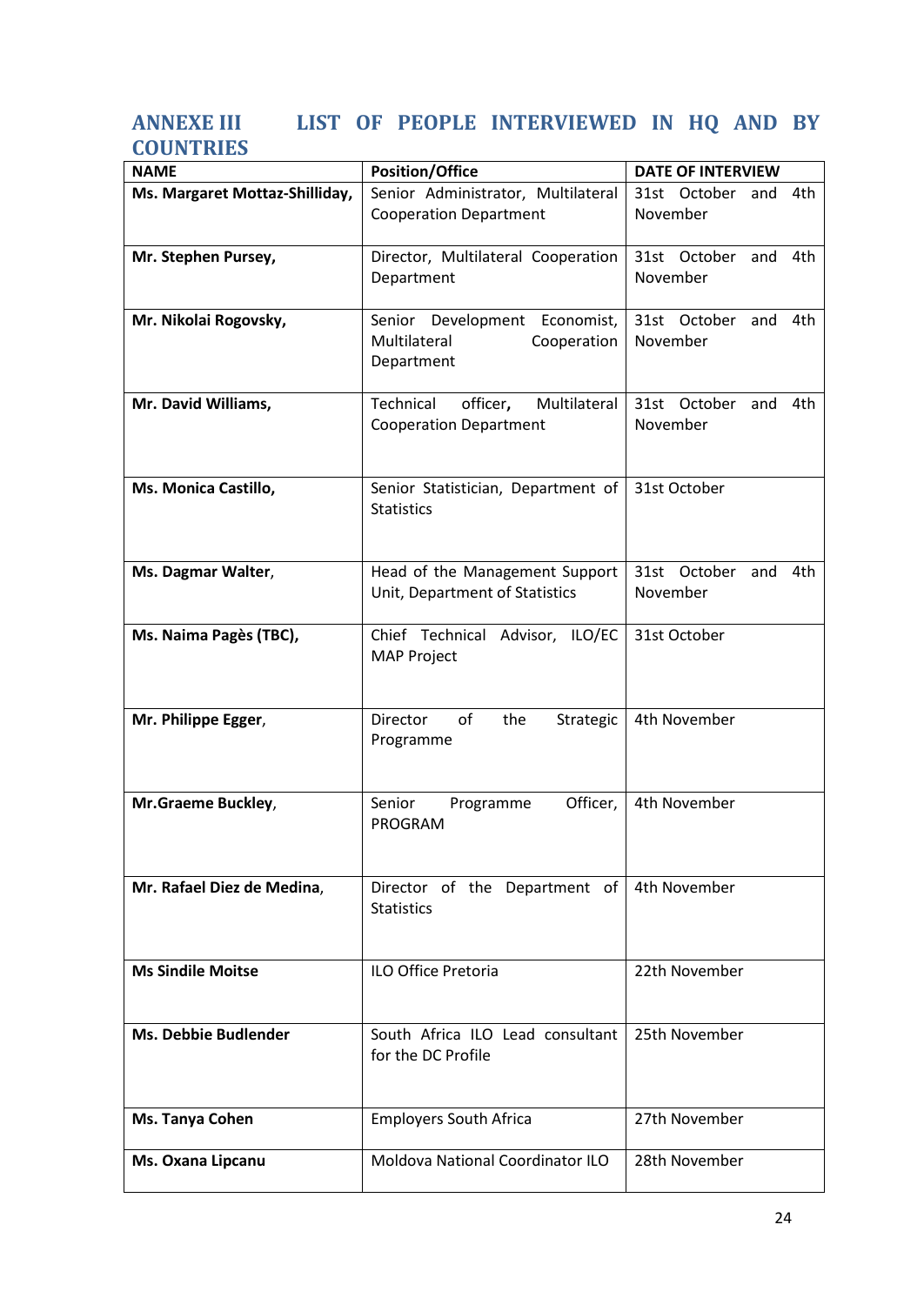| Ms. Ian Macun           | Labor Department South Africa<br>(survey)                                                         | 4th December       |
|-------------------------|---------------------------------------------------------------------------------------------------|--------------------|
| Ms. Olga Koulaeva       | Senior Employment Specialist DTW<br>Moscow (Azerbaijan)                                           | 5th December       |
| Ms. Shaza Ghaleb Jondi  | Programme Analyst DTW Beirut<br>(Jordan)                                                          | 9th December       |
| Mr. Jean-François Klein | Chief of Regional Program Services<br><b>ILO Beirut</b>                                           | 10th December      |
| Mr. Bolotbek Orokov     | ILO Official Kyrgyzstan                                                                           | 16th December      |
| Mr. Rashad Farajov,     | Azerbaijan Trade Unions (survey)                                                                  | 27th December      |
| Ms. Ajihodjaeva,        | of<br>Department<br>Head<br>of<br>Employment Policy, Ministry of<br>Labour Kyrgyzstan<br>(survey) | 2nd February 2014  |
| Mr. Honoré Djerma       | Senior<br><b>DTW</b><br>Statistician<br>Dakar<br>(survey)                                         | 6th February 2014  |
| <b>Ahmad Shawabkeh</b>  | Labour relations expert, General<br>Federation of the Jordanian Trade<br>Unions                   | 14th February 2014 |
| <b>Khaled Habahbeh</b>  | Federation<br>of<br>General<br>the<br>Jordanian Trade Unions                                      | 14th February 2014 |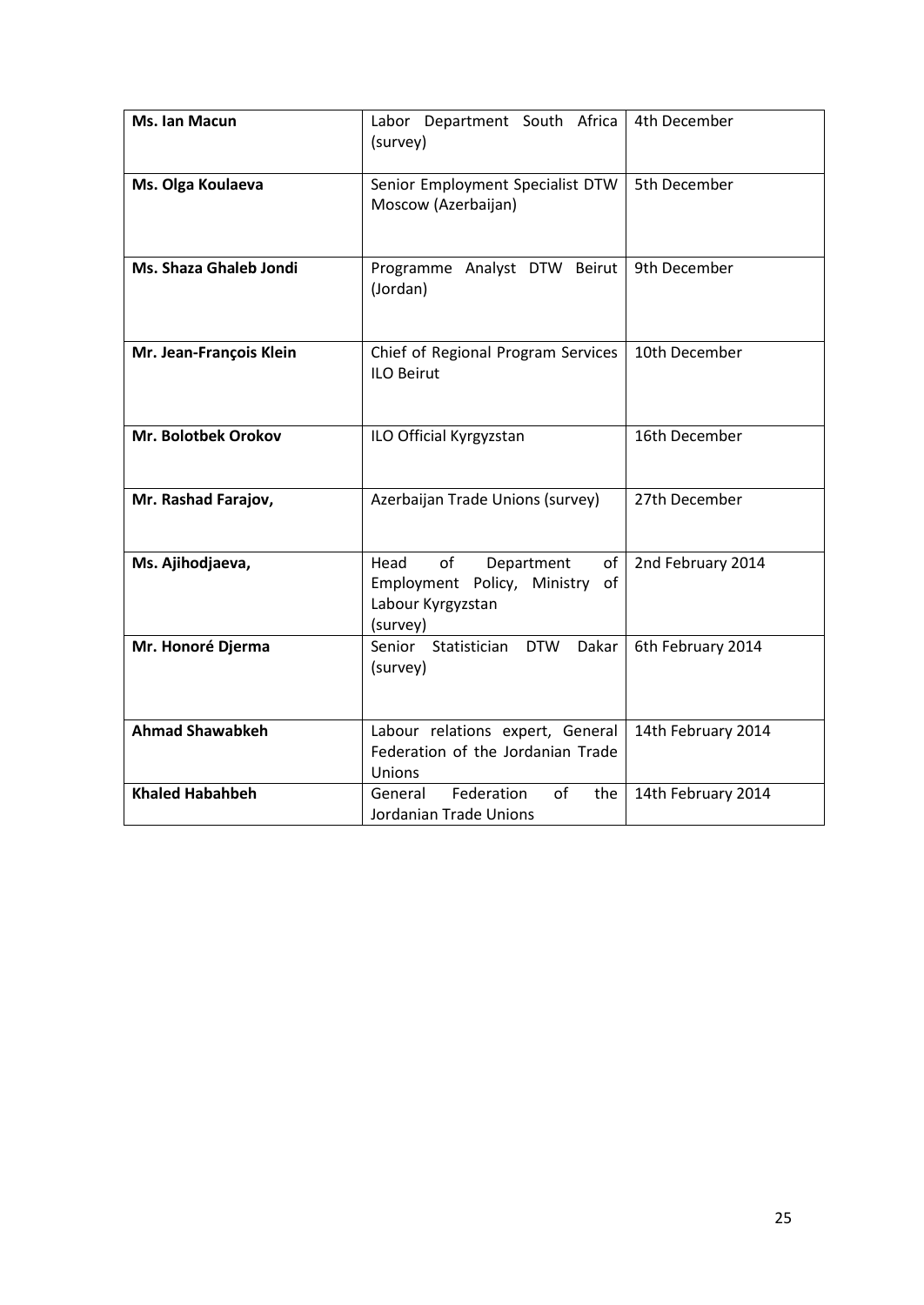# <span id="page-32-0"></span>**ANNEXE IV INTERVIEW´S GUIDELINES AND SURVEYS**

### **1. Guidelines for the interview with Ms Sindile Moitse, South Africa, ILO Official**

My understanding is that the Decent Work Profile in South Africa, dated October 2013, is currently in a draft version, which will then be redrafted and published in December or January.

- 1. Could you please provide more details into the process of elaboration of the Decent Work Profile in South Africa? Specifically, when did it start? What stakeholders/constituents were involved in the process through its different stages, how, etc.?
- 2. What is the connection between the profile and the Decent Work Country Programme in South Africa? To what extent has the Profile helped the Decent Work Country Programme?
- 3. How do you think the Decent Work Profile has contributed to the development of decent work in your country?
- 4. How successful has the process of tripartite consultation and validation been in ensuring participation and national ownership in the South African Profile?
- 5. To what extent has the NEDLAC been involved in the process? To what extent the NEDLAC involvement made the process easier?
- 6. Does the NEDLAC have a sort of internal periodic document, with a bulk of indicators and statistics, to follow the labor situation of the country?
- 7. What do you think has been the contribution of the Decent Work Profile to NEDLAC?
- 8. In your opinion, does the methodology and approach engender national ownership of the Profiles?
- 9. Have you been able to adapt the methodology for the South African case? How?
- 10. What do you think about the content of the Profile: statistical indicators, legal framework indicators, analytical narratives and thematic chapter breakdown?
- 11. Do you think the Profile should be reduced or extended in its content in the future? Why? How?
- 12. I have seen that the Profile includes Chapter 12. "Proposal for monitoring indicators". Could you please comment on that?
- 13. Has the South African Profile aided national policymaking and development planning? How?
- 14. Who do you think are/will be the readers/users of the Decent Work Profile?
- 15. To what extent have the profiles helped ILO colleagues at your office?
- 16. Could you please describe the process of contracting external collaborators to develop the profile? How they/he/she were selected?
- 17. What are the tools/support your office has received from the headquarters during the process?
- 18. What have been the costs for producing the Decent Work Profile? Do you think the profile is efficient (costs are not too high) and is there a way to make them more efficient?
- 19. Can the Decent Work Profiles be sustained in the future? In this context...what could be the role of the ILO and the national partners?
- 20. Could you please define what is in your opinion the Decent Work Profile in South Africa (please choose only one option)
	- 1. An instrument for assessing decent work in the country
	- 2. An instrument to assess the Decent Work Country Programme
	- 3. An instrument to monitor progress on the Decent Work Country Programme
- 21. And, what do you think the Decent Work Profile in South Africa should be in the future? (Again please choose among 1, 2 or 3).
- 22. What do you think has been the major contribution of the Decent Work Country Profile in South Africa?
- 23. What recommendations would you like to suggest for the development of the Decent Work Profiles in the future?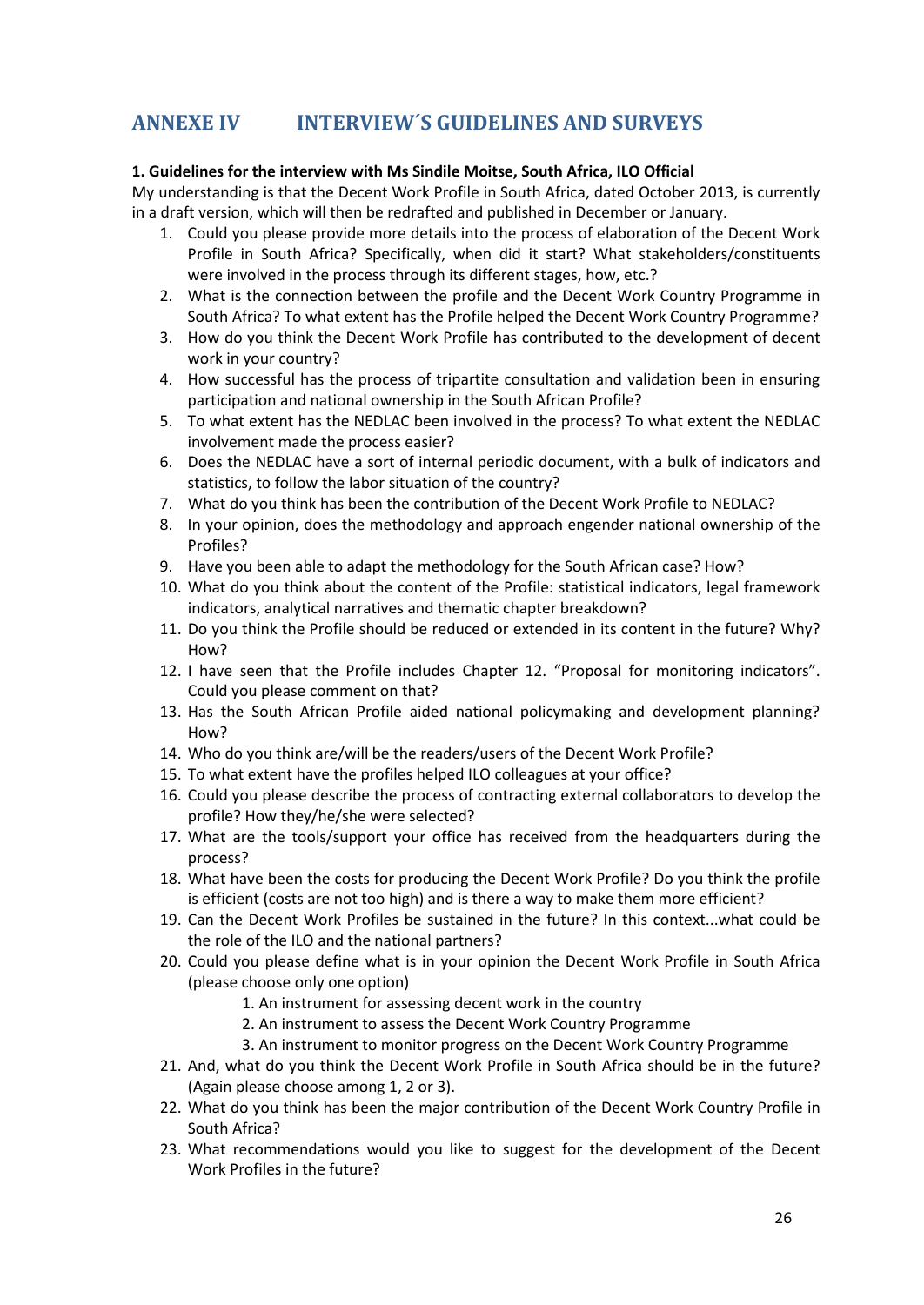### **2. Guidelines for the interview with Ms. Debbie Budlender, South Africa, Lead Consultant**

- 1. What is the connection between the profile and the Decent Work Country Programme in South Africa? To what extent has the Profile helped the Decent Work Country Programme?
- 2. How do you think the Decent Work Profile has contributed to the development of decent work in your country?
- 3. How successful has the process of tripartite consultation and validation been in ensuring participation and national ownership in the South African Profile?
- 4. Does the NEDLAC have a sort of internal periodic document, with a bulk of indicators and statistics, to follow the labor situation of the country?
- 5. What do you think has been the contribution of the Decent Work Profile to NEDLAC?
- 6. In your opinion, does the methodology and approach engender national ownership of the Profiles?
- 7. Have you been able to adapt the methodology for the South African case? How?
- 8. What do you think about the content of the Profile: statistical indicators, legal framework indicators, analytical narratives and thematic chapter breakdown?
- 9. Do you think the Profile should be reduced or extended in its content in the future? Why? How?
- 10. I have seen that the Profile includes Chapter 12. "Proposal for monitoring indicators". Could you please comment on that?
- 11. Has the South African Profile aided national policymaking and development planning? How?
- 12. Who do you think are/will be the readers/users of the Decent Work Profile?
- 13. To what extent have the profiles helped ILO colleagues at your office?
- 14. Could you please describe the process of contracting external collaborators to develop the profile? How they/he/she were selected?
- 15. What are the tools/support your office has received from the headquarters during the process?
- 16. Can the Decent Work Profiles be sustained in the future? In this context...what could be the role of the ILO and the national partners?
- 17. Could you please define what is in your opinion the Decent Work Profile in South Africa (please choose only one option)
	- 1. An instrument for assessing decent work in the country
	- 2. An instrument to assess the Decent Work Country Programme
	- 3. An instrument to monitor progress on the Decent Work Country Programme
- 18. And, what do you think the Decent Work Profile in South Africa should be in the future? (Again please choose among 1, 2 or 3).
- 19. What do you think has been the major contribution of the Decent Work Country Profile in South Africa?
- 20. What recommendations would you like to suggest for the development of the Decent Work Profiles in the future?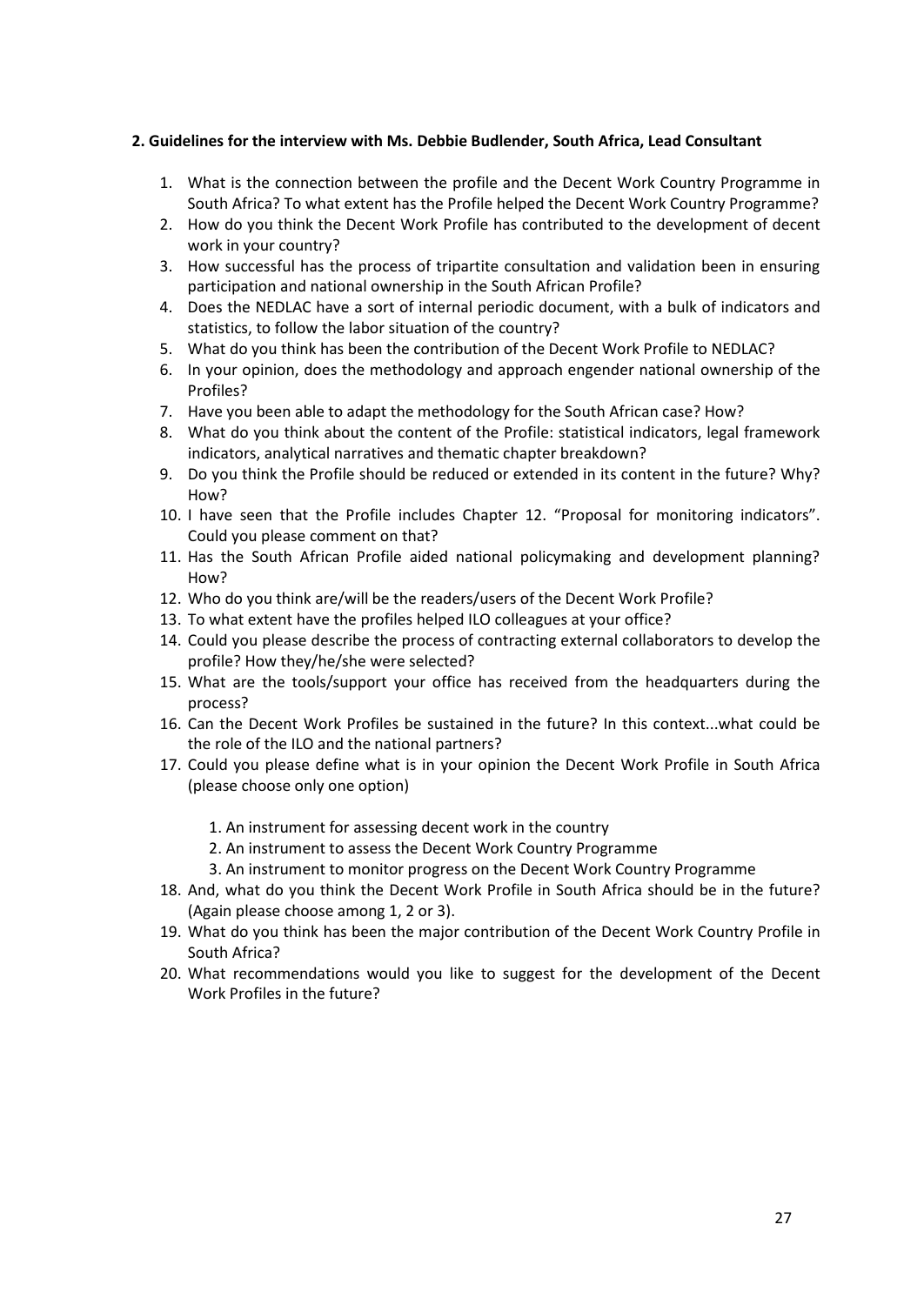### **3. Guidelines for the interview with Ms. Tanya Cohen, South Africa, Employers Organization**

- 1. Could you please provide some details into the process of elaboration of the Decent Work Profile in South Africa? Specifically, how were you involved in the process through its different stages, etc.?
- 2. How do you think the Decent Work Profile has contributed to the development of decent work in your country?
- 3. Has the South African Profile aided national policymaking and development planning? How?
- 4. How successful has the process of tripartite consultation and validation been in ensuring participation and national ownership in the South African Profile?
- 5. What is the connection between the profile and the Decent Work Country Programme in South Africa? To what extent has the Profile helped the Decent Work Country Programme?
- 6. What do you think has been the contribution of the Decent Work Profile to NEDLAC?
- 7. In your opinion, does the methodology and approach engender national ownership of the Profiles?
- 8. What do you think about the content of the Profile: statistical indicators, legal framework indicators, analytical narratives and thematic chapter breakdown?
- 9. Do you think the Profile should be reduced or extended in its content in the future? Why? How?
- 10. Who do you think are/will be the readers/users of the Decent Work Profile?
- 11. Do you think the profile is efficient (costs are not too high) and is there a way to make them more efficient?
- 12. Can the Decent Work Profiles be sustained in the future? In this context...what could be the role of the ILO and the national partners?
- 13. Could you please define what is in your opinion the Decent Work Profile in South Africa (please choose two options)
	- 1. An instrument for assessing decent work in the country
	- 2. An instrument to assess the Decent Work Country Programme
	- 3. An instrument to monitor progress on the Decent Work Country Programme
- 14. And, what do you think the Decent Work Profile in South Africa should be in the future? (Again please choose two among 1, 2, or 3).
- 15. What do you think has been the major contribution of the Decent Work Country Profile in South Africa?
- 16. What recommendations would you like to suggest for the development of the Decent Work Profiles in the future?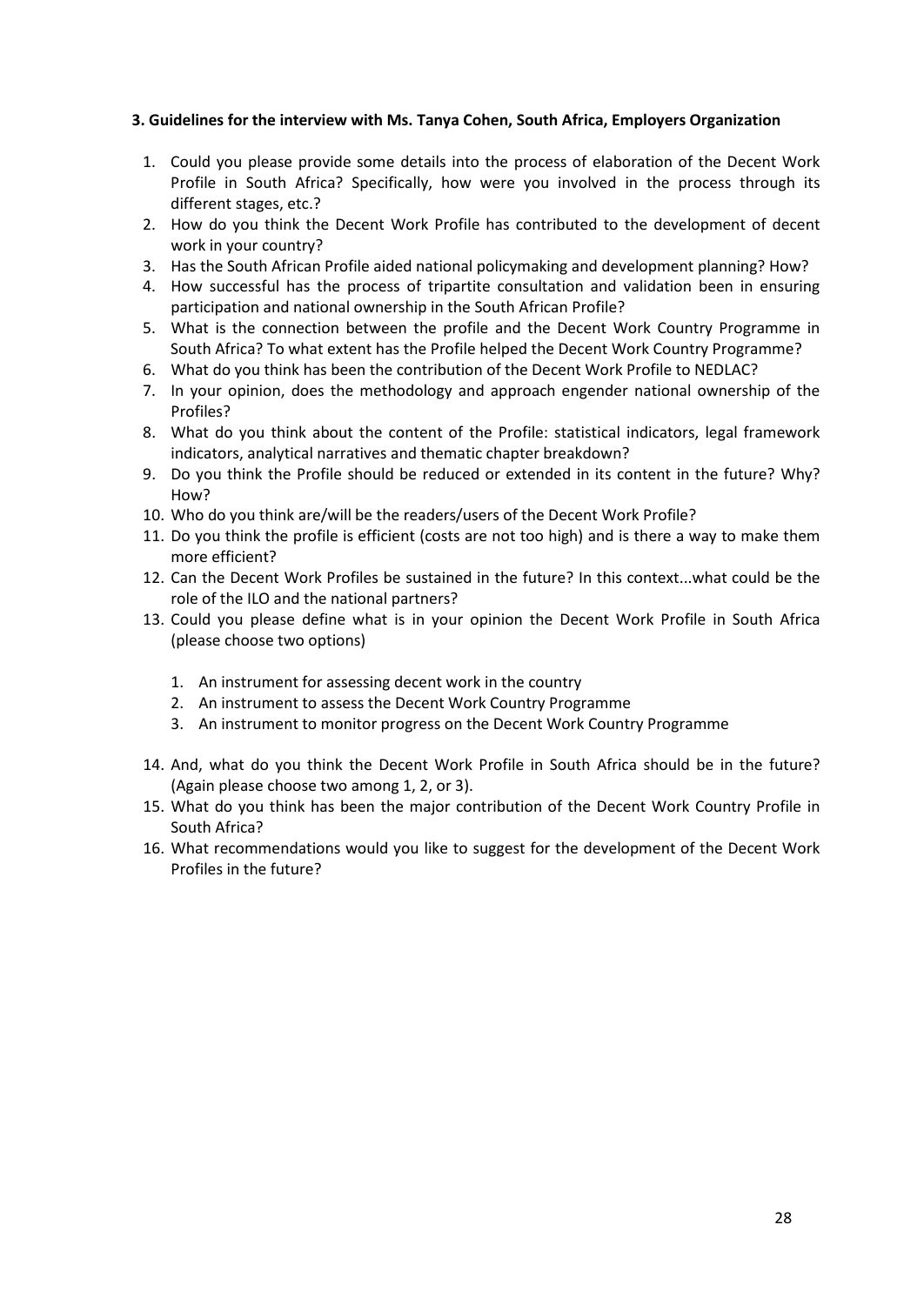### **4. Survey for Mr. Ian Macun, South Africa, Labor Department**

- 1. How do you think the Decent Work Profile has contributed to the development of decent work in your country?
- 2. What is the connection between the profile and the Decent Work Country Programme in South Africa? To what extent has the Profile helped the Decent Work Country Programme?
- 3. How successful has the process of tripartite consultation and validation been in ensuring participation and national ownership in the South African Profile?
- 4. What do you think has been the contribution of the Decent Work Profile to NEDLAC?
- 5. In your opinion, does the methodology and approach engender national ownership of the Profiles?
- 6. Have you been able to adapt the methodology for the South African case? How?
- 7. What do you think about the content of the Profile: statistical indicators, legal framework indicators, analytical narratives and thematic chapter breakdown?
- 8. Do you think the Profile should be reduced or extended in its content in the future? Why? How?
- 9. Has the South African Profile aided national policymaking and development planning? How?
- 10. Who do you think are/will be the readers/users of the Decent Work Profile?
- 11. To what extent has the Profile helped the Labor Department?
- 12. Can the Decent Work Profiles be sustained in the future? In this context...what could be the role of the ILO and the national partners?
- 13. Would you be able to continue with the Decent Work Profile in South Africa without the support of the ILO?
- 14. Could you please define what is in your opinion the Decent Work Profile in South Africa (please choose only one option)
	- 1. An instrument for assessing decent work in the country
	- 2. An instrument to assess the Decent Work Country Programme
	- 3. An instrument to monitor progress on the Decent Work Country Programme
- 15. And, what do you think the Decent Work Profile in South Africa should be in the future? (Again please choose among 1, 2 or 3).
- 16. What do you think has been the major contribution of the Decent Work Country Profile in South Africa?
- 17. What recommendations would you like to suggest for the development of the Decent Work Profiles in the future?
- 18. Other comments :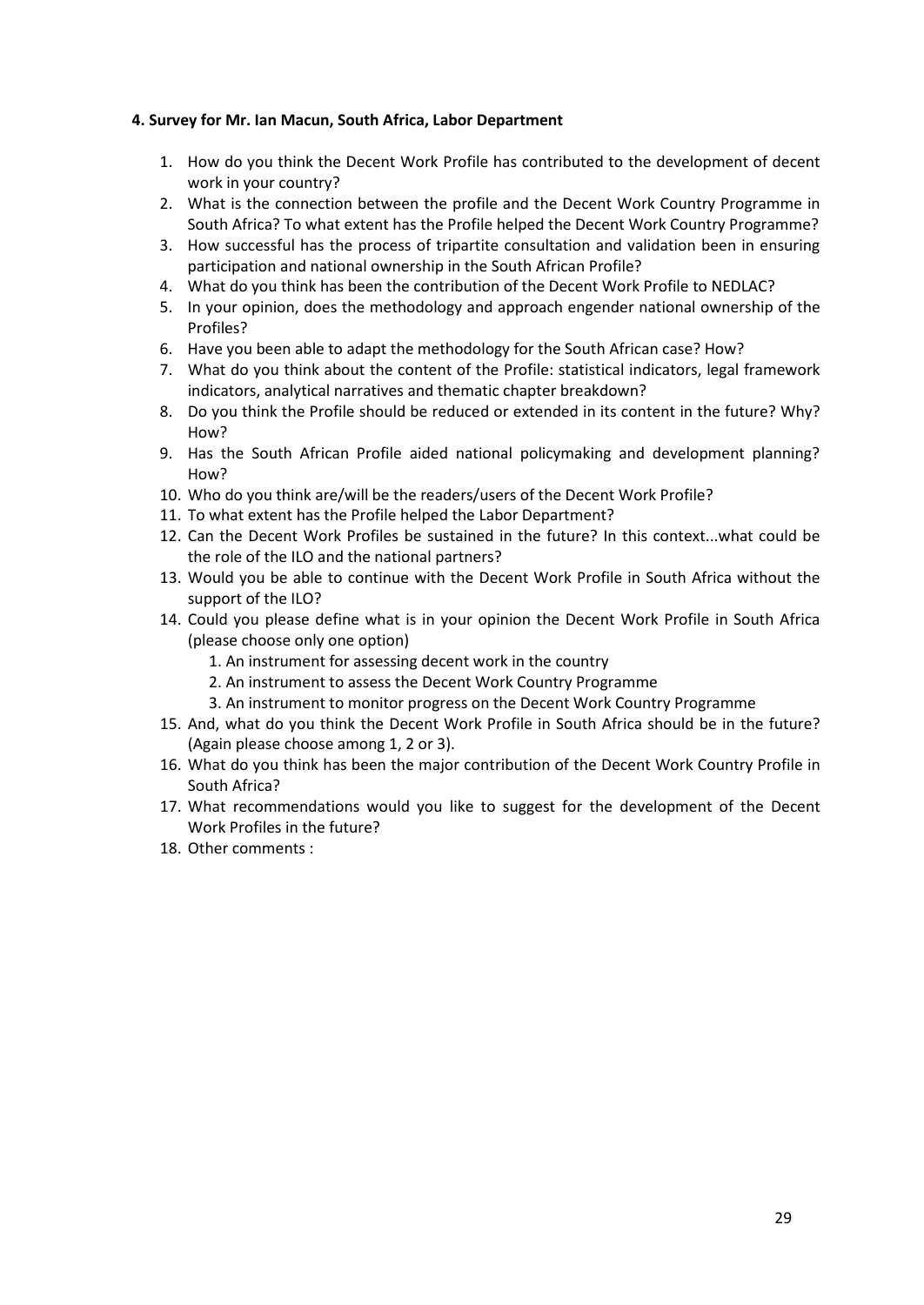### **Guidelines for the interview with Olga Koulaeva, Azerbaijan**

The Decent Work Country Profile for Azerbaijan was published in hard copy in 2012.

- 1. Could you please provide some details into the process of elaboration of the Decent Work Profile in Azerbaijan? Specifically, where did the initiative come from?
- 2. Who drafted/wrote the Profile?
- 3. How were the constituents involved in the process?
- 4. Does Azerbaijan have any sort of social dialogue institution?
- 5. Do you think the process of tripartite consultation and validation was successful in ensuring participation and national ownership in the Azerbaijan Profile?
- 6. How was the State Statistical Committee of the Republic of Azerbaijan involved?
- 7. What is the connection between the profile and the Decent Work Country Programme in Azerbaijan? To what extent has the Profile helped the Decent Work Country Programme?
- 8. How do you think the Decent Work Profile has contributed to the development of decent work in your country?
- 9. Do you think the Azerbaijan Profile can aid national policymaking and development planning? How?
- 10. In your opinion, does the methodology and approach engender national ownership of the Profiles?
- 11. What do you think about the content of the Profile: statistical indicators, legal framework indicators, analytical narratives and thematic chapter breakdown?
- 12. Although this exercise is not tackling the indicators issue in detail, I would like to ask you about the chapter "Combining work, family and personal live", where I don´t find a table with statistical indicators, just to have an example of how this was decided.
- 13. Do you think the Profile should be reduced or extended in its content in the future? Why? How?
- 14. Who do you think are/will be the readers/users of the Decent Work Profile?
- 15. What do you think has been the usefulness of the Profile for you and the ILO colleagues in general?
- 16. Does a document of this sort exist in Azerbaijan?....
- 17. Do you think the profile is efficient (costs are not too high) and is there a way to make them more efficient?
- 18. Can the Decent Work Profiles be sustained in the future? In this context...what could be the role of the ILO and the national partners?
- 19. Could you please define what is in your opinion the Decent Work Profile in Azerbaijan now? (please choose two options)
	- 1. An instrument for assessing decent work in the country
	- 2. An instrument to assess the Decent Work Country Programme
	- 3. An instrument to monitor progress on the Decent Work Country Programme
	- 4. A tool for monitoring national policies and programmes by assessing progress on selected targets.
	- 5. An instrument to boost a fact-based social dialogue
- 20. And, what do you think the Decent Work Profile in Azerbaijan should be in the future? (Again please choose two among 1, 2, 3, 4 or 5).
- 21. What do you think has been the major contribution of the Decent Work Country Profile in Azerbaijan ?
- 22. What recommendations would you like to suggest for the development of the Decent Work Profiles in the future?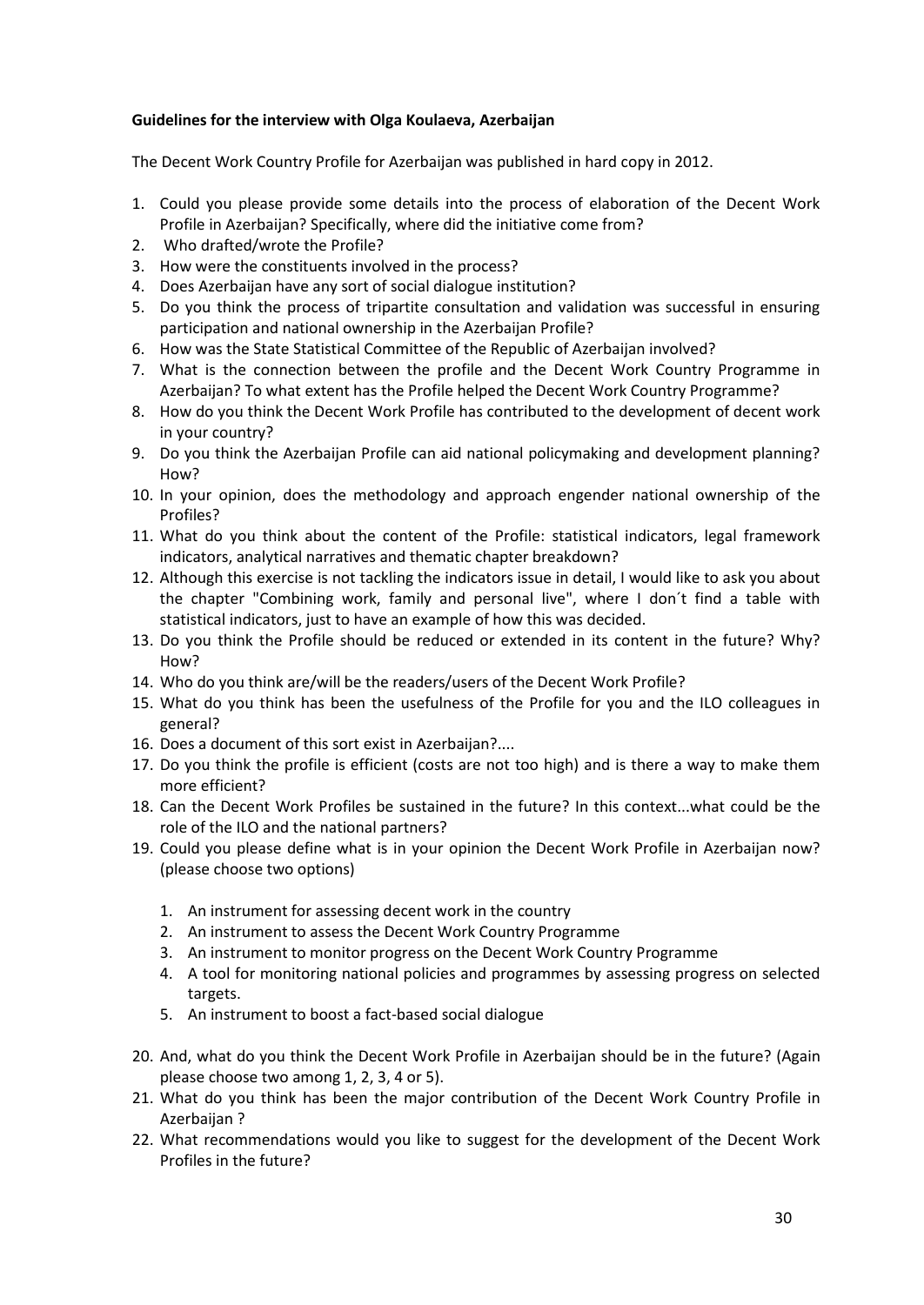### **Survey Azerbaijan (Rashad Farajov, Trade Unions)**

The Decent Work Country Profile for Azerbaijan was published in hard copy in 2012.

- 1. Could you please provide some details into the process of elaboration of the Decent Work Profile in Azerbaijan? Specifically, where did the initiative come from?
- 2. Who drafted/wrote the Profile?
- 3. How were the constituents involved in the process?
- 4. Does Azerbaijan have any sort of social dialogue institution?
- 5. Do you think the process of tripartite consultation and validation was successful in ensuring participation and national ownership in the Azerbaijan Profile?
- 6. How was the State Statistical Committee of the Republic of Azerbaijan involved?
- 7. What is the connection between the profile and the Decent Work Country Programme in Azerbaijan? To what extent has the Profile helped the Decent Work Country Programme?
- 8. How do you think the Decent Work Profile has contributed to the development of decent work in your country?
- 9. Do you think the Azerbaijan Profile can aid national policymaking and development planning? How?
- 10. In your opinion, does the methodology and approach engender national ownership of the Profiles?
- 11. What do you think about the content of the Profile: statistical indicators, legal framework indicators, analytical narratives and thematic chapter breakdown?
- 12. Do you think the Profile should be reduced or extended in its content in the future? Why? How?
- 13. Who do you think are/will be the readers/users of the Decent Work Profile?
- 14. Does a document of this sort exist in Azerbaijan?....
- 15. Can the Decent Work Profiles be sustained in the future? In this context...what could be the role of the ILO and the national partners?
- 16. Could you please define what is in your opinion the Decent Work Profile in Azerbaijan now? (please choose two options)
	- 1. An instrument for assessing decent work in the country
	- 2. An instrument to assess the Decent Work Country Programme
	- 3. An instrument to monitor progress on the Decent Work Country Programme
	- 4. A tool for monitoring national policies and programmes by assessing progress on selected targets.
	- 5. An instrument to boost a fact-based social dialogue
- 17. And, what do you think the Decent Work Profile in Azerbaijan should be in the future? (Again please choose two among 1, 2, 3, 4 or 5).
- 18. What do you think has been the major contribution of the Decent Work Country Profile in Azerbaijan ?
- 19. What recommendations would you like to suggest for the development of the Decent Work Profiles in the future?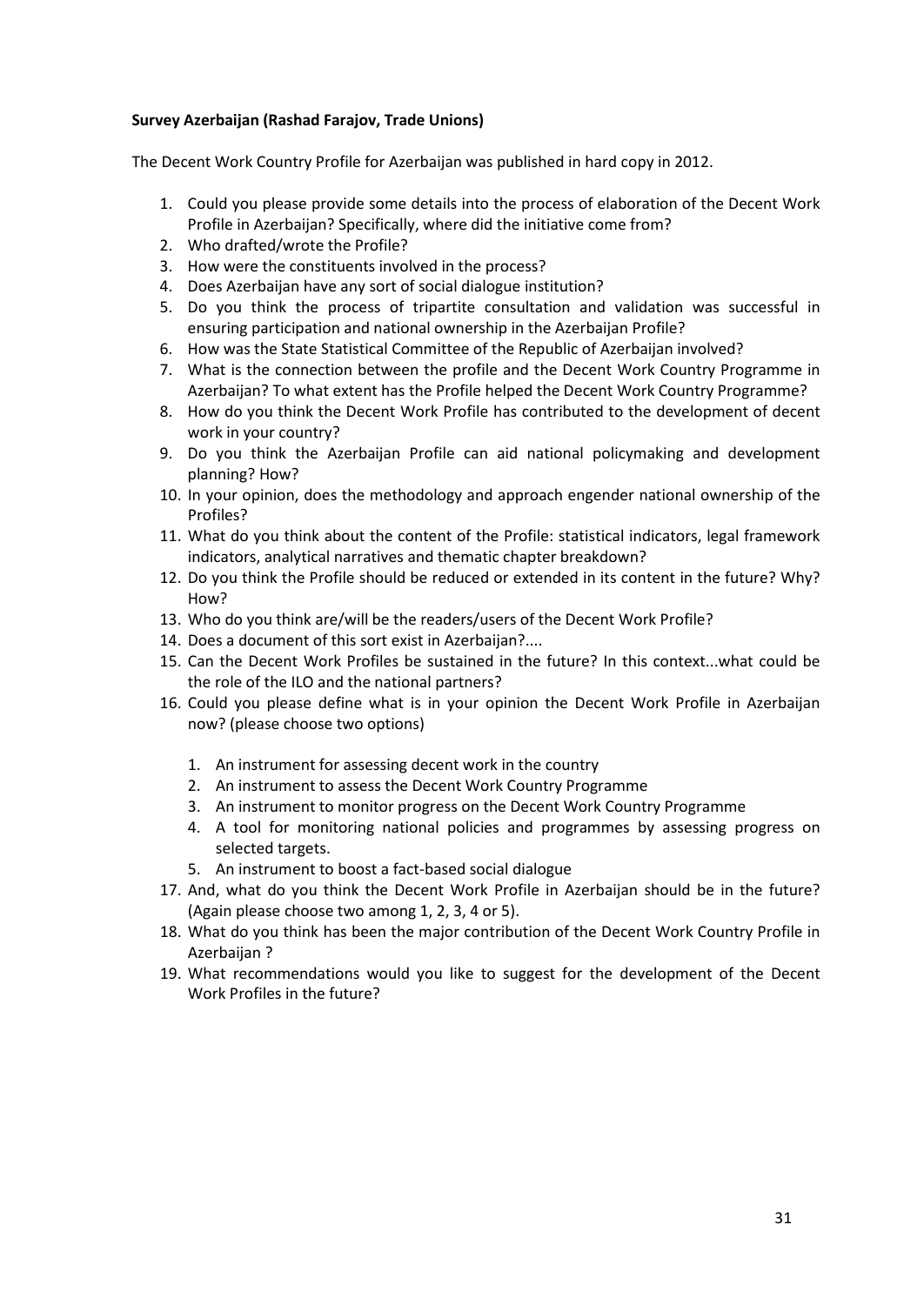### **Guidelines for the interview in Jordan (Shaza Ghaleb Jondi and Jean François Klein (ILO), Ahmad Shawabkeh, Khaled Habahbeh (General Federation of the Jordanian Trade Union)) )**

- 1. Could you please provide some details into the process of elaboration of the Decent Work Profile in Jordan? Specifically, where did the initiative come from, how were you involved in the process through its different stages, etc.?
- 2. Who drafted the Profile? How were the authors designated?
- 3. How do you think the Decent Work Profile has contributed to the development of decent work in your country?
- 4. Do you think the Jordan Profile can aid national policymaking and development planning? How?
- 5. How successful has the process of tripartite consultation and validation been in ensuring participation and national ownership in the Jordan Profile?
- 6. Has the Statistics Department been involved in the process? How?
- 7. What is the connection between the profile and the Decent Work Country Programme in Jordan? To what extent has the Profile helped the Decent Work Country Programme?
- 8. Has it been any contribution of the Economic and Social Council (social dialogue institution) in Jordan?
- 9. In your opinion, does the methodology and approach engender national ownership of the Profiles?
- 10. What do you think about the content of the Profile: statistical indicators, legal framework indicators, analytical narratives and thematic chapter breakdown?
- 11. Do you think the Profile should be reduced or extended in its content in the future? Why? How?
- 12. Who do you think are/will be the readers/users of the Decent Work Profile?
- 13. What do you think has been the usefulness of the Profile for you and the ILO colleagues in general?
- 14. Does a document of this sort exist in Jordan?....
- 15. Do you think the profile is efficient (costs are not too high) and is there a way to make them more efficient?
- 16. Can the Decent Work Profiles be sustained in the future? In this context...what could be the role of the ILO and the national partners?
- 17. Could you please define what is in your opinion the Decent Work Profile in Jordan now? (please choose two options)
	- 1. An instrument for assessing decent work in the country
	- 2. An instrument to assess the Decent Work Country Programme
	- 3. An instrument to monitor progress on the Decent Work Country Programme
	- 4. A tool for monitoring national policies and programmes by assessing progress on selected targets.
	- 5. An instrument to boost a fact-based social dialogue
- 18. And, what do you think the Decent Work Profile in Jordan should be in the future? (Again please choose two among 1, 2, 3, 4 or 5).
- 19. What do you think has been the major contribution of the Decent Work Country Profile in Jordan?
- 20. What recommendations would you like to suggest for the development of the Decent Work Profiles in the future?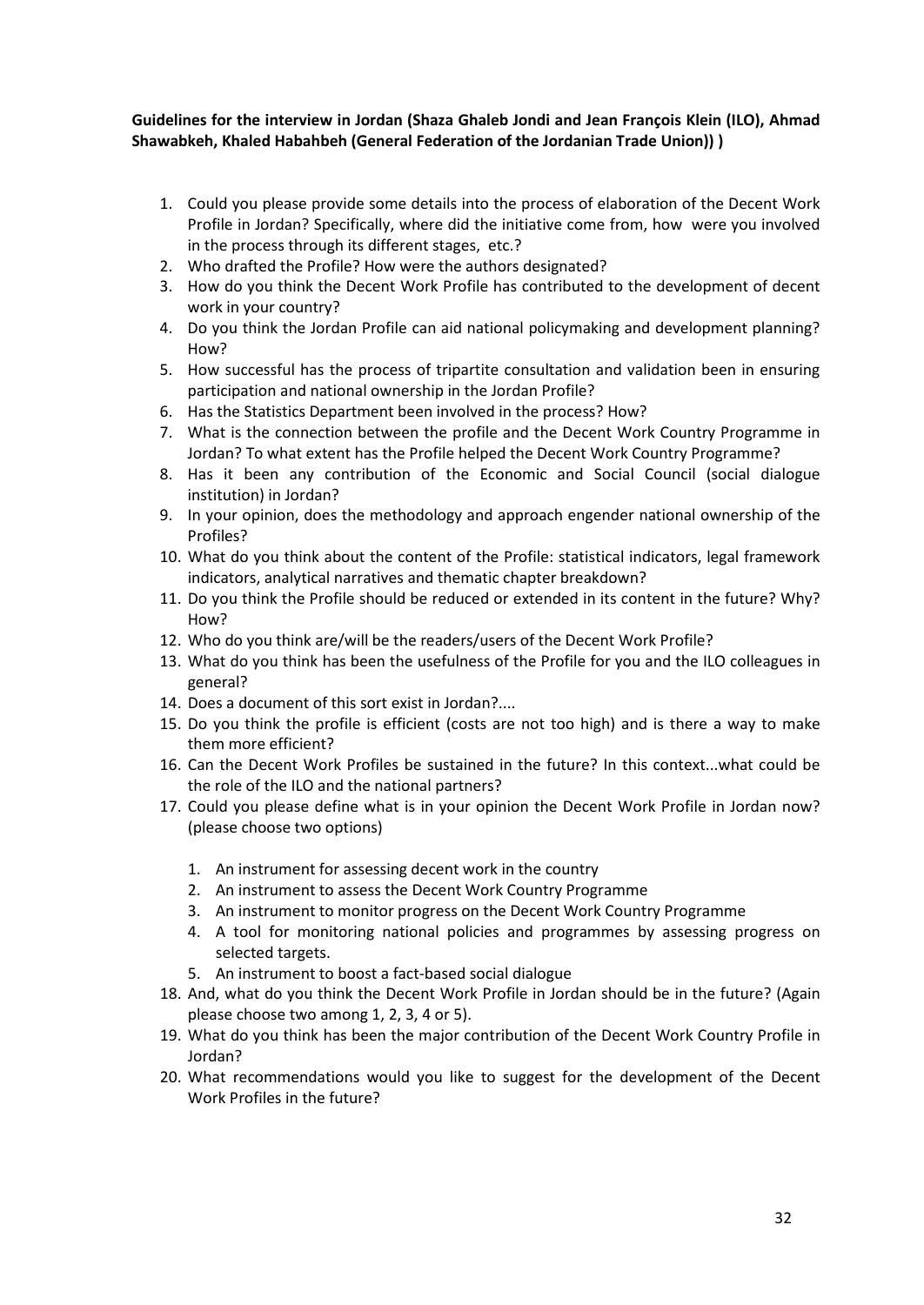### **Survey for Senegal (Honore Djerma)**

- 1. Pourriez-vous me fournir quelques détails sur le processus d'élaboration du Profil du Travail Décent au Sénégal ? Notamment, d'où vient l'initiative ? Dans quelle phase se trouve-t-elle maintenant ? Est-ce qu'elle a été rédigée, validée, publiée, etc?
- 2. Qui a élaboré/rédigé le profil ?
- 3. Comment les mandants ont été engagés dans le processus ?
- 4. Pensez-vous que le processus de consultation et validation tripartite a réussi à assurer la participation et l'appropriation du Profil du Sénégal par le pays ?
- 5. Est-ce que le Comité National du Dialogue Social a joué un rôle dans le processus ?
- 6. Comment l'Agence nationale de la statistique et de la démographie a-t-elle été impliquée ?
- 7. Est-ce que vous pensez que la méthodologie et l'approche favorisent l'appropriation du Profil par le pays ?
- 8. Quel est le rapport entre le profil et le Programme du Travail Décent des pays ? Dans quelle mesure le Profil a-t-il facilité le Programme du Travail Décent des pays?
- 9. D'après vous, comment a contribué le Profil au développement du Travail Décent dans votre pays ?
- 10. Quel est votre avis sur contenu du profil : les indicateurs statistiques, le cadre juridique des indicateurs, les narratives analytiques et les chapitres thématiques d'analyse ? Est-ce que vous avez été en mesure d'adapter ça à la situation spécifique du Sénégal en termes de disponibilité d'information statistique et juridique ?
- 11. Par rapport aux autres Profils, il semble que vous introduisez plus d'indicateurs du cadre juridique que des indicateurs statistiques. Vous êtes bien d'accord ? Quelle est la raison de cela ?
- 12. Pensez-vous que le Profil peut contribuer à l'adoption des décisions politiques et la planification du développement dans le pays ? Si oui, comment ?
- 13. Croyez-vous que le contenu du Profil devrait être réduit ou élargi dans le futur ? Pourquoi ? Comment ?
- 14. À votre avis, qui se servira du Profil de Travail Décent ?
- 15. Est-ce qu'il existe déjà au Sénégal un document de cette sorte ?
- 16. Que pensez-vous a été-l'utilité du profil pour vous et les collègues de l'OIT en général?
- 17. Pensez-vous que le Profil est efficient (les coûts ne sont pas trop élevés) ? Y-aurait-il un moyen de le rendre encore plus efficient?
- 18. Le Profiles du Travail Décent, pourront-ils être soutenus à longue terme ? Dans ce contexte, quel rôle pourraient jouer le BIT et les partenaires nationaux ?
- 19. Pourriez-vous définir ce que c'est le Travail Décent au Sénégal maintenant ? (veuillez choisir deux options, s'il vous plaît).
	- a. Un instrument pour évaluer le Travail Décent dans le pays.
	- b. Un instrument pour évaluer le Programme du Travail Décent des pays.
	- c. Un instrument pour superviser les progrès accomplis dans le contexte du Programme du Travail Décent des pays?
	- d. Un outil pour superviser les politiques et les programmes nationales à partir de l'évaluation des progrès dans des objectifs sélectionnés.
	- e. Un instrument pour promouvoir un dialogue social fondé sur des faits.
- 20. À votre avis, qu'est-ce que le Profil du Travail Décent devrait devenir á l'avenir? (Encore une fois, veuillez choisir une option parmi a,b,c,d ou e).
- 21. Quelle est d'après vous la contribution la plus grande du Programme du Travail Décent des pays au Sénégal ?
- 22. Quelles recommandations voudriez-vous faire afin de développer le Profil du Travail Décent au futur ?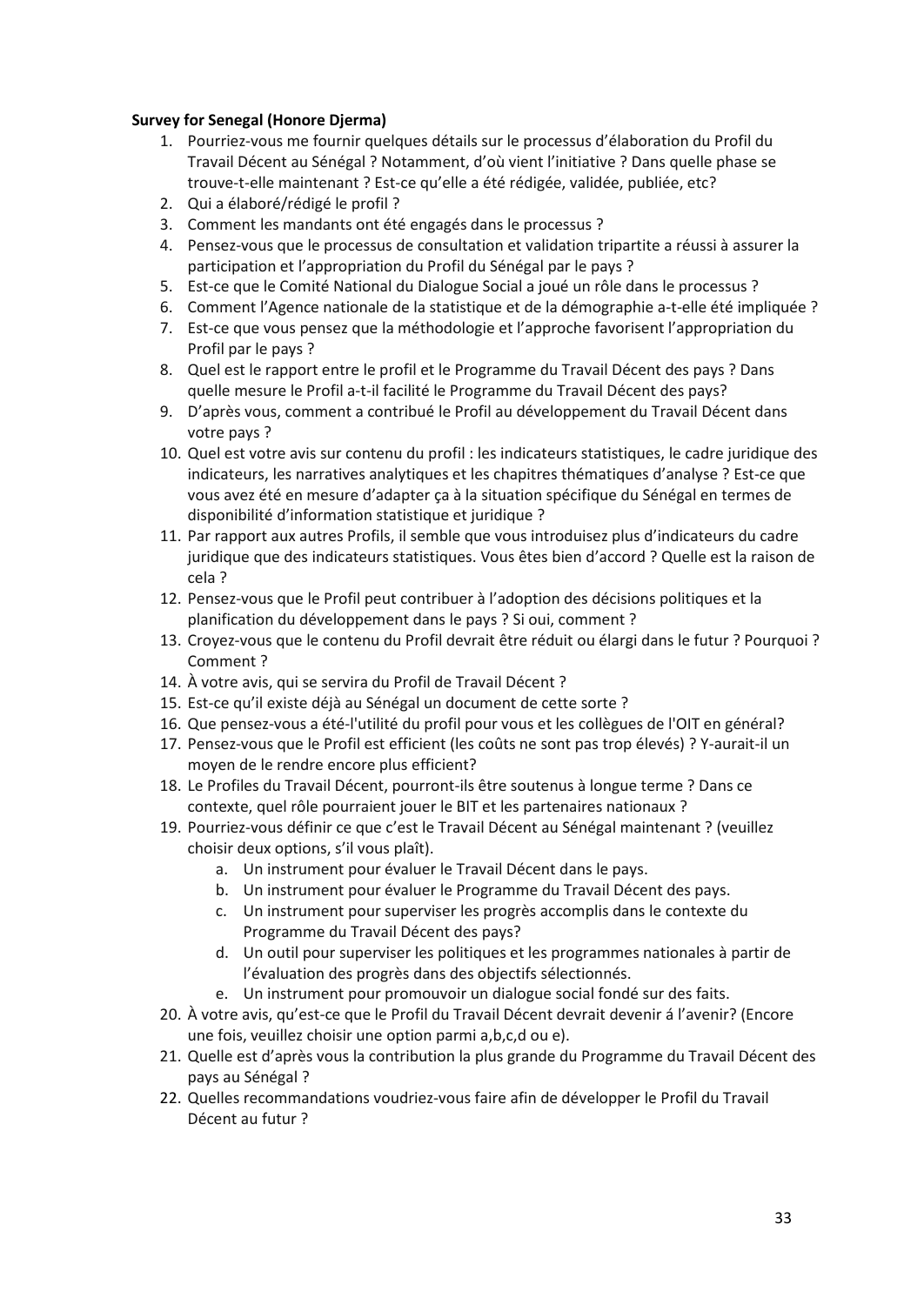### **Guidelines for the interview with Oxana Lipcanu, Moldova**

- 1. Could you please provide some details into the process of elaboration of the Decent Work Profile in Moldova? Specifically, how were you involved in the process through its different stages, etc.?
- 2. How were the authors designated? Do you think the fact that they are members of the Labor Department may have any influence on capacity building for the Department?
- 3. How do you think the Decent Work Profile has contributed to the development of decent work in your country?
- 4. Do you think the Moldova Profile can aid national policymaking and development planning? How?
- 5. How successful has the process of tripartite consultation and validation been in ensuring participation and national ownership in the Moldova Profile?
- 6. Has the Statistics Department been involved in the process? How?
- 7. What is the connection between the profile and the Decent Work Country Programme in Moldova? To what extent has the Profile helped the Decent Work Country Programme?
- 8. Has it been any contribution of the National Commission for consultation and collective bargaining?
- 9. In your opinion, does the methodology and approach engender national ownership of the Profiles?
- 10. What do you think about the content of the Profile: statistical indicators, legal framework indicators, analytical narratives and thematic chapter breakdown?
- 11. Do you think the Profile should be reduced or extended in its content in the future? Why? How?
- 12. Who do you think are/will be the readers/users of the Decent Work Profile?
- 13. What do you think has been the usefulness of the Profile for you and the ILO colleagues in general?
- 14. Does a document of this sort exist in Moldova?....
- 15. Do you think the profile is efficient (costs are not too high) and is there a way to make them more efficient?
- 16. Can the Decent Work Profiles be sustained in the future? In this context...what could be the role of the ILO and the national partners?
- 17. Could you please define what is, in your opinion, the Decent Work Profile in Moldova now? (please choose two options)
	- 1. An instrument for assessing decent work in the country
	- 2. An instrument to assess the Decent Work Country Programme
	- 3. An instrument to monitor progress on the Decent Work Country Programme
	- 4. A tool for monitoring national policies and programmes by assessing progress on selected targets.
	- 5. An instrument to boost a fact-based social dialogue
- 18. And, what do you think the Decent Work Profile in Moldova should be in the future? (Again please choose two among 1, 2, 3, 4 or 5).
- 19. What do you think has been the major contribution of the Decent Work Country Profile in Moldova?
- 20. What recommendations would you like to suggest for the development of the Decent Work Profiles in the future?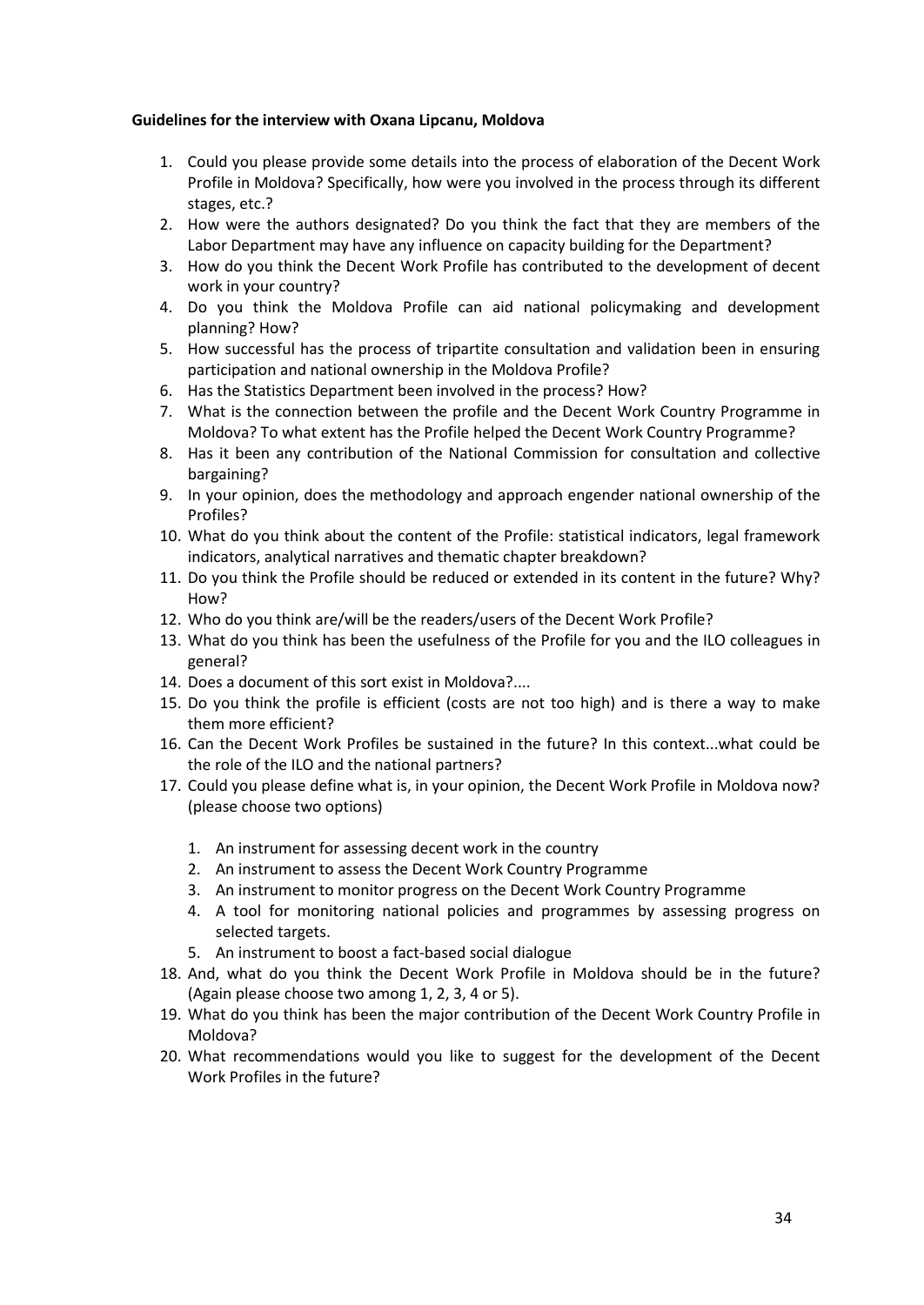### **Guidelines for the interview in Kyrgyzstan, Mr. Bolotbek Orokov**

- 1. Could you please provide some details into the process of elaboration of the Decent Work Profile in Kyrgyzstan? Specifically, in what stage are you know?
- 2. Where did the initiative to develop the Decent Work Country Profile come from?
- 3. How successful has the process of tripartite consultation and validation been in ensuring participation and national ownership in the Kyrgyzstan Profile?
- 4. Is there an institution for social dialogue in the country? If yes, Is it involved somehow in the process?
- 5. Has the Statistics Department been involved in the process? How?
- 6. What is the connection between the profile and the Decent Work Country Programme in Kyrgyzstan? To what extent has the Profile helped the Decent Work Country Programme?
- 7. How do you think the Decent Work Profile has contributed to the development of decent work in your country?
- 8. Do you think the Kyrgyzstan Profile can aid national policymaking and development planning? How?
- 9. In your opinion, does the methodology and approach engender national ownership of the Profiles?
- 10. What do you think about the content of the Profile: statistical indicators, legal framework indicators, analytical narratives and thematic chapter breakdown?
- 11. Do you think the Profile should be reduced or extended in its content in the future? Why? How?
- 12. Who do you think are/will be the readers/users of the Decent Work Profile?
- 13. What do you think has been the usefulness of the Profile for you and the ILO colleagues in general?
- 14. Does a document of this sort exist in Kyrgyzstan?....
- 15. Do you think the profile is efficient (costs are not too high) and is there a way to make them more efficient?
- 16. Can the Decent Work Profiles be sustained in the future? In this context...what could be the role of the ILO and the national partners?
- 17. Could you please define what is in your opinion the Decent Work Profile in Kyrgyzstan now? (please choose two options)
	- 4. An instrument for assessing decent work in the country
	- 5. An instrument to assess the Decent Work Country Programme
	- 6. An instrument to monitor progress on the Decent Work Country Programme
	- 7. A tool for monitoring national policies and programmes by assessing progress on selected targets.
	- 8. An instrument to boost a fact-based social dialogue

18. And, what do you think the Decent Work Profile in Kyrgyzstan should be in the future? (Again please choose two among 1, 2, 3, 4 or 5).

19. What do you think has been the major contribution of the Decent Work Country Profile in Kyrgyzstan ?

20. What recommendations would you like to suggest for the development of the Decent Work Profiles in the future?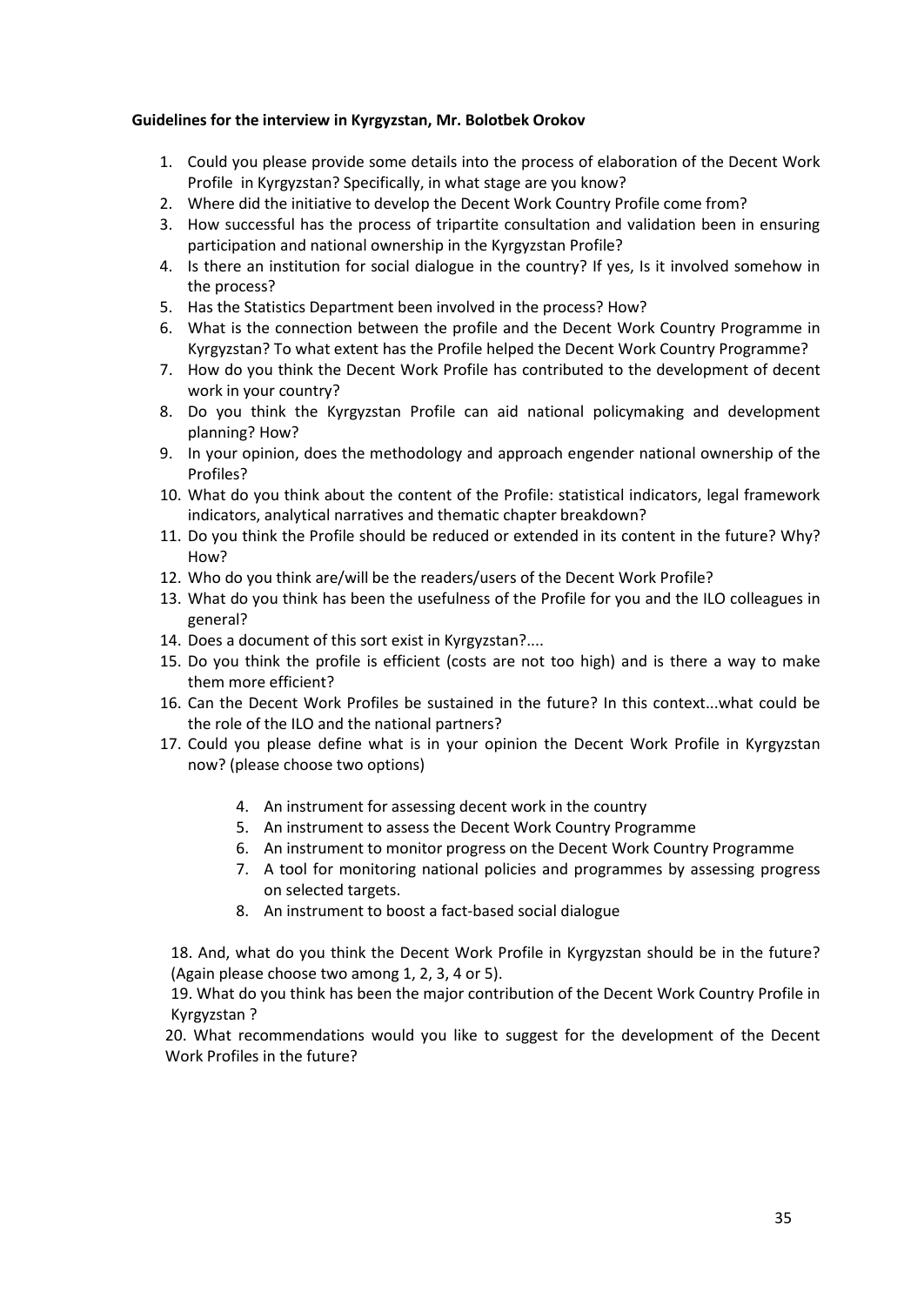#### **Survey for Kyrgyzstan -Ms. Ajihodjaeva-**

- 1. Where did the initiative to develop the Decent Work Country Profile come from?
- 2. How successful has the process of tripartite consultation been in ensuring participation and national ownership in the Kyrgyzstan Profile?
- 3. Is there an institution for social dialogue in the country? If yes, Is it involved somehow in the process?
- 4. Is the Statistics Department involved in the process? How?
- 5. How do you think the Decent Work Profile can contribute to the development of decent work in your country?
- 6. Do you think the Kyrgyzstan Profile can aid national policymaking and development planning? How?
- 7. What do you think about the content of the Profile: statistical indicators, legal framework indicators, analytical narratives and thematic chapter breakdown?
- 8. Who do you think are/will be the readers/users of the Decent Work Profile?
- 9. Does exist in Kyrgyzstan a document of this sort?....
- 10. Could you please define what is in your opinion the Decent Work Profile in Kyrgyzstan now? (please choose two options)
	- a) An instrument for assessing decent work in the country
	- b) An instrument to assess the Decent Work Country Program
	- c) An instrument to monitor progress on the Decent Work Country Program
	- d) A tool for monitoring national policies and programmes by assessing progress on selected targets.
	- e) An instrument to boost a fact-based social dialogue

11. And, what do you think the Decent Work Profile in Kyrgyzstan should be in the future? (Again please choose two among a, b, c, d or e).

12. What recommendations would you like to suggest for the development of the Decent Work Profiles in the future?